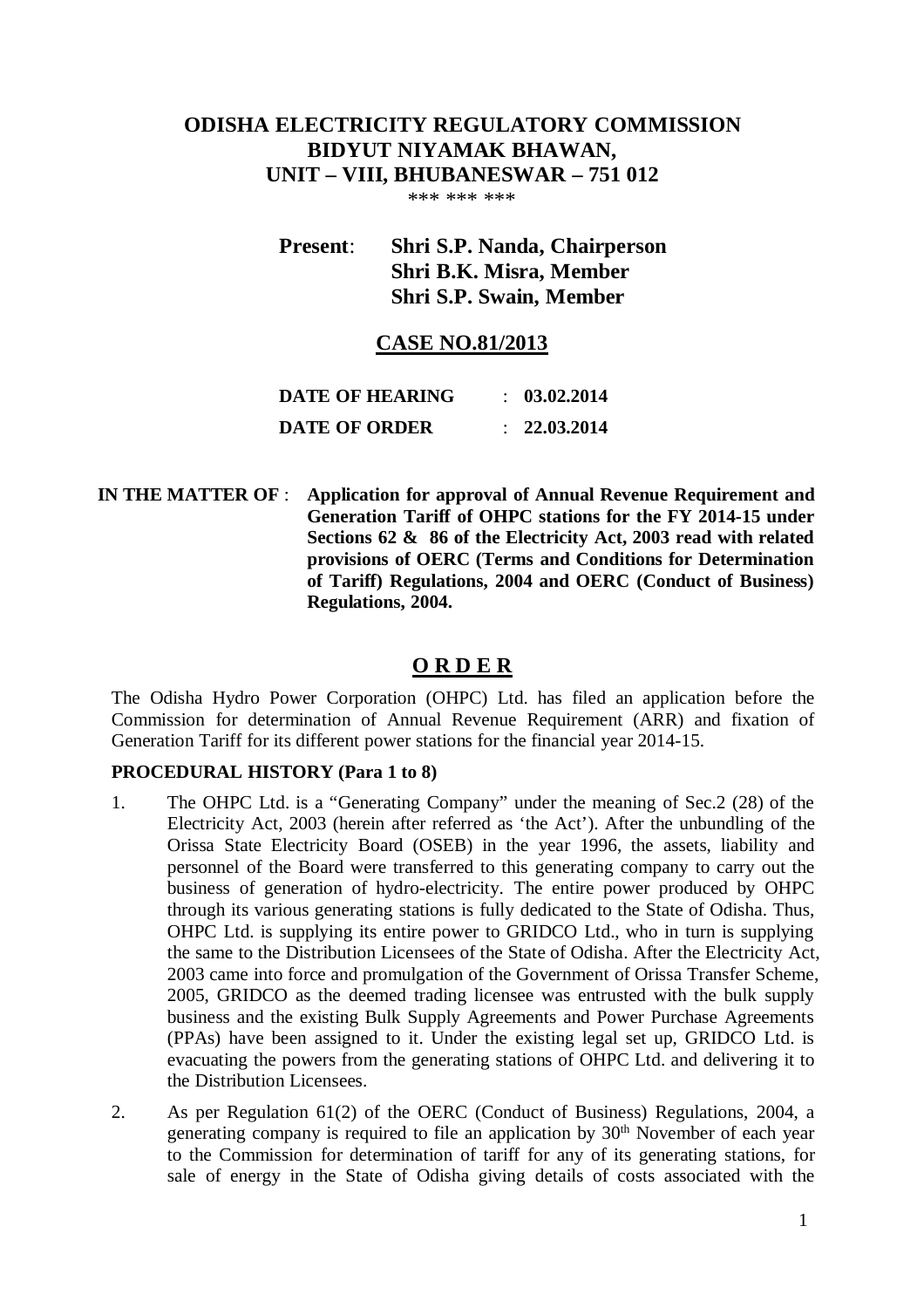generation and sale of energy from the generating stations. Accordingly, on 30.11.2013 OHPC Ltd., as a generating company, had filed the Annual Revenue Requirement (ARR) and fixation of generation tariff i.e. Capacity and Energy Charge application in respect of each of its generating stations separately before the Commission for the FY 2014-15.

3. After due scrutiny and admission of the aforesaid application, the Commission directed OHPC Ltd. to publish its application in the approved format. In compliance to the same; public notice was given in leading and widely circulated newspaper and was also posted in the Commission's website, in order to invite objections/suggestions from the general public. The applicant was also directed to file its rejoinder to the objections/suggestions filed by the objectors. In response to the aforesaid public notice the Commission received 5 nos. of objections from the following persons/organizations:

> (1) Sri G.N. Agrawal,Convenor-cum-Gen. Secy,Sambalpur District Consumers Federation, Balajee Mandir Bhawan, Khetrajpur,Dist-Sambalpur-768003, (2) Shri Ramesh Ch. Satpathy,Secretary, National Institute of Indian Labour, Plot No.302(B), Beherasahi, Nayapalli, Bhubaneswar-751012, (3) Shri R.P. Mahapatra,Retd. Chief Engineer & Member (Gen., OSEB), Plot No.775(Pt.), Lane-3, Jayadev Vihar, Bhubaneswar-751013, (4) Shri Prasanta Kumar Das,President, State Public Interest Protection Council, Tala Telenga Bazar, Cuttack-9, (5) Shri A.K.Bohra, CEO (Comm.), CSO, NESCO, WESCO & SOUTHCO, Regd. Office- Plot No. N-1/22, IRC Village, Nayapalli, Bhubaneswar-15 were filed their suggestions/ objections.

All the above named objectors along with the representative of Department of Energy, Government of Odisha were present during tariff hearing except Objector No. 4 and their written submissions filed before the Commission were taken on record and also considered by the Commission. *GRIDCO Ltd. had filed its objections after the due date i.e.15.01.2014 which was also taken on record and also considered by the Commission.*

- 4. The applicant submitted its reply to issues raised by the various objectors.
- 5. In exercise of the power u/S. 94(3) of the Electricity Act, 2003 and to protect the interest of the consumers, the Commission appointed World Institute of Sustainable Energy (WISE), Pune as Consumer Counsel for objective analysis of the applicant's Annual Revenue Requirement and generation tariff proposal for its different power stations for the financial year 2014-15 . The Consumer Counsel presented his views on the matter in the hearing.
- 6. The date of hearing was fixed as 03.02.2014 at 3.30 PM and was duly notified in the leading and widely circulated newspaper mentioning the list of objectors. The Commission also issued individual notice to the objectors and Government of Odisha through the Department of Energy informing them about the date and time of hearing and requesting to send the Government's authorized representative to take part during the proceedings and offer the views/suggestion/proposal of the Govt. as a stakeholder.
- 7. In its consultative process, the Commission conducted a public hearing at its premises on 03.02.2014 and heard the Applicant, Objectors, Consumer Counsel and the Representative of the Dept. of Energy, Government of Odisha at length.
- 8. The Commission convened the State Advisory Committee (SAC) meeting on 15.02.2014 at 3.30 PM to discuss about the ARR application and generation tariff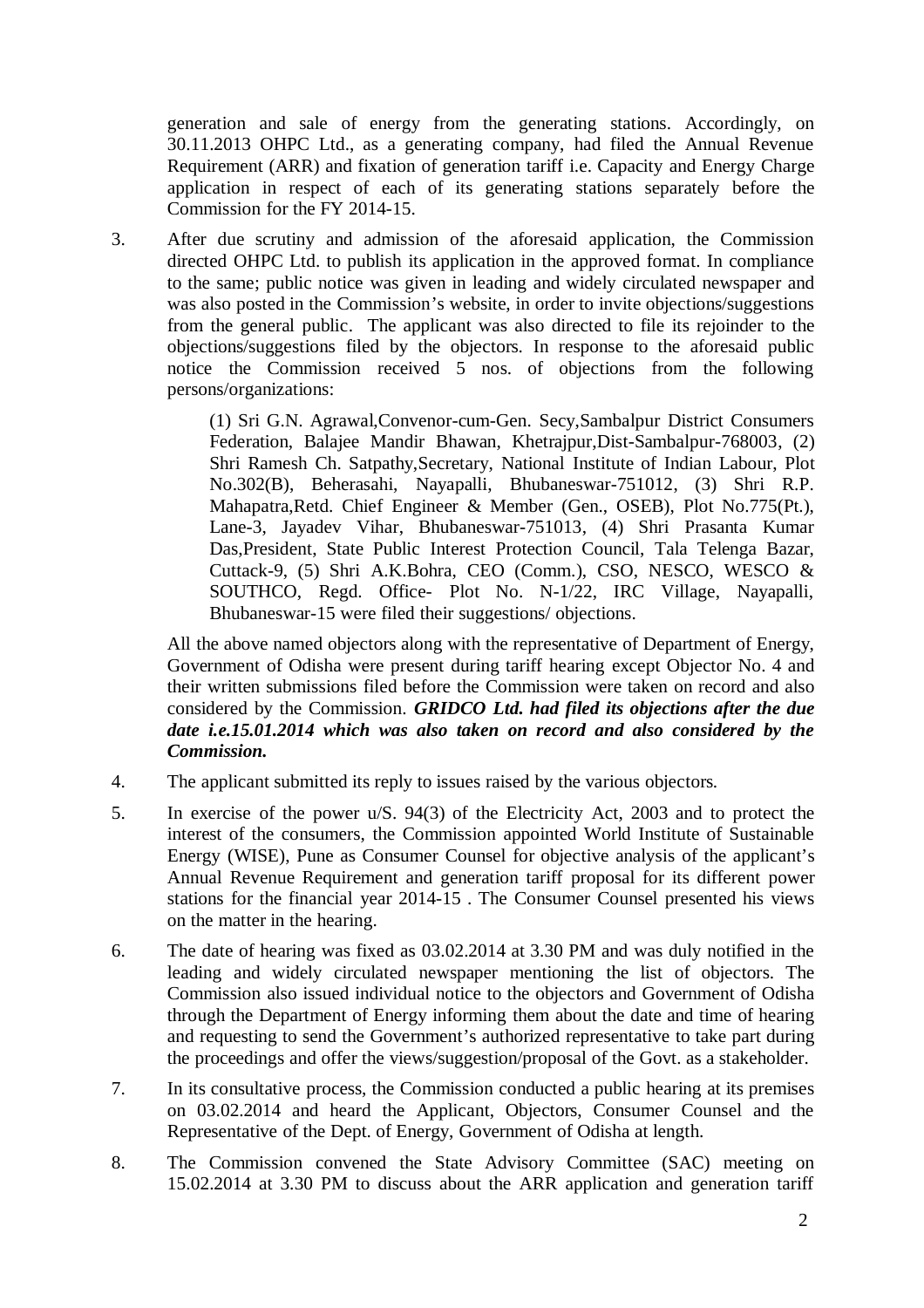proposal of the generating company for FY 2014-15. The Members of SAC presented their valuable suggestions and views on the matter for consideration of the Commission.

#### **ARR PROPOSAL OF OHPC FOR FY 2014-15 (Para 9 to 29)**

#### **Installed Capacity**

9. The total installed capacity of the various Hydro Stations owned by the Orissa Hydro Power Corporation (OHPC) is projected at 1987 MW for FY 2014-15 including Orissa's share of Machkund.

The installed capacity of different generating stations as reported by OHPC for the FY 2014-15 is given in the table below:

| Sl.            | <b>Name of the Power Station</b> |                   |                   |                   |         |  |
|----------------|----------------------------------|-------------------|-------------------|-------------------|---------|--|
| No.            |                                  |                   | 2013-14           |                   | 2014-15 |  |
|                | Rengali (RHEP)                   |                   | 250.00            |                   |         |  |
| $\overline{2}$ | <b>Upper Kolab (UKHEP)</b>       |                   | 320.00            |                   | 320.00  |  |
| 3              | Balimela (BHEP)                  |                   | 510.00            |                   |         |  |
|                |                                  | 275.50            | 220.50            | 200.50            |         |  |
| $\overline{4}$ | Hirakund (HHEP)                  | $(01.04.2013)$ to | $(15.06.2013)$ to | $(16.10.2013)$ to | 200.50  |  |
|                | 14.06.2013)<br>15.10.2013)       |                   |                   | 31.03.2014)       |         |  |
| 5              | Chiplima (CHEP)                  |                   | 72.00             |                   | 72.00   |  |
| 6              | Upper Indravati (UIHEP)          |                   | 600.00            |                   | 600.00  |  |
|                | Machhakund (30% Orissa Share)    |                   | 34.50             |                   |         |  |
|                |                                  | 2062.00           | 2007.00           | 1987.00           |         |  |
|                | <b>Total</b>                     | $(01.04.2013)$ to | $(15.06.2013)$ to | $(16.10.2013)$ to | 1987.00 |  |
|                |                                  | 14.06.2013)       |                   |                   |         |  |

 $Table - 1$ **Installed Capacity of OHPC Stations**

## **Design Energy of OHPC Stations**

10. The Design Energy (DE) of a Hydro Power Station is an important parameter for determination of tariff. The station-wise design energy proposed by OHPC for consideration during FY 2014-15 ARR and Tariff determination is given in the following table :

**Table - 2 Design Energy Proposed for FY 2014-15**

|         | $D\cos \mu$ Energy 1 ruposed for $\Gamma$ 1 $201$ $\text{+}13$ |                              |                                       |  |  |  |  |  |
|---------|----------------------------------------------------------------|------------------------------|---------------------------------------|--|--|--|--|--|
| Sl. No. | <b>Name of the Power Station</b>                               | <b>Design Energy</b><br>(MU) | <b>Design Energy for Sale</b><br>(MU) |  |  |  |  |  |
|         | <b>RHEP</b>                                                    | 525.00                       | 519.75                                |  |  |  |  |  |
| 2       | <b>UKHEP</b>                                                   | 832.00                       | 823.68                                |  |  |  |  |  |
| 3       | <b>BHEP</b>                                                    | 1183.00                      | 1171.17                               |  |  |  |  |  |
|         | <b>HHEP</b>                                                    | 517.00                       | 511.83                                |  |  |  |  |  |
|         | <b>CHEP</b>                                                    | 357.00                       | 353.43                                |  |  |  |  |  |
|         | <b>Subtotal of Old Power Stations</b>                          | 3414.00                      | 3379.86                               |  |  |  |  |  |
| 6       | <b>UIHEP</b>                                                   | 1962.00                      | 1942.38                               |  |  |  |  |  |
|         | <b>Total</b>                                                   | 5376.00                      | 5322.24                               |  |  |  |  |  |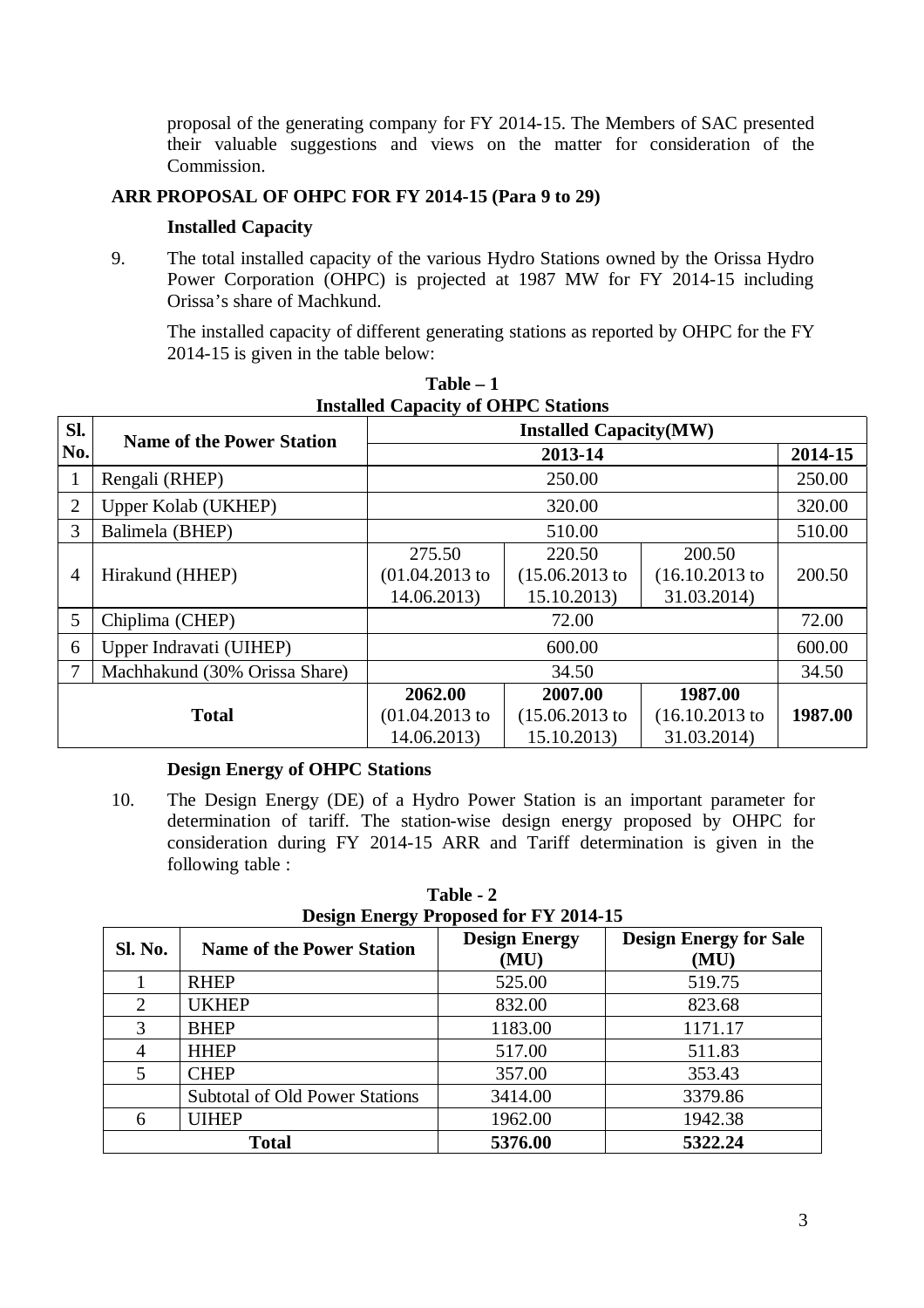#### **Reservoir Level and Anticipated Generation for FY 2013-14**

11. The reservoir level of Power stations reported by OHPC as on 12.11.2013 vis-à-vis on 12.11.2012 is given below:

| SI.<br>No. | <b>Reservoirs</b> | As on 12.11.2012 | As on 12.11.2013 |
|------------|-------------------|------------------|------------------|
|            | Rengali           | $123.32$ (m)     | $123.84$ (m)     |
|            | Kolab             | $856.91$ (m)     | $856.38$ (m)     |
| 3.         | Balimela          | $1508.80$ (ft)   | $1516.10$ (ft)   |
|            | Hirakund          | $629.67$ (ft)    | $629.89$ (ft)    |
|            | Indravati         | $639.70$ (m)     | $641.48$ (m)     |

#### **Table - 3 Reservoir Level for the FY 2013-14**

The actual generation of different power stations under OHPC up to 11.11.2013 is given below.

|                | Actual Enclev Ochcration for the $\Gamma$ 1 2015-14 |                               |  |  |  |  |
|----------------|-----------------------------------------------------|-------------------------------|--|--|--|--|
| <b>Sl. No.</b> | Name of the                                         | <b>Actual Generation from</b> |  |  |  |  |
|                | <b>Power Stations</b>                               | 01.04.13 up to 11.11.13 (MU)  |  |  |  |  |
|                | <b>RHEP</b>                                         | 753.222                       |  |  |  |  |
| 2.             | <b>UKHEP</b>                                        | 625.237                       |  |  |  |  |
| 3.             | <b>BHEP</b>                                         | 1296.4                        |  |  |  |  |
| 4.             | <b>HHEP</b>                                         | 562.057                       |  |  |  |  |
| 5.             | <b>CHEP</b>                                         | 228.805                       |  |  |  |  |
| 6.             | <b>UIHEP</b>                                        | 1856.413                      |  |  |  |  |
| <b>Total</b>   |                                                     | 5322.134                      |  |  |  |  |

#### **Table - 4 Actual Energy Generation for the FY 2013-14**

#### **Project Cost**

12. The revalued cost of old power stations under OHPC is Rs.1196.80 crore as on 01.04.1996 as per the notification no 5207 dtd. 01.04.1996 of Department of Energy, Government of Orissa. The Commission in its Order dated 23.03.2006 at clause no. 5.4 (C) had approved the same. The historical cost of old power station of OHPC is Rs.479.80 Crores. Further, Hon'ble Commission, in the Order dated 20.03.2008 has approved Rs.1195.42 Crores as final capital cost of UIHEP for the purpose of determination of tariff.

The project cost of OHPC power stations reported for computation of ARR for the FY 2014-15 is given in the table below:

|     | Capital Cost proposed for FY 2014-15 (Rs. in Crore) |                   |                 |            |                          |              |  |  |  |
|-----|-----------------------------------------------------|-------------------|-----------------|------------|--------------------------|--------------|--|--|--|
| Sl. | <b>Name</b>                                         | <b>Reduced</b>    | <b>Reduced</b>  | <b>New</b> | <b>Project cost</b>      | Project      |  |  |  |
| No. | of the                                              | <b>Historical</b> | <b>Revalued</b> | additions  | considered for           | Cost         |  |  |  |
|     | power                                               | Cost as on        | Cost as on      | up to      | <b>Tariff</b>            | <b>based</b> |  |  |  |
|     | stations                                            | 01.04.1996        | 01.04.1996      | 31.03.2013 | <b>Calculation based</b> | on           |  |  |  |
|     |                                                     |                   |                 |            | on revised               | revalued     |  |  |  |
|     |                                                     |                   |                 |            |                          |              |  |  |  |
|     |                                                     |                   |                 |            | historical cost          | cost         |  |  |  |
|     | $\mathcal{D}_{\mathcal{L}}$                         | 3                 | 4               | 5          | $6=3+5$                  | $7 = 4 + 5$  |  |  |  |
|     | <b>RHEP</b>                                         | 91.09             | 259.01          | 32.16      | 123.25                   | 291.17       |  |  |  |

**Table - 5 Capital Cost proposed for FY 2014-15 (Rs. in Crore)**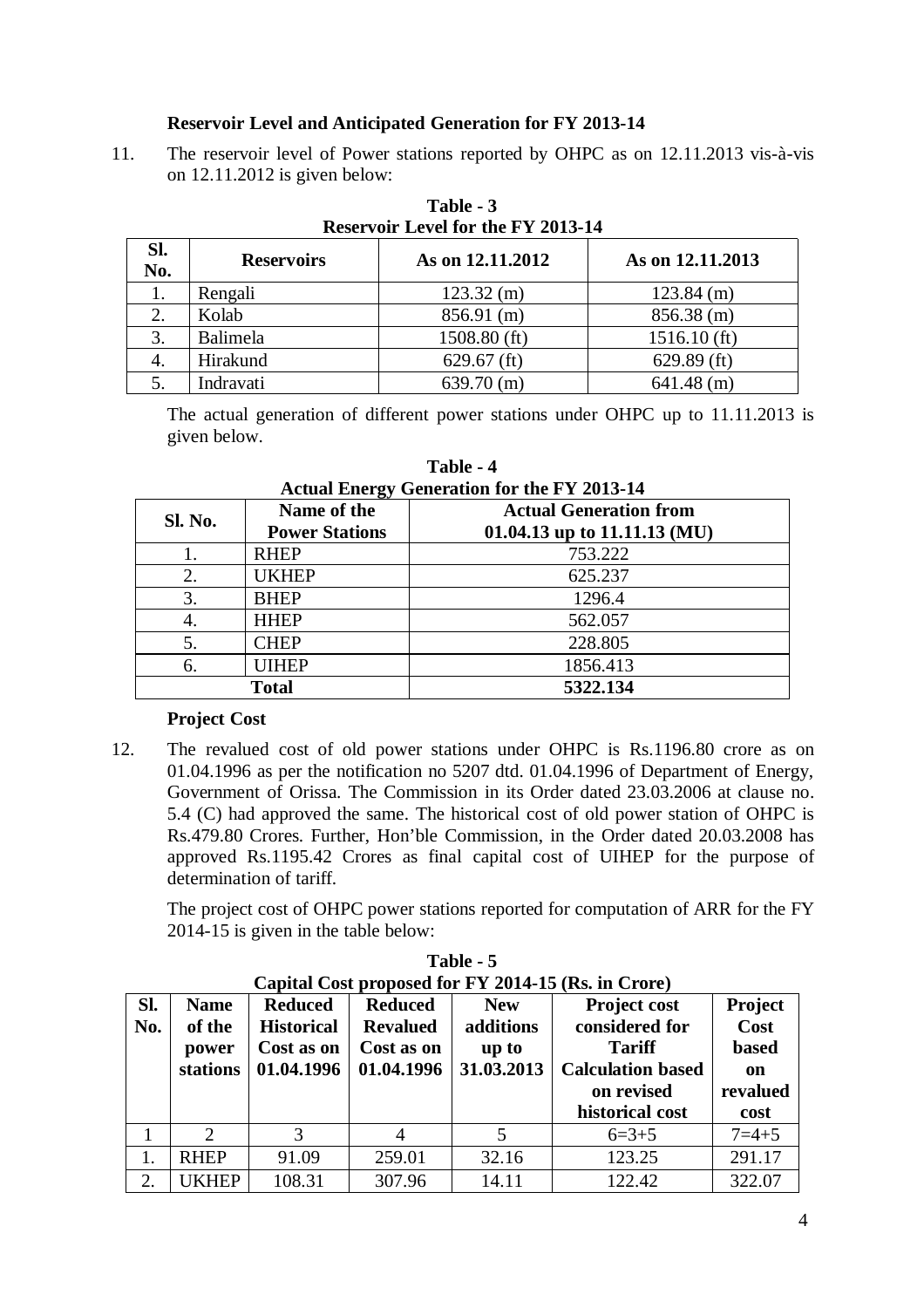| Sl.<br>No. | <b>Name</b><br>of the | <b>Reduced</b><br><b>Historical</b> | <b>Reduced</b><br><b>Revalued</b> | <b>New</b><br>additions | Project cost<br>considered for | Project<br>Cost |
|------------|-----------------------|-------------------------------------|-----------------------------------|-------------------------|--------------------------------|-----------------|
|            | power                 | Cost as on                          | Cost as on                        | up to                   | <b>Tariff</b>                  | <b>based</b>    |
|            | stations              | 01.04.1996                          | 01.04.1996                        | 31.03.2013              | <b>Calculation based</b>       | on              |
|            |                       |                                     |                                   |                         | on revised                     | revalued        |
|            |                       |                                     |                                   |                         | historical cost                | cost            |
| 3.         | <b>BHEP</b>           | 115.39                              | 334.63                            | 211.69                  | 327.08                         | 546.32          |
| 4.         | <b>HHEP</b>           | 66.68                               | 124.09                            | 201.42                  | 268.10                         | 325.51          |
| 5.         | <b>CHEP</b>           | 91.53                               | 164.31                            | 42.98                   | 134.51                         | 207.29          |
|            | <b>Total</b>          | 473.00                              | 1190.00                           | 502.36                  | 975.36                         | 1692.36         |
| 6.         | <b><i>UIHEP</i></b>   |                                     |                                   | Approved project cost   |                                | 1194.79         |

#### **Determination of Annual Fixed Cost for FY 2014-15**

13. Central Electricity Regulatory Commission (Terms and conditions of Tariff) Regulations, 2009 specifies methodology for computation of tariff for supply of electricity from a hydro generating station. The proposal comprise capacity charge and energy charge to be shared on 50:50 basis for recovery of annual fixed cost.

The Annual Fixed Cost of a hydro generating station shall consist of the following components:

- $\triangleright$  Return on Equity (ROE)
- $\triangleright$  Interest on Loan Capital
- $\triangleright$  Depreciation
- $\triangleright$  Operation and Maintenance (O&M) expenses
- $\triangleright$  Interest on Working Capital

#### **Return on Equity (ROE)**

14. As per CERC norms OHPC has calculated the rate of return on equity at 16.50% with tax grossing up at minimum alternative tax rate payable on this amount on a normative basis and has finally calculated the return at 24.9962%. The total ROE has been proposed for FY 2014-15 at Rs.112.143 cr.

#### **Interest on Loan**

15. The loan liabilities of OHPC consist of State Govt. Loan and PFC Loans.

**PFC Loan :** The PFC Loans were obtained in connection with R&M projects of HHEP, Burla and extension project of BHEP, Balimela as shown below:

| <b>PFC Loan Outstanding</b> |                           |                            |                                         |  |  |  |
|-----------------------------|---------------------------|----------------------------|-----------------------------------------|--|--|--|
| Sl.                         | <b>Name of the Units</b>  | <b>Outstanding Loan as</b> | <b>Loan Repayment</b><br>for FY 2014-15 |  |  |  |
| No.                         |                           | on 01.04.2014              |                                         |  |  |  |
|                             | Unit # $3 \& # 4$ , Burla | <b>INR 12.99 Crore</b>     | INR 6.52 Crore                          |  |  |  |
| $\mathcal{D}$               | Unit # 7 & # 8, Balimela  | USD 6363000.01             | INR 9.60 Crore                          |  |  |  |

| Table - 6            |
|----------------------|
| PFC Loan Outstanding |

**Status of Normative Loan:** Though 9.8% state Govt. loan has been repaid, normative loans of the respective units are still pending. The normative loans of CHEP, RHEP & UKHEP is considered @ 9.8% as per Clause No. 5 of CERC Regulation, 2009. The Normative Loan BHEP, Balimela is considered @ 9.6% for FY 2014-15 based on PFC interest rate applicable to BHEP.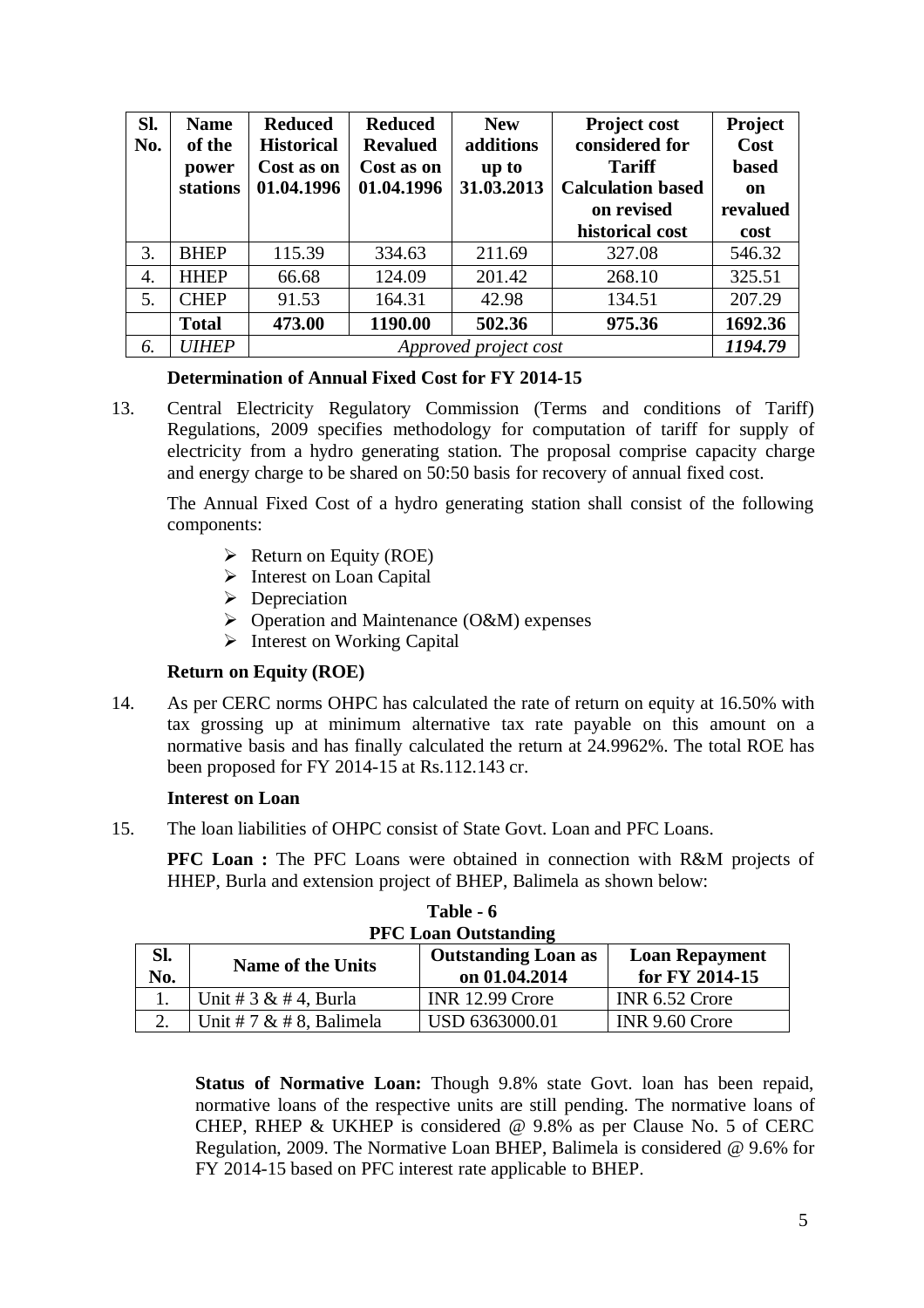The Unit wise interest on loan and guarantee for FY 2014-15 proposed by OHPC is presented in the table below:

|         | <b>Abstract of Interest and Guarantee Commission for FY 2014-15</b> |             |                                                         |      |      |      |       |              |  |  |
|---------|---------------------------------------------------------------------|-------------|---------------------------------------------------------|------|------|------|-------|--------------|--|--|
|         | Source of                                                           |             | Interest on Loan and G.C. for FY 2014-15 (Rs. in Crore) |      |      |      |       |              |  |  |
| Sl. No. | Loan                                                                | <b>RHEP</b> | UKHEP BHEP HHEP CHEP UIHEP                              |      |      |      |       | <b>Total</b> |  |  |
| 1.      | PFC Loan                                                            |             |                                                         | 3.21 | 0.80 |      |       | 4.01         |  |  |
| 2.      | Normative<br>Loan                                                   | 3.01        | 0.46                                                    | 1.38 | 0.19 | 0.88 | 5.48  | 11.40        |  |  |
| 3.      | Govt. Loan                                                          |             |                                                         |      |      |      | 34.85 | 34.85        |  |  |
| 4.      | G.C.                                                                |             |                                                         | 0.64 | 0.44 |      |       | 1.08         |  |  |
|         | <b>Total</b>                                                        | 3.01        | 0.46                                                    | 5.23 | 1.44 | 0.88 | 40.33 | 51.35        |  |  |

**Table - 7**

16. **Depreciation:** Depreciation is the refund of capital subscribed and is a constant charge against an asset to create a fund for its replacement. It is an important component of annual fixed cost of the generating station.

CERC Tariff regulation 2009-14 has specified rates for calculation of depreciation based on the capital cost admitted by the Commission. OHPC has computed depreciation for the FY 2014-15 @ 2.57% on the historical project cost as on 31.03.2013 plus additional capitalization w. e. f. 01.04.1996 up to 2011-12.

In case of HHEP and BHEP, since the loan repayment is more than computed depreciation @ 2.57%, the actual loan repayment has been considered to meet the requirement for repayment of principal loan installment. In case of UKHEP, CHEP & RHEP; the depreciation @ 2.57% has been considered.

In case of UIHEP, Hon'ble Commission has allowed recovery of depreciation from balance depreciable value of the project spread equally over the balance life period of the project. Therefore, depreciation of Rs.30.23 Crs. has been considered for FY 2014-15 for recovery through tariff.

Hence, the depreciation of all power stations proposed by OHPC for the FY 2014-15 is mentioned as under.

| <b>Sl. No.</b> | Name of the power<br>station | <b>Depreciation</b> | <b>Remark</b>                        |
|----------------|------------------------------|---------------------|--------------------------------------|
|                | RHEP                         | 3.77                | 2.57%                                |
| 2              | <b>UKHEP</b>                 | 3.19                | 2.57%                                |
| 3              | <b>BHEP</b>                  | 15.17               | Equal to loan repayment              |
| $\overline{4}$ | <b>HHEP</b>                  | 7.01                | Equal to loan repayment              |
|                | <b>CHEP</b>                  | 3.51                | 2.57%                                |
|                | <b>Sub Total</b>             | 32.66               |                                      |
| 6              | <b>UIHEP</b>                 | 30.23               | Spread over useful life of the plant |
|                | <b>Grand Total</b>           | 62.89               |                                      |

**Table - 8 Station wise Depreciation Claimed for FY 2014-15**

**(Rs. Cr.)**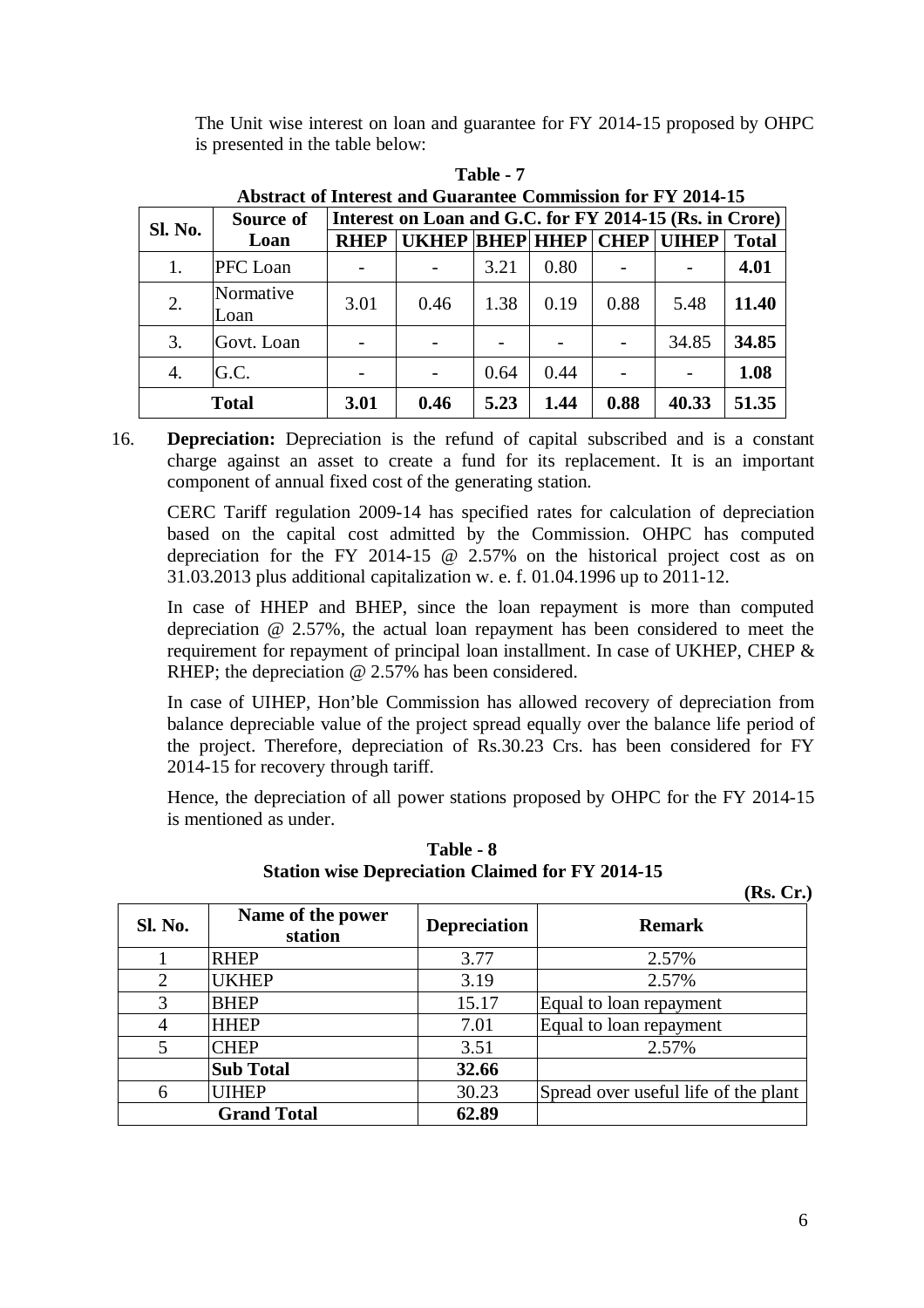17. **Operation & Maintenance (O&M) Expenses:** As the control period for the FY 2009-10 to FY 2013-14 will complete by 31.3.2014 and Regulation for next block period i.e. FY 2014-15 to FY 2018-19 is yet to come in to force, therefore OHPC has considered the same procedure for the calculation of O&M expenses that was prevailing for the previous block period. Accordingly, OHPC has computed the O&M expenses of different power stations for the FY 2014-15 in line with the CERC (Terms and Conditions of Tariff) Regulations, 2009-14 as follows.

As per Clause 19 (f) (ii) of the said Regulations, normative O&M expenses shall be calculated with escalation of @ 5.72% per annum. Accordingly the average normalized O&M expenses of different power stations under OHPC along with Corporate Office expenses for the FY 2012-13 has been derived and further escalated twice @ 5.72% to arrive at the O&M expenses for the FY 2014-15. Then the Corporate Office expenses amounting to Rs.19.65 Crore have been apportioned to different Units under OHPC based on Installed Capacity and included in the O&M expenses for FY 2014-15. The O&M expenses along with the Arrear salary and terminal liabilities of Corporate Office have been proposed in ARR for the FY 2014- 15.

 $Table - 9$ **O&M Expenses for 2014-15**

| <b>Description</b>                                     | <b>RHEP</b> | <b>UKHEP</b> | <b>BHEP</b> | <b>HHEP CHEP</b> |       | <b>Subtotal</b> | <b>UIHEP</b> | <b>Total</b> |
|--------------------------------------------------------|-------------|--------------|-------------|------------------|-------|-----------------|--------------|--------------|
| O&M<br>Total<br>expenses<br>for the FY 2014-15         | 43.10       | 33.79        | 63.30       | 63.49            | 14.80 | 218.47          | 64.84        | 283.32       |
| &<br>salary<br>Total<br>arrear<br>terminal liabilities | 1.23        | 1.24         | 4.37        | 2.00             | 0.85  | 9.68            | 1.47         | 11.14        |
| <b>Grand Total</b>                                     | 44.33       | 35.03        | 67.67       | 65.49            | 15.65 | 228.15          | 66.31        | 294.46       |

- 18. **Interest on Working Capital:** As per CERC Tariff Regulation 2009, the basis for calculation of working capital shall include the following :
	- i) Receivables equivalent to two months fixed cost.
	- ii) Maintenance spares @ 15% operational and maintenance expenses and
	- iii) Operation and maintenance expenses for one month.

The rate of interest on working capital considered is the short-term prime lending rate of SBI i.e. 14.75%.

In accordance with CERC guidelines, the interest on working capital shall be payable on normative basis. The station wise interest on working capital as proposed by OHPC for FY 2014-15 are summarized in the Table below: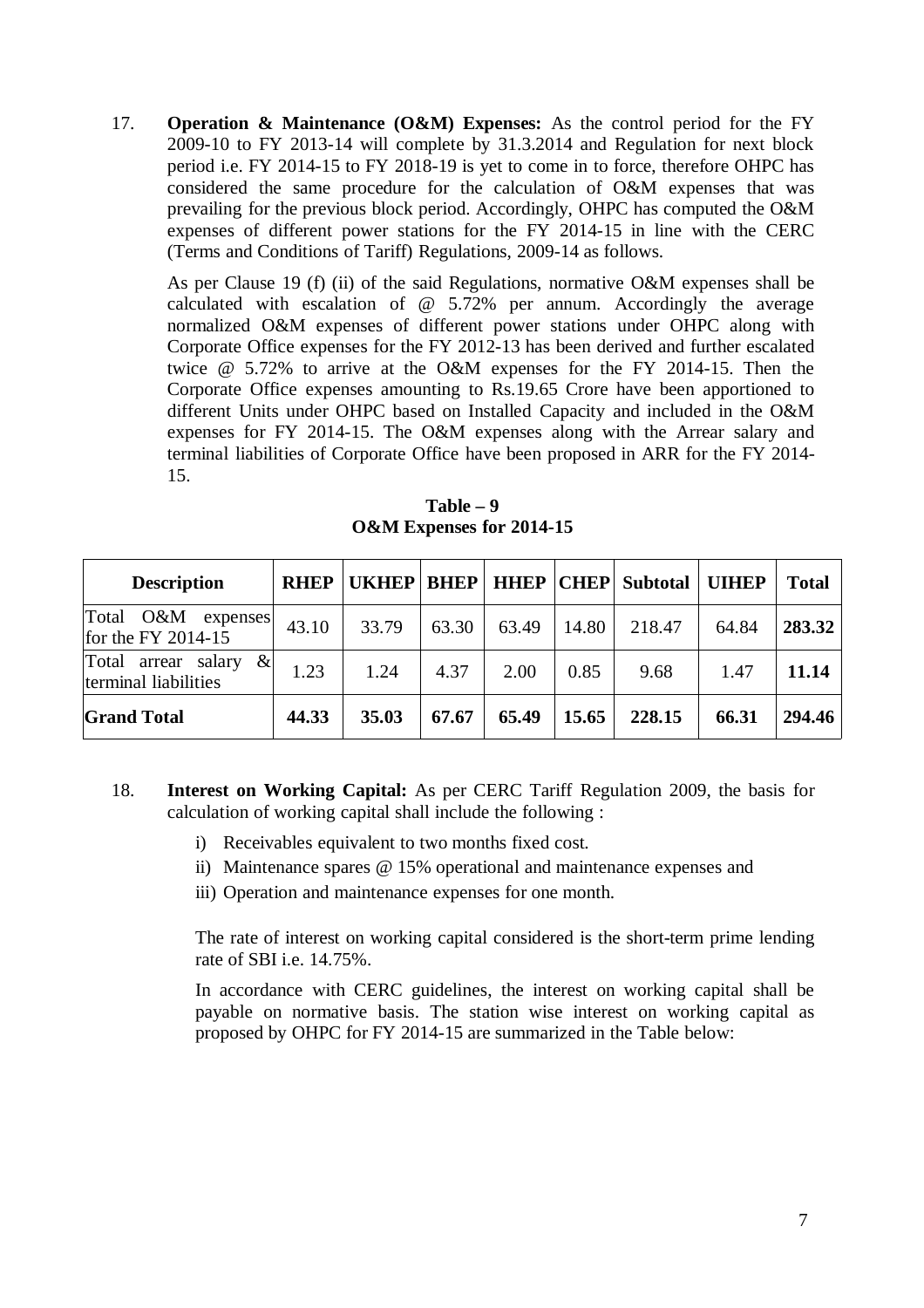| Sl.<br>No.     | <b>Description</b>                                    | <b>RHEP</b> | <b>UKHEP</b> | <b>BHEP</b> | <b>HHEP</b> | <b>CHEP</b> | Sub<br><b>Total</b> | <b>UIHEP</b> | <b>Total</b> |
|----------------|-------------------------------------------------------|-------------|--------------|-------------|-------------|-------------|---------------------|--------------|--------------|
|                | Receivables equivalent to two<br>months of fixed cost | 9.71        | 7.02         | 18.17       | 15.21       | 4.10        | 54.19               | 36.53        | 90.73        |
| $\overline{2}$ | Maintenance spares@15% of<br>expenses                 | 6.65        | 5.25         | 10.15       | 9.82        | 2.35        | 34.22               | 9.95         | 44.17        |
| 3              | O&M expenses for one month                            | 3.69        | 2.92         | 5.64        | 5.46        | 1.30        | 19.01               | 5.53         | 24.54        |
| $\overline{4}$ | Total working capital                                 | 20.05       | 15.19        | 33.96       | 30.49       | 7.75        | 107.43              | 52.01        | 159.43       |
|                | Interest on working capital<br>calculated $@14.75\%$  | 2.96        | 2.24         | 5.01        | 4.50        | 1.14        | 15.85               | 7.67         | 23.52        |

**Table - 10 Interest on Working Capital for FY 2014-15**

#### **Annual Revenue Requirement (ARR) for the FY 2014-15**

19. Based on the above parameters the station wise ARR and tariff are calculated by OHPC for the FY 2014-15 (without up-valuation of assets) with the existing saleable design energy is given at Table no.12.

OHPC has also indicated an alternative tariff calculation provided Commission/State Govt. allows the up-valuation of assets of the different stations.

**Table - 11 Summary of ARR proposal without & with up-valuation for FY 2014-15**

| <b>Details</b>                                        | <b>RHEP</b> | <b>UKHEP</b>                                                       | <b>BHEP</b> | <b>HHEP</b> | <b>CHEP</b> | Sub<br><b>Total</b> | <b>UIHEP</b> | <b>Total</b> |
|-------------------------------------------------------|-------------|--------------------------------------------------------------------|-------------|-------------|-------------|---------------------|--------------|--------------|
| Existing<br>Saleable Design                           | 519.75      | 823.68                                                             | 1171.17     | 511.83      | 353.43      | 3379.86             | 1942.38      | 5322.24      |
| Energy(MU)<br>(Rs. in Crore)                          |             |                                                                    |             |             |             |                     |              |              |
| <b>Total ARR</b><br>(without up-<br>valuation)        | 58.23       | 42.09                                                              | 109.00      | 91.25       | 24.57       | 325.15              | 219.20       | 544.35       |
| Avg. p/u Tariff<br>$\vert$ (without up-<br>valuation) | 112.04      | 51.11                                                              | 93.07       | 178.27      | 69.53       | 96.20               | 112.85       | 102.28       |
|                                                       |             | If up-valuation of assets is allowed by the Commission/State Govt. |             |             |             |                     |              |              |
| <b>Total ARR</b><br>$\sinh$ up-<br>valuation)         | 82.57       | 71.02                                                              | 134.71      | 100.67      | 39.12       | 428.10              | 219.20       | 647.31       |
| Avg. p/u Tariff<br>(with up-<br>valuation)            | 158.86      | 86.23                                                              | 115.03      | 196.70      | 110.70      | 126.66              | 112.85       | 121.62       |

#### **Application Fee and the Publication Expenses**

20. As per the CERC tariff regulation 2009, the application filing fee and the expenses incurred on publication of notices may in the discretion of the commission, be allowed to be recovered by the generating company directly from the beneficiaries.

**(Rs. Cr.)**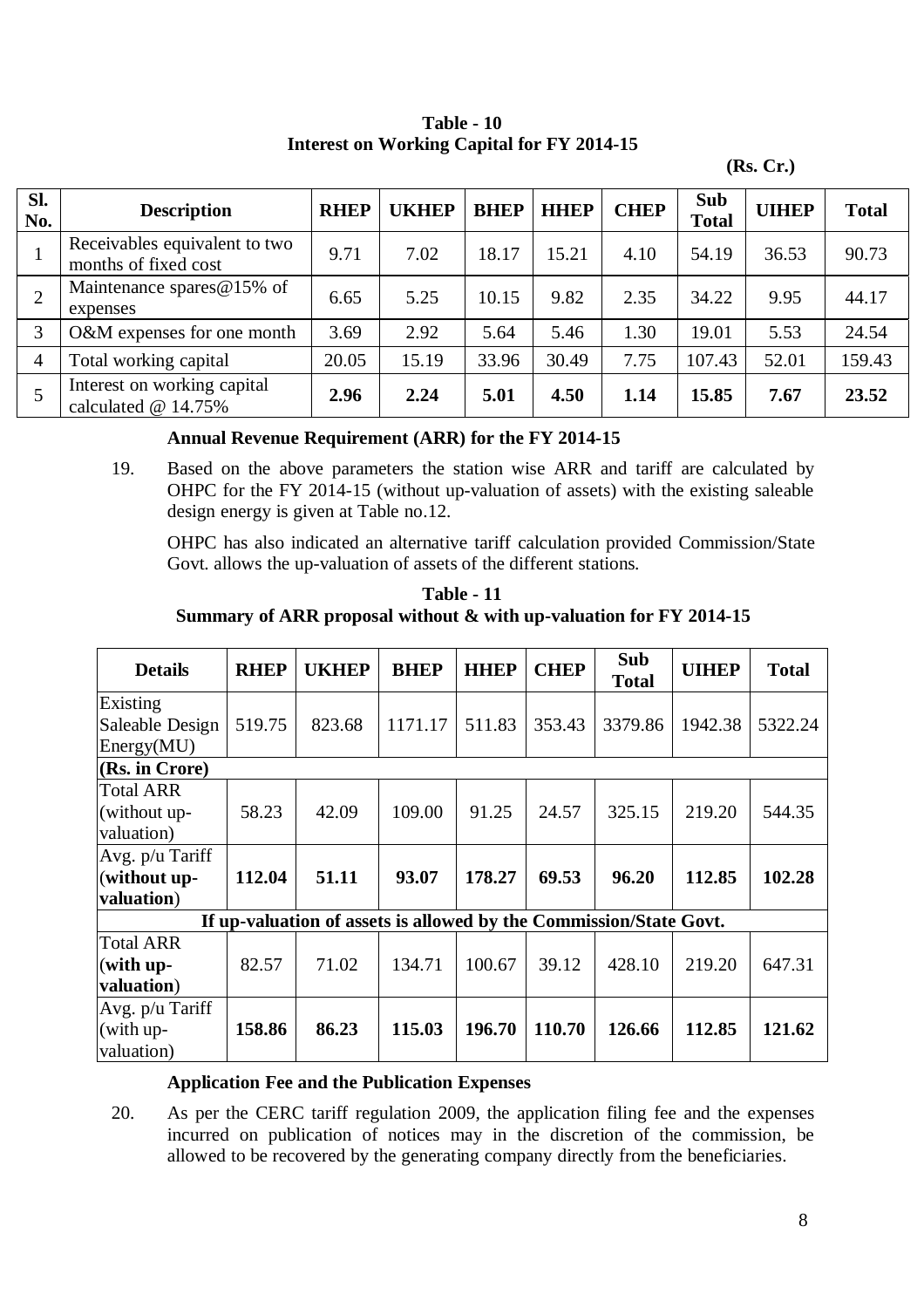The application fee and publication expenses proposed by OHPC are given below:

**Table - 12**

| <b>Table - 12</b><br><b>Application Fee and the Publication Expenses</b> |                             |                     |  |  |  |  |
|--------------------------------------------------------------------------|-----------------------------|---------------------|--|--|--|--|
| (Rs. lakh)                                                               |                             |                     |  |  |  |  |
| <b>Application Fee</b>                                                   | <b>Publication Expenses</b> | <b>Total Amount</b> |  |  |  |  |
| 25.00                                                                    | 1.50                        | 26.50               |  |  |  |  |

#### **Electricity duty on Auxiliary Consumption**

21. As per the agreed PPA between OHPC and GRIDCO, the taxes and duties including ED on auxiliary consumption etc payable by OHPC to the State Government and other statutory bodies shall be passed on to GRIDCO in the shape of supplementary bill raised by OHPC. GRIDCO will make payment accordingly within 30 days of receipt of bills. Accordingly, ED on Auxiliary consumption of all Hydro Electric Projects to the tune of Rs.0.54 Crore is to be reimbursed to OHPC by GRIDCO for the FY 2014-15.

## **License fee for use of water for generation of Electricity**

22. As per the gazette notification dated 01.10.2010, OHPC has to pay Rs.0.01/kWh as License Fee on water used for generation of electricity from all Hydro Electric Project to the tune of Rs.5.376 Crore is to be reimbursed to OHPC by GRIDCO, based on design energy. OHPC further requested that since, the above calculation is based on design energy of Hydro Projects, the actual generation from OHPC Power Stations may be considered for reimbursement of license fee paid to Govt. of Orissa from GRIDCO.

#### **SLDC charges**

23. As per CERC (Fees & Charges of Regional Load Dispatch Centre and Other Related Matters) Regulations, 2009, SLDC has to levy and collect annual charges from the users towards system operation charges and market operation charges. Hon'ble Commission has allowed Rs.1.59 Crore as SLDC charges for the FY 2014-15 to be collected by SLDC from OHPC on monthly basis and OHPC shall get the amount reimbursed from GRIDCO.

Since OHPC has not received the ARR & fees & charges of for the FY 2014-15, the previous year fees & charges applicable to OHPC has been escalated @ 5.72%. Hence a final sum of Rs.1.68094 Crore has provisionally been considered as fees and charges payable by OHPC to SLDC for the FY 2014-15.

## **ARR and Tariff for Machhkund H.E. (Jt.) Scheme**

24. Machhkund Hydro Electric Project is a joint scheme of Government of Andhra Pradesh and Government of Orissa with 70% and 30% share with option of Government of Orissa to draw an additional 20% power at a cost of Rs. 0.08 P/U as per the interstate supplementary agreement in the year 1978 between Government of Andhra Pradesh and Government of Orissa.

The proposed tariff of 41.68 Paisa/kWh of Orissa drawl of Machhkund power for FY 2014-15 has been computed on cost reimbursement basis. The tariff proposed by OHPC is based on assumption that GRIDCO will draw power up to 50% of design energy of Machhkund equivalent to 262.50 MU.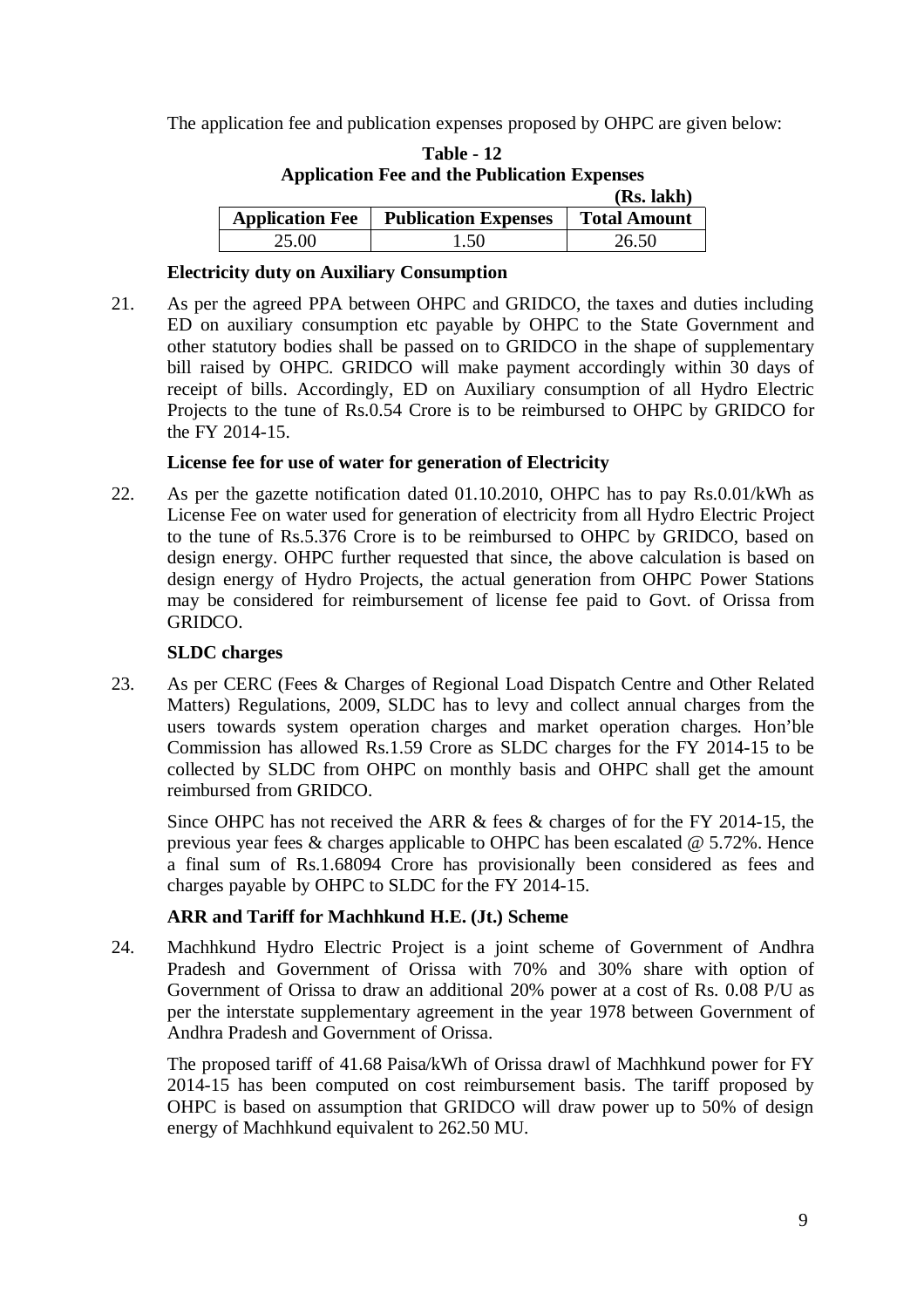#### **Foreign Exchange Fluctuation Loss of PFC Loan of BHEP**

25. Due to variation in Foreign Exchange Rate OHPC has incurred a loss of Rs.0.76 Crore towards payment of interest and Rs.4.64 Crore towards principal repayment on the PFC loan of BHEP from FY 2007-08 to FY 2013-14. As per clause no 41 (Recovery of cost of Hedging and Foreign Exchange Rate Variation) of CERC regulation 2009, recovery of cost of hedging and foreign exchange rate variation shall be made directly by the generating company from the beneficiaries. Hence the Hon'ble Commission may approve the same to be reimbursed by GRIDCO.

#### **Reimbursement of Contribution Made to ERPC**

26. OHPC is contributing towards ERPC establishment fund & ERPC fund from the FY 2006-07 onwards as per their demand note. Hence, the Commission may approve a total reimbursement claim for an amount of Rs.1.2546 Crore towards contribution from the FY 2006-07 to FY 2014-15 from GRIDCO.

#### **Two-Part Tariff**

27. As per Central Electricity Regulatory Commission (Terms and conditions of Tariff) Regulation 2009, the annual fixed cost of a power station shall be recovered through capacity charge (inclusive of incentives) and energy charge to be shared on a 50:50 basis.

As per the CERC Tariff Regulation station wise capacity charge and energy charge proposed by OHPC for FY 2014-15 is presented in the table below:

| (Without considering Up-valuation of asset) |                                      |               |               |               |                    |  |  |  |
|---------------------------------------------|--------------------------------------|---------------|---------------|---------------|--------------------|--|--|--|
|                                             | Name of the Annual Fixed<br>Capacity |               | <b>Energy</b> | <b>Design</b> | <b>Energy</b>      |  |  |  |
| <b>Power</b>                                | Cost                                 | <b>Charge</b> | <b>Charge</b> | <b>Energy</b> | <b>Charge Rate</b> |  |  |  |
| <b>Stations</b>                             | (Rs. in Cr.)                         | (Rs. in Cr.)  | (Rs. in Cr.)  | (MU)          | (p/u)              |  |  |  |
| <b>RHEP</b>                                 | 58.23                                | 29.115        | 29.115        | 519.75        | 56.017             |  |  |  |
| <b>UKHEP</b>                                | 42.09                                | 21.045        | 21.045        | 823.68        | 25.550             |  |  |  |
| <b>BHEP</b>                                 | 109.00                               | 54.500        | 54.500        | 1171.17       | 46.535             |  |  |  |
| <b>HHEP</b>                                 | 91.25                                | 45.625        | 45.625        | 511.83        | 89.141             |  |  |  |
| <b>CHEP</b>                                 | 24.57                                | 12.285        | 12.285        | 353.43        | 34.759             |  |  |  |
| <b>UIHEP</b>                                | 219.20                               | 109.600       | 109.600       | 1942.38       | 56.426             |  |  |  |

**Table - 13 Capacity Charge and Energy Charge of power stations**

#### **Table – 14**

**Capacity Charge and Energy Charge of power stations (With considering Up-valuation of asset)**

| Name of the     | <b>Annual</b>     | Capacity      | <b>Energy</b> | <b>Design</b> | <b>Energy</b>      |  |  |  |
|-----------------|-------------------|---------------|---------------|---------------|--------------------|--|--|--|
| <b>Power</b>    | <b>Fixed Cost</b> | <b>Charge</b> | <b>Charge</b> | <b>Energy</b> | <b>Charge Rate</b> |  |  |  |
| <b>Stations</b> | (Rs. in Cr.)      | (Rs. in Cr.)  | (Rs. in Cr.)  | (MU)          | (p/u)              |  |  |  |
| <b>RHEP</b>     | 82.57             | 41.285        | 41.285        | 519.75        | 79.432             |  |  |  |
| <b>UKHEP</b>    | 71.02             | 35.51         | 35.51         | 823.68        | 43.111             |  |  |  |
| <b>BHEP</b>     | 134.71            | 67.355        | 67.355        | 1171.17       | 57.511             |  |  |  |
| <b>HHEP</b>     | 100.67            | 50.335        | 50.335        | 511.83        | 98.343             |  |  |  |
| <b>CHEP</b>     | 39.12             | 19.560        | 19.560        | 353.43        | 55.343             |  |  |  |
| <b>UIHEP</b>    | 219.20            | 109.60        | 109.60        | 1942.38       | 56.426             |  |  |  |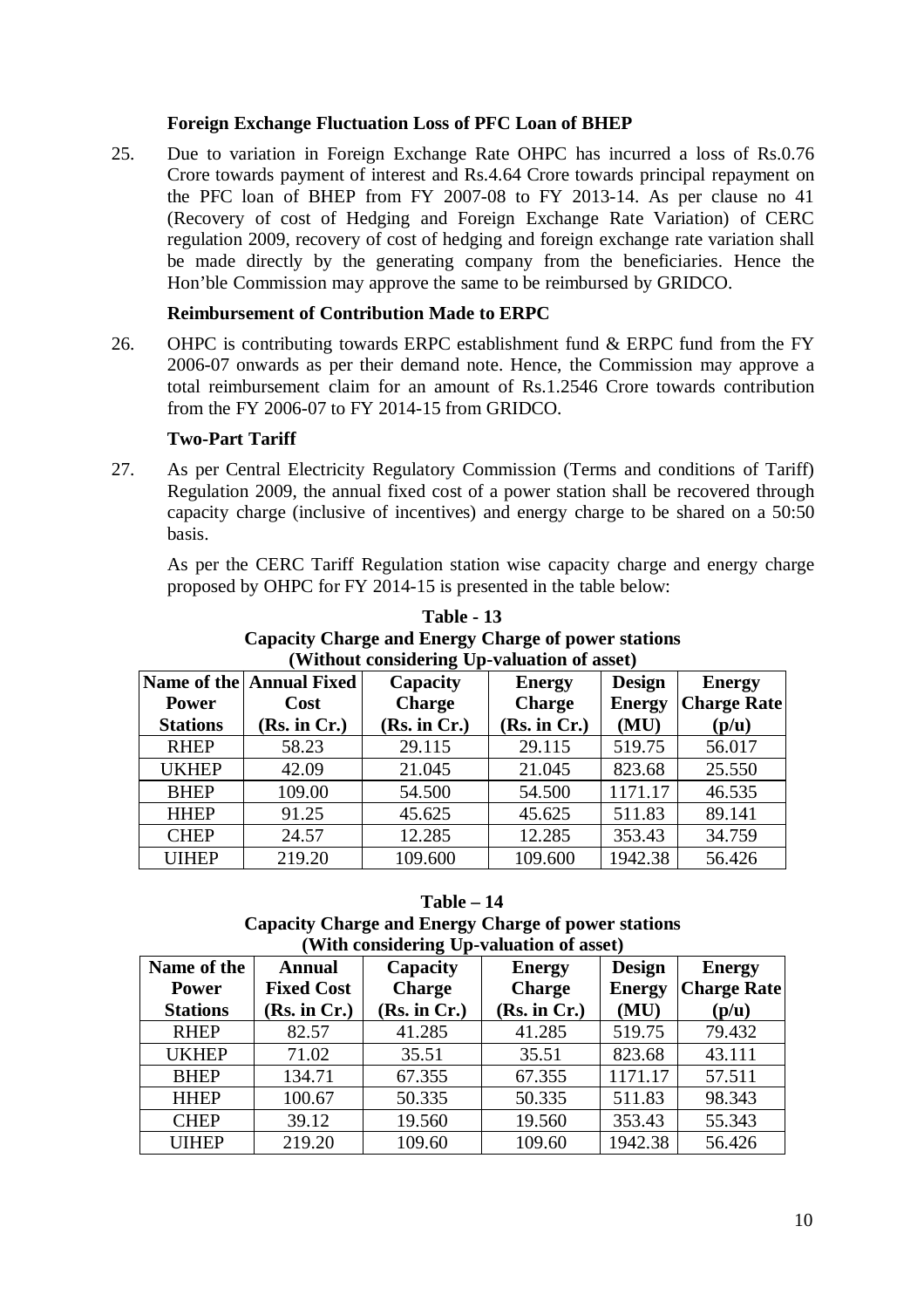#### **Normative Plant Availability Factor (NAPAF)**

28. The Commission in the order dated 02.11.2010 vide case no. 65/2010 has approved the NAPAF of OHPC Stations for the control period from 01.4.2009 to 31.3.2014. OHPC has proposed revised NAPAF of the different power station for the next block period (i.e. FY 2014-15 to FY 2018-19) as follows:

**Table - 15 Proposed NAPAF for next Block Period (FY 2014-15 to FY 2018-19)**

| <b>Name of Power</b> | <b>HHEP</b> | CHEP    | <b>BHEP</b> | <b>RHEP</b> | <b>KHF</b> | <b>IIHEP</b> |
|----------------------|-------------|---------|-------------|-------------|------------|--------------|
| <b>Stations</b>      |             |         |             |             |            |              |
| NAPAF $(%)$          | 72          | 70<br>ν | 80          | 70          | 85         | 88           |

#### **Compensation Claim towards Hydrology Failure & towards Restriction in Generation pending before the Commission**

29. In addition to the above OHPC has proposed a compensation claim towards hydrology failure for past three years to be allowed in the tariff of FY 2014-15. OHPC in its original Tariff Application for the FY 2013-14 had a submission that loss of Energy Charges for the FY 2009-10, 2010-11 and FY 2011-12 amounting Rs.52.23 Crore, Rs.22.69 Crore and Rs.36.00 Crore respectively may be considered as pass on in tariff in five equal installments.

OHPC has proposed that the Commission may make provision to compensate Rs.110.92 Crore to OHPC towards Hydrology Failure from FY 2009-10 to FY 2011- 12 and also compensate Rs.48.73 Crore on account of restriction in generation during the FY 2012-13.

## **Prayer**

OHPC pray before the Commission to approve Rs.647.31 Crore ARR for the FY 2014-15 at an Average Tariff @ 121.62 Paisa/kWh considering Up-valuation of assets with present Saleable Design Energy of 5322.24 MU, allow Miscellaneous reimbursement of Rs.15.1059 Crore and make provision for realization of Rs.110.92 Crore towards Hydrology Failure from the FY 2009-10 to FY 2011-12 & Realization of Rs.48.73 Crore towards Restriction in Generation during the FY 2012-13.

## **VIEWS OF THE OBJECTORS (Para 30 to 59)**

## **Functioning and due R&M activity of Chiplima, Hirakud and Balimela HEPs**

30. Some objectors have suggested that OHPC should furnish the status report about Chiplima weed problem and the expenditure made on this before the Commission. They have further suggested that OHPC may be asked to explain the reasons for low energy generation by Chiplima when Hirakud generation is normal. They have also suggested that Unit 5 and Unit 6 of HHEP at Burla, and one Unit of CHEP have completed almost 50 years of life. All these 9 Units are due for renovation, modernization and operating (RM&U) and action on war footing should be initiated.

## **Performance Improvement of CHEP after TRCM Installation**

31. One objector has suggested that OHPC may present the improvement of generation in Chiplima after installation of trash rack cleaning machine (TRCM) vis-à-vis the projected improvement.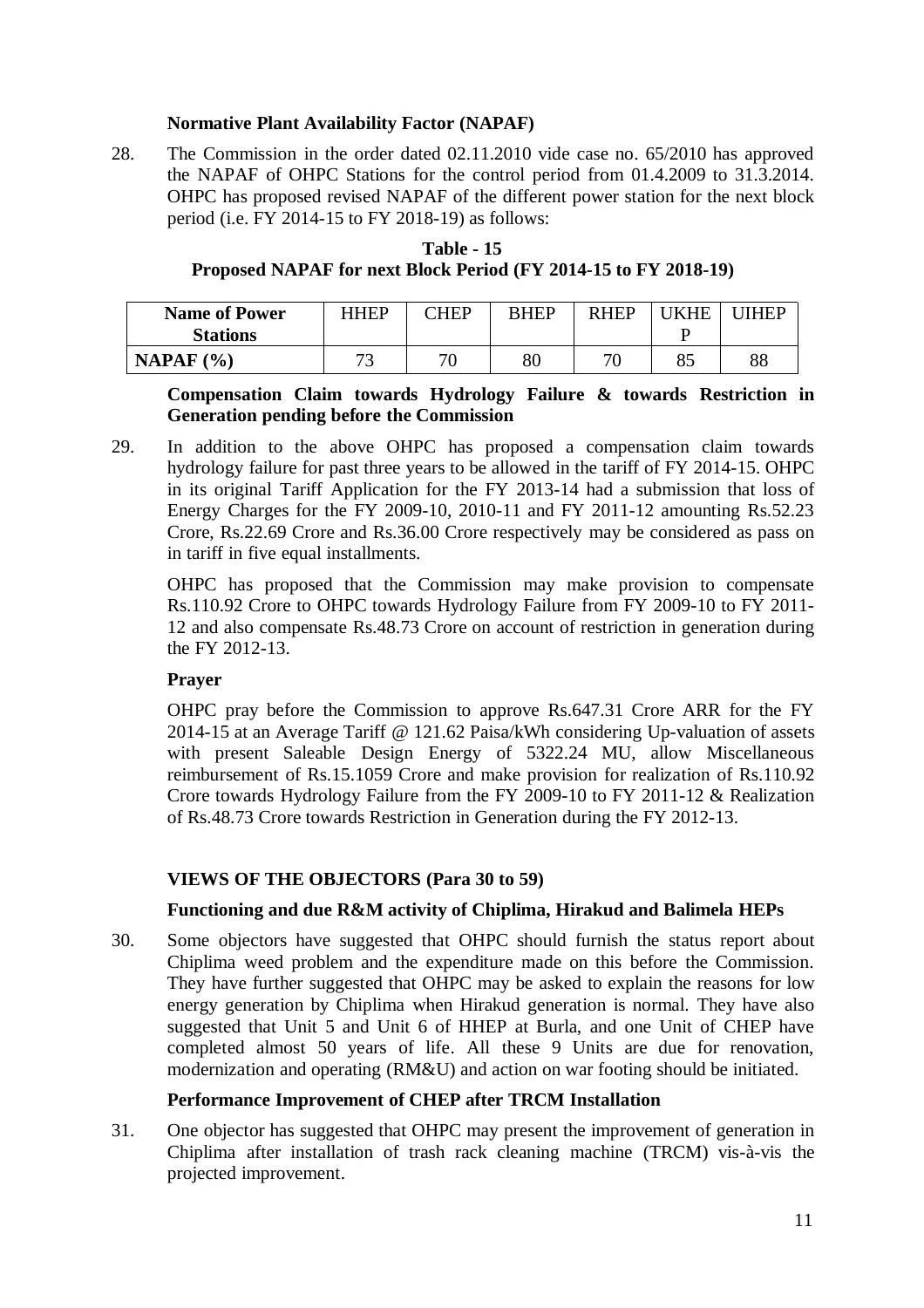#### **Drawl of Water from OHPC Reservoir and Loss of Generation**

- 32. One of the objectors has submitted that the thermal power plants and the industries requiring water may be instructed to have their own reservoirs and such industries shall not be allowed to lift water from OHPC reservoirs. He has further submitted that the Commission may seek for an explanation on charges levied on the industries utilizing water from OHPC reservoirs. He has submitted that loss of generation (32.4 MU) of the Burla and Chiplima power house is due to diversion of water for industrial use and maintaining the MDDL at 595 feet instead of 590 feet as per design. As suggested by the Technical Expert Committee appointed by Govt. of Odisha in July 2006, OHPC should claim the amount from the industries on account of loss of generation at the rate of procurement of power by GRIDCO from other sources.
- 33. He has further suggested that the Commission may reduce the ARR of OHPC by an amount equal to loss of hydro generation multiplied by the highest rate for procurement of power by GRIDCO.
- 34. The CEO of M/s WESCO, NESCO, SOUTHCO has submitted that Hon'ble High Court in their judgment dated 30.03.2012 in WPC No 8409 of 2012 at Para 24 (ii) had directed State Govt. to take steps to compute the amount of compensation to be recovered from the industrial units those who have used the water. The said amount recovered from the industries would be paid to OHPC with in the period of three months. OHPC has not taken any miscellaneous income and any revenue to be earned towards compensation from industries during 2014-15.

#### **Design Energy vs. Actual Generation of OHPC Stations**

- 35. DISCOMs have suggested that the tariff for FY 2014-15 may be calculated by considering minimum generation of 7612 MU (262 MU for Machhkund) instead of design energy of OHPC hydro stations and have proposed an average tariff for OHPC stations as 43.31 paisa/unit as against 102.28 paisa/unit claimed by OHPC for FY 2014-15.
- 36. Another objector has submitted that the calculation should be made based on Design Energy and not on estimated generation during 2014-15.
- 37. GRIDCO has submitted that Commission in its order dated 30.01.2013 in case no. 121 of 2009 in the matter of "Application for Approval of Revised Design Energy of Hydro Stations" has decided not to approve the proposed reduction of design energy as submitted by OHPC. Hence reduction in design energy of different HEP on account of generation held up by District Administration and retirement of Unit 5 & 6 of HHEP, is not justified, hence may not be accepted.

#### **Interest on Govt. Loan and Normative Loan of UIHEP**

38. Chief Executive Officer (Commerce), NESCO, WESCO & SOUTHCO submitted that OHPC should not be allowed to claim interest on state govt. loan for UIHEP.

#### **Return on Equity**

39. DISCOMs submit that as per submission of OHPC, the Unit- 1 turbine of RHEP was not damaged and new turbine procured has been used to replace the damaged turbine of Unit- 2. For the above R&M work a new proposal should be submitted by RHEP before Commission for approval. The total capital expenditure towards replacement of damaged turbine of Unit- 2 may be considered after due approval of revised estimate and after declaration of audited account of FY 2013-14 by OHPC.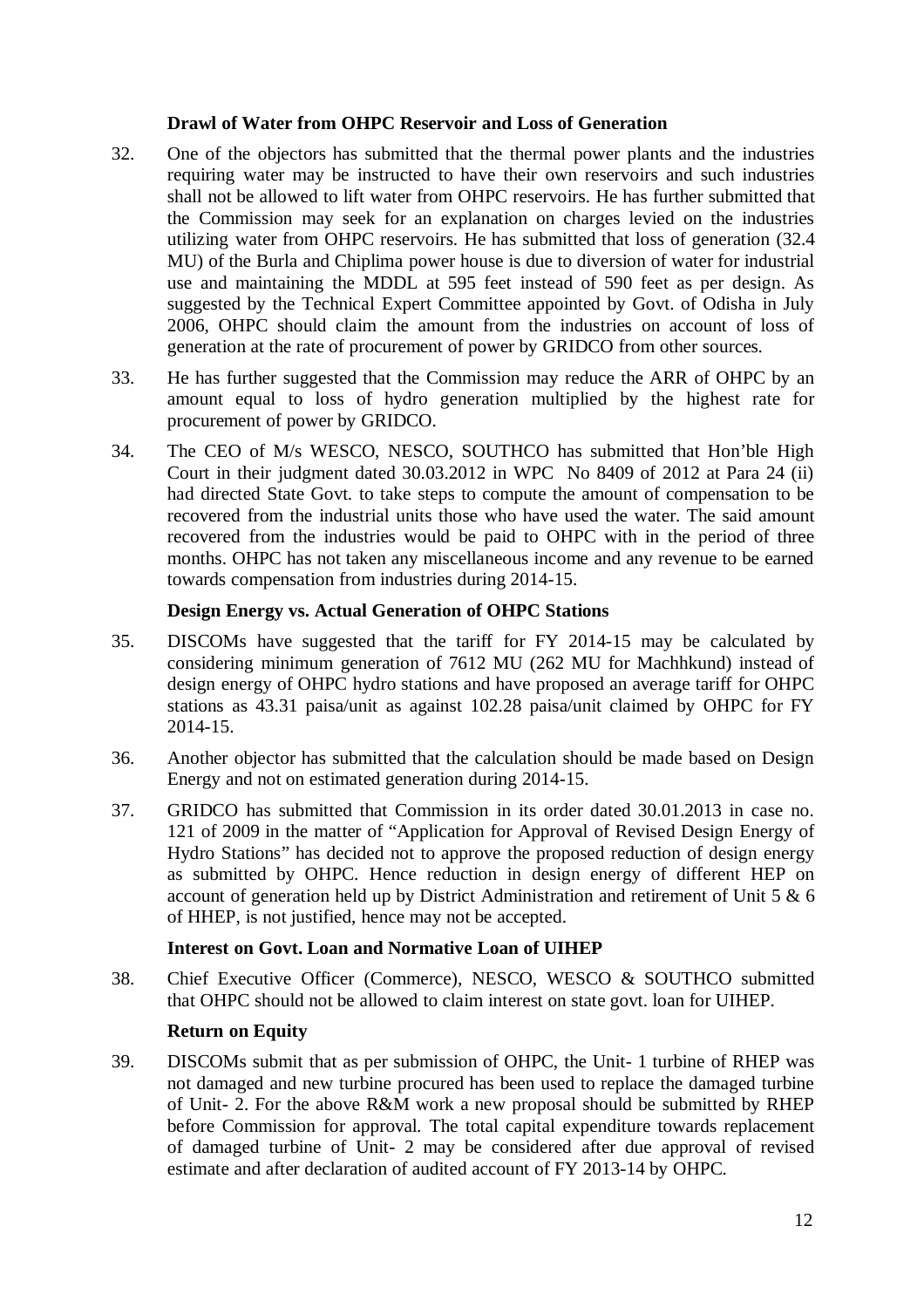#### **Interest on Normative Loan and Additional Capitalization for R&M Work of RHEP Unit- 2**

40. Two objectors have suggested that Additional capitalization of amount Rs.23.41 Cr made during FY 2013-14 on account of R&M of damaged turbine of Unit- 2 of the RHEP should not be allowed by the Commission in for calculation of Normative loan for FY 2014-15.

## **O & M Expenses**

41. The CEO of M/s WESCO, NESCO, SOUTHCO has submitted that the O&M expenses have always been less than the yearly approved O&M expenses (excluding arrear salary and Terminal liabilities). For terminal liabilities, Honorable Commission has been allowing additional fund every year on O&M head. Prudency check of O&M expenses for FY 2008-09 to 2012-13 needs to be done by Honorable Commission for the same.

#### **Depreciation:**

42. One objector has submitted that OHPC may not be allowed to claim depreciation on account of capitalization of Rs.23.41 Cr of RHEP Unit# 1, as the turbine has not been replaced.

#### **Peaking Capacity**

- 43. One of the objectors has submitted that OHPC should project the monthly generation of each of HEP indicating both the energy and peaking capacity available based on reservoir level.
- 44. One objector submitted that due to increase in peaking capacity of Balimela HEP without any increase in the design energy, the fixed cost and ECR of the station is increased substantially and therefore the benefit on account of the UI may be passed on to the consumer by reducing annual fixed charge.

## **Joint Venture for Setting up Thermal Power Projects**

- 45. One objector has submitted that thermal power generation is not the core competency of OHPC and therefore the surplus funds of OHPC should not be diverted towards the 50% share holding in the joint venture TPP with OMC. However, the progress of the Thermal Power Project may be submitted.
- 46. Another objector has asked about contribution of OHPC during last 5 years to OPTCL functioning and the present status of thermal power plant.

#### **Development of New Hydro Projects**

- 47. One of the objectors suggested that OHPC should furnish the status of development of new hydro projects.
- 48. One objector has submitted that OHPC should urgently take up construction of new hydro power projects rather than investing money for setting up thermal power projects in joint venture with OMC.
- 49. Another objector has submitted that they have repeatedly raising the issue of submission / publication of VISION DOCUMENT by OHPC and OERC in ARR order for FY 2012-13 has directed OHPC to prepare & publish the VISION DOCUMENT 2025, but no action seem to have been taken by the petitioner till date and OERC directive has been violated.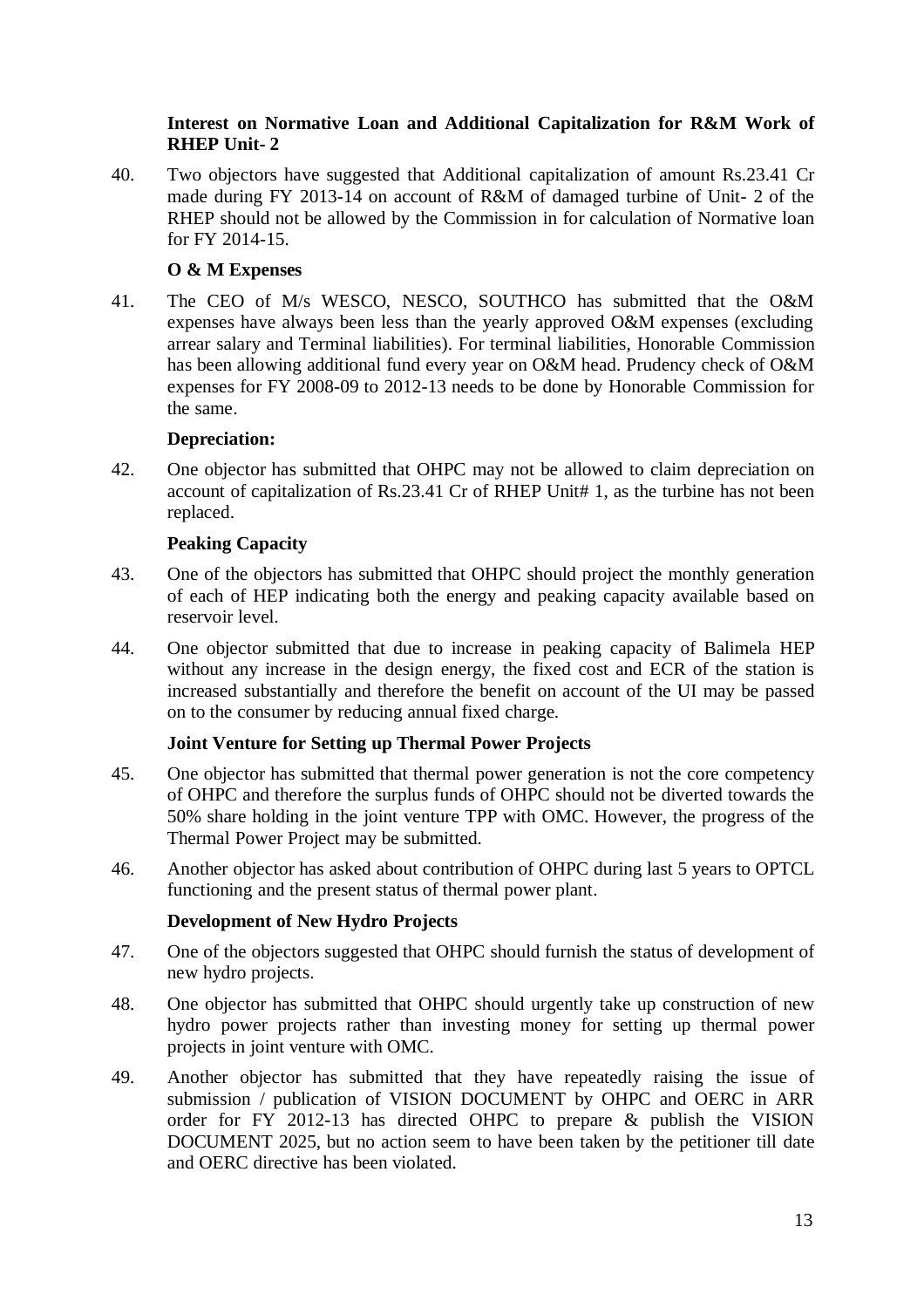### **ARR & Truing Up Exercise**

- 50. One objector has submitted that the revaluation of assets for the purpose of determination of tariff is not permissible and that the Commission may have a separate Public Hearing for determination of the value of assets of OHPC transferred by the GoO on 01.04.1996.
- 51. Another objector has filed that with the given good reservoir level and monsoon, design energy for the FY 2014-15 of 5376 MU is not acceptable.
- 52. Some of the objectors have submitted that there is an urgent need of truing up exercise of OHPC ARR for previous year based on audited account before finalization of ARR of OHPC for FY 2014-15.

#### **Failure to Operate Potteru HEP**

53. One objector said that the OHPC has failed miserably to operate Potteru HEP (2x3 MW) but asked for Rs.14.30 Cr as payment of interest on loan to Govt. for pass on to consumer through tariff is strongly objected.

#### **Employees of GEDCOL**

54. An objector has asked for the list of chairman and members of BOD and employees now on roll in GEDCOL. The expenditure incurred during FY 2013-14 and the proposed expenditure in FY 2014-15 and the modality of meeting such expenditure in respect of GEDCOL should be furnished before acceptance of ARR for the FY 2014- 15. GRIDCO has objected that since the reduction in DE of the HEP of OHPC has not been allowed by the Commission as cited earlier, the DE of all the HPSs should remain as 5676 MU for the FY 2014-15.

## **Application Fee & Publication Expenses**

- 55. OHPC had incurred expenses of Rs.70,710 & Rs.60,311 on publication of tariff related matters in newspapers in the FY 2010-11 and 2011-12 respectively.
- 56. However OHPC has claimed to have incurred expenses to an amount of Rs.1.06 lakh on publication of tariff elated matters in newspapers for the FY 2012-13 which is much higher than the previous years and higher than the approved figure of Rs.1.0 lakh by Commission and OHPC prayed for approval of Rs.1.5 lakh towards publication expenses for FY 2014-15 may not be approved.

## **Tariff for FY 2014-15**

57. The effect of up valuation of assets will have a cascading effect in increase in price of energy, which ultimately would have to be borne by the consumers of the state through higher retail tariff. Hence, GRIDCO proposes before the Commission not to consider the up-valuation of asset while determining the tariff of OHPC for the FY 2014-15.

# **NAPAF**

58. OHPC has been able to achieve the PAFM (%) for most of its HPSs for the block period 2009-14, which is even higher than the NAPAF (%) in the years when hydrology failure occurred. OHPC was able to recover full capacity charges during the above period. Hence, the proposal of OHPC for reduction in NAPAF of HPS may not be accepted.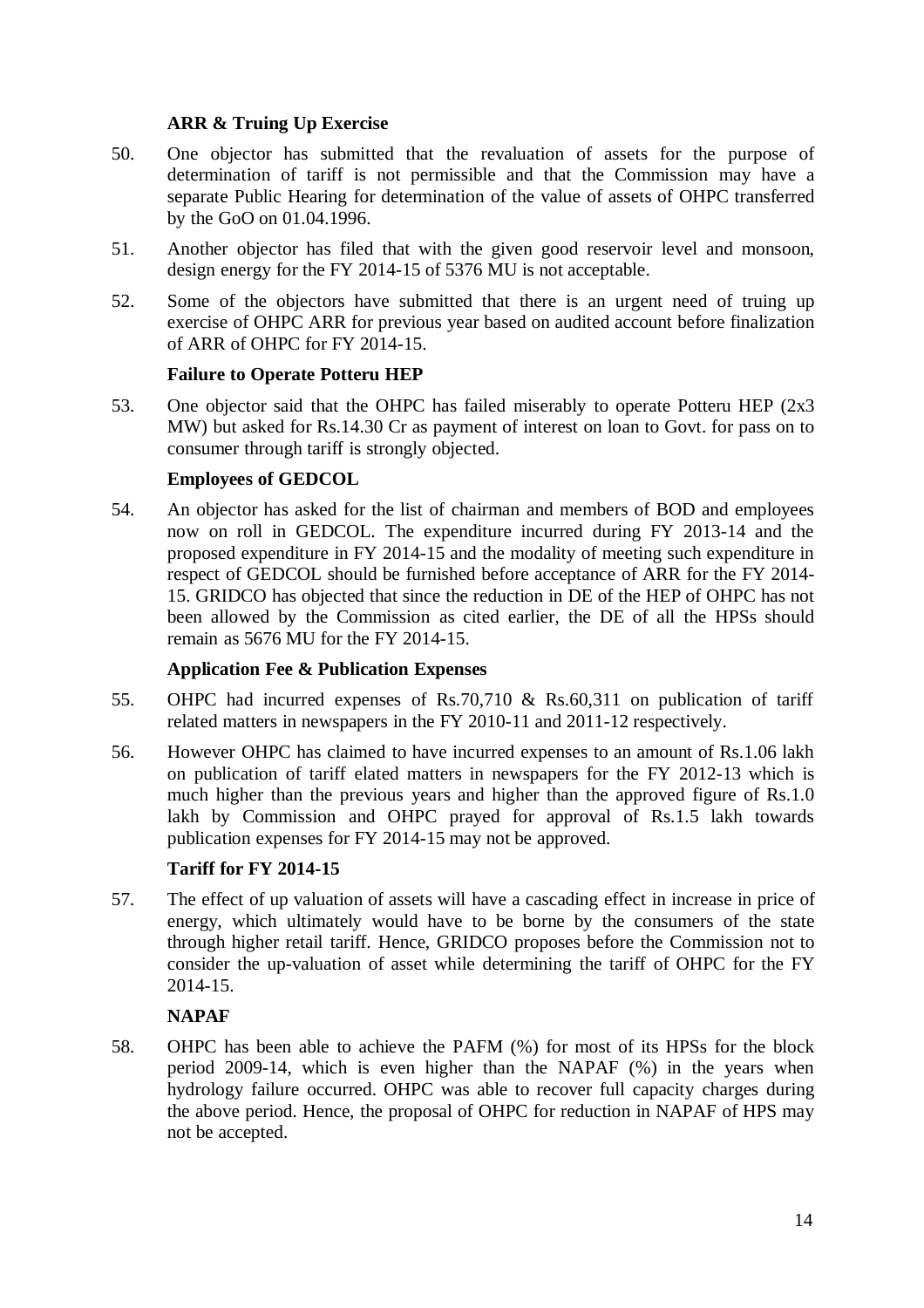#### **Compensation Claim towards Hydrology Failure and towards Restriction in Generation**

59. Since, OHPC is recovering its annual fixed charges on availability of machines; the compensation claim of OHPC of Rs.159.65 Cr may be rejected.

# **REJOINDER OF OHPC TO QUERIES RAISED DURING HEARING (Para 60 to 86)**

60. The compliance by OHPC to the suggestions / objections raised by the objectors as well as the reply to the queries raised during the hearing is furnished herewith:

## **Functioning and due R&M activity of Chiplima, Hirakund and Balimela HEPs**

- Unit-3 of Chiplima: The tender for R&M with new TG of Unit-3 of CHEP has been floated on 02.04.2013 and tendering process is going on. Six bidders have submitted their bids. Evaluation of Part-I (Eligibility Criteria) is in process. The proposal for R&M with new TG of Unit-3 of CHEP has already been filed on dated 28.08.2013 before Hon'ble OERC for according in principal approval.
- Unit-5  $\&$  6 of HHEP, Burla: The proposal for R&M with new TG of Unit-5  $\&$  6 has already been filed on dated 07.10.2013 before Commission for according in principle approval.
- Unit-1 to 6 of BHEP, Balimela: After approval of PAC, GoO, tendering process is going on and last date of submission of bid is re-scheduled to 24.02.2014. The proposal for R&M with new TG has already been filed on dated 13.09.2013 before OERC for according in principle approval.

## **Successful operation of Trash Rack Cleaning Machine (TRCM) at Chiplima**

61. The Trash Rack Cleaning Machine (TRCM) has been successfully commissioned in the month of June 2010, to arrest chocking of weeds in the trash rack at a cost of Rs.6.80 Crs. As a result, the generation from Chiplima power project has improved for the subsequent years. CHEP has generated 255 MU in the FY 2010-11, 322.5 MU generations in the FY 2011-12 and 280 MU in the FY 2012-13 while 326.38 MU is expected to generate in the FY 2013-14.

## **Drawl of Water from OHPC Reservoir and Loss of Generation**

62. The state Government has recently taken a view that the industrial consumers drawing water from the reservoirs shall compensate OHPC towards the loss of power generation. The GoO, Dept. of Water Resources (DoWR) has issued the executive instruction vide letter no. 25983, Dated 01.10.2013 that these industrial units shall execute a supplement agreement with OHPC. None of the industrial units have signed the agreement till date. OHPC agrees to adjust the revenue actually realized from the industries in the ARR to be decided by the Hon'ble commission.

## **Operation of Hirakund**

63. Hirakund Reservoir is a multipurpose dam project with priorities for irrigation & flood control. The MDDL of Hirakund is 590fts.The district administration has not allowed reducing the RL of Hirakund Reservoir beyond 595fts for irrigation of Khariff crops in Hirakund command areas. The minimum water level of RL 595 ft is required for a driving head to push water through the canal network which runs for about 150 km. The copy of the proceedings of  $72<sup>nd</sup>$  meeting of Hirakund Coordination Committee is enclosed in rejoinder.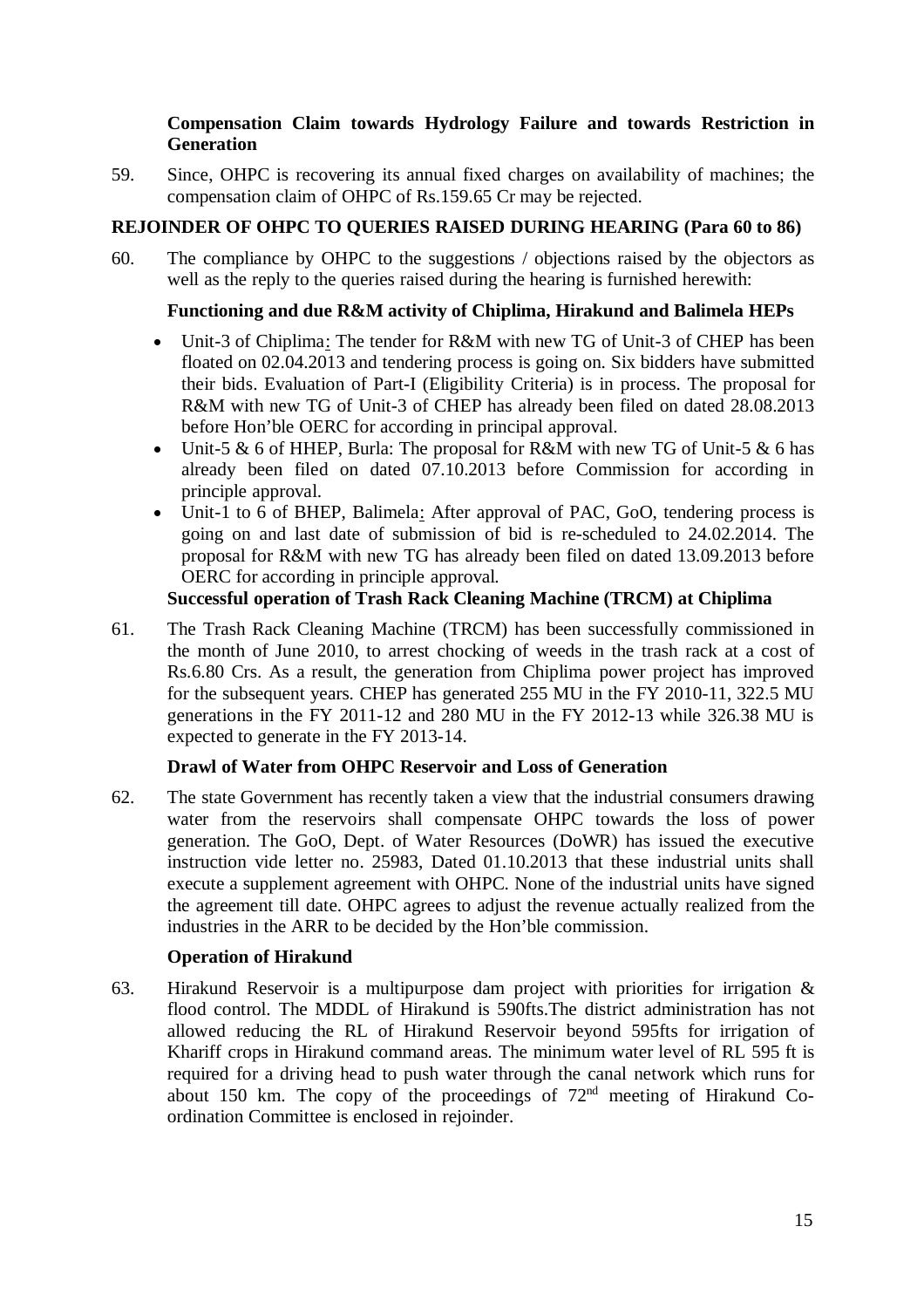#### **Design Energy V/s. Actual Generation of OHPC Stations**

- 64. The generation of 7612 MU for the FY 2014-15 of OHPC as projected by the DISCOM's cannot be visualized at this moment as the generation is dependent on the hydrology of the FY 2014-15. However considering the water availability in the reservoirs, OHPC may generate 1586 MU from 01.04.2013 to 30.06.2013 during FY 2014-15.
- 65. It is observed that OHPC has achieved its Design Energy in the FY 2007-08 and FY 2008-09 due to favorable hydrology conditions. But in the subsequent year it could not achieve mainly due to hydrology failure.
- 66. However, for the FY 2013-14, the available Water Potential in different reservoirs under OHPC is sufficient to generate more than DE. The total actual generation from different PS under OHPC Ltd. except MHEP for the period from 01.04.2013 to 31.12.2013 is 5870.1292 MU. For the balance period of the FY 2013-14, the generation of 1278 MU has been scheduled.
- 67. Thus OHPC Ltd. is expecting to achieve 7148.1292 MUin the FY 2013-14. The estimation of 7350 MU made by the DISCOM is not at all realistic and has no merit due to the fact that the rainfall during FY 2014-15 can't be predicted.

#### **Interest on Govt. Loan and Normative Loan of UIHEP**

- 68. There is no such statutory provision that the interest on Govt. Loan will be repaid after payment of Principal. As such, CAG in its report for the FY 2012-13 also commented that, "Interest payable on loan from Govt. of Orissa is understated & accumulated profit is overstated to the tune of Rs.243.95 Cr due to non provision of interest payable on Govt. of Orissa Loan- 2(A) UIHEP of Rs.497.86 Cr @7% p.a. since FY 2006-07 to FY 2012-13".
- 69. As Commission directed for Debt-moratorium during the FY 2010-11 to 2012-13, OHPC could not make repayment of the UIHEP/Govt. loan during the said FY. Therefore the loan outstanding stands at Rs.497.86 Cr as on 31.03.2013. Hence the OHPC is entitled to receive the interest @ 7% on the entire outstanding of Rs.497.86 Cr with effect from 01.04.2006 to 31.03.2013.
- 70. OHPC had prayed before Honorable Commission to allow interest (@ weighted average rate as per CERC norms) for an amount of Rs.79.29 Cr on Normative loan from 01.02.2001 to 31.03.2014 as RA in line with National Tariff Policy 2006 against the normative loan outstanding of Rs.78.23 Cr.

#### **Return on Equity**

71. The combined capital cost of R&M works of Unit- 1 & 2 is Rs.45.69 Cr (Rs.25.36 CR + Rs.20.33 Cr) is less than the approved R&M cost of Rs.47.5 Cr for Unit- 1. Also OHPC in its tariff application for the FY 2013-14 had intimated to take up the R&M works of Unit- 2 RHEP within approved cost of Rs.47.5 Cr by Honorable Commission. So, within that approved cost OHPC has renovated both unit- 1 & 2 of RHEP and thus the Capitalization of Rs.23.41 Cr (including Rs.0.09 Cr towards balance R&M of Unit- 1, Rs.2.99 Cr towards additional capitalization for the FY 2012-13) is quite justified.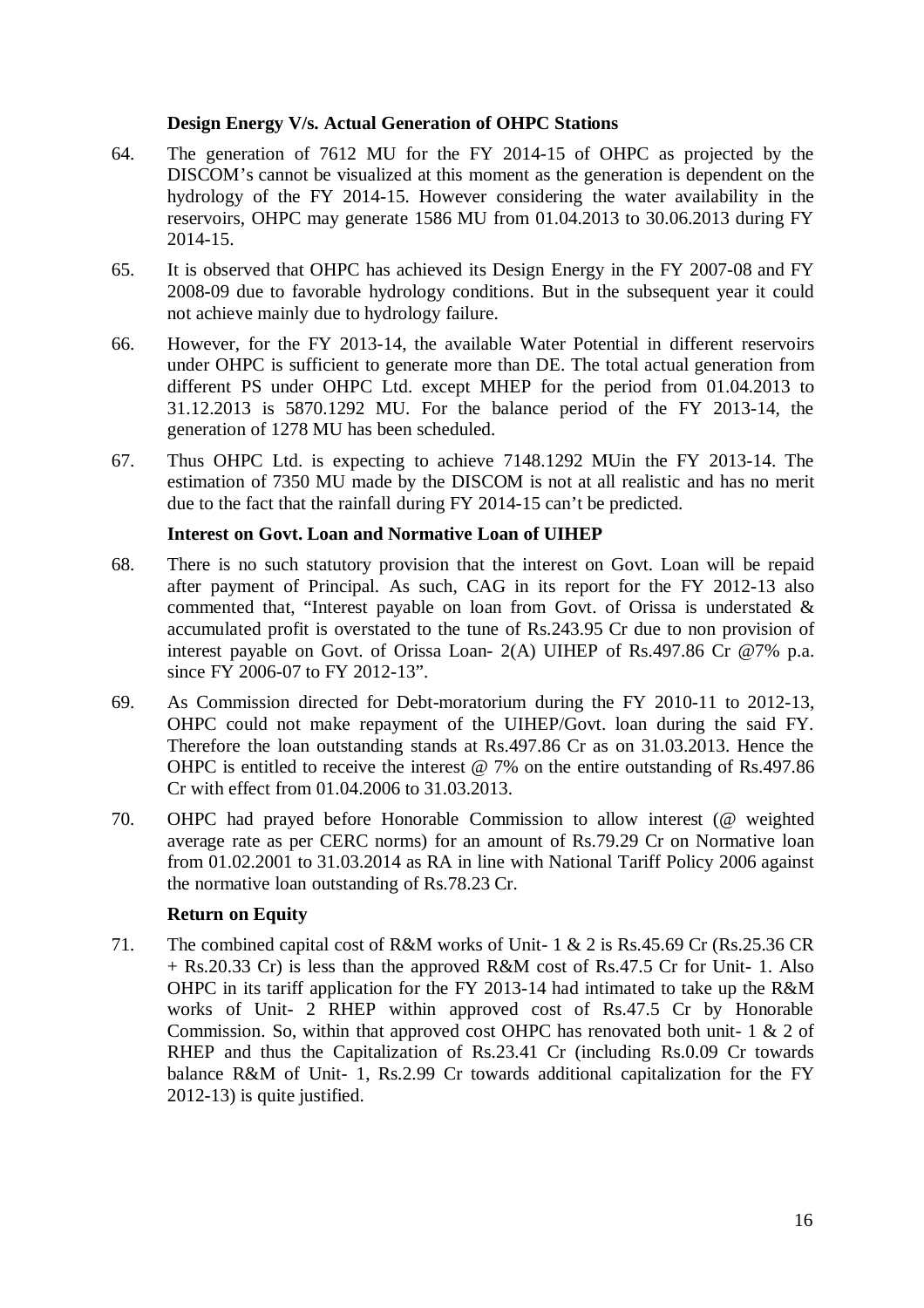#### **Interest on Normative Loan and Additional Capitalization for R&M Work of RHEP Unit- 2**

72. The combined capital cost of R&M works of Unit- 1 & 2 is Rs.45.69 Cr (Rs.25.36 CR + Rs.20.33 Cr) is less than the approved R&M cost of Rs.47.5 Cr for Unit- 1. Also OHPC in its tariff application for the FY 2013-14 had intimated to take up the R&M works of Unit- 2 RHEP within approved cost of Rs.47.5 Cr by Honorable Commission. So, within that approved cost OHPC has renovated both unit- 1 & 2 of RHEP and thus the Capitalization of Rs. 23.41 Cr (including Rs. 0.09 Cr towards balance R&M of Unit- 1, Rs.2.99 Cr towards additional capitalization for the FY 2012-13) is quite justified.

## **O & M Expenses**

73. The O&M expenses considered in the tariff for the FY 2013-14 amounting to Rs.216.67 Cr are as per the CERC (Terms and Conditions of Tariff) Regulations, 2009.

#### **Depreciation**

74. The reason for including additional capitalization has already been justified in previous sections therefore Commission may consider depreciation of OHPC in full as submitted in the application.

## **Peaking Capacity**

- 75. The 7th & 8th units are set up to meet Peaking demand and also to meet the generation gap when units 1 to 6 are taken for R&M in phase with two units at a time. The peaking capacity of Balimela 7th & 8th units is for the consumers of the state of Orissa.
- 76. The additional cost of procurement of power from the market by GRIDCO during the peaking period is being compensated by the generation capacity of unit#7 and unit #8 thus providing relief to the consumers of Orissa. Further, additions of Unit- 7 & 8 have no effect on design energy, which is actually governed by the live storage capacity of the reservoir.

## **Joint Venture for Setting up Thermal Power Projects**

77. The decision to set up thermal power project in JV was taken up by the state Government during 2006. The thermal project besides earning revenue shall feed the state during the poor monsoon and hydrology failure to meet the demand of state. Other than OPGC 51% share, the state govt. have no thermal power plants under its control. To improve the base load and to meet the load demand of the state in the coming years, State Govt. took decision to establish a thermal power plant in the state. For the Thermal Power Project, EIA report has been received which is being submitted to SPC Board for taking up public hearing. The total land for project has been finalized. Feasibility report prepared by M/s Development Consultants Pvt. Ltd is under re-assessment to include the cost of railway line, track hopper and wagon tipplers. Site specific studies / investigations / clearances are under process. Present status of the plant has been submitted by OHPC in detail in rejoinder. The land acquisition by OPTCL at Kamakshya Nagar, Denkanal is in progress. Till date, OHPC has provided Rs.103.94 Cr to OPTCL. The copy of Ledger Account has been submitted in rejoinder.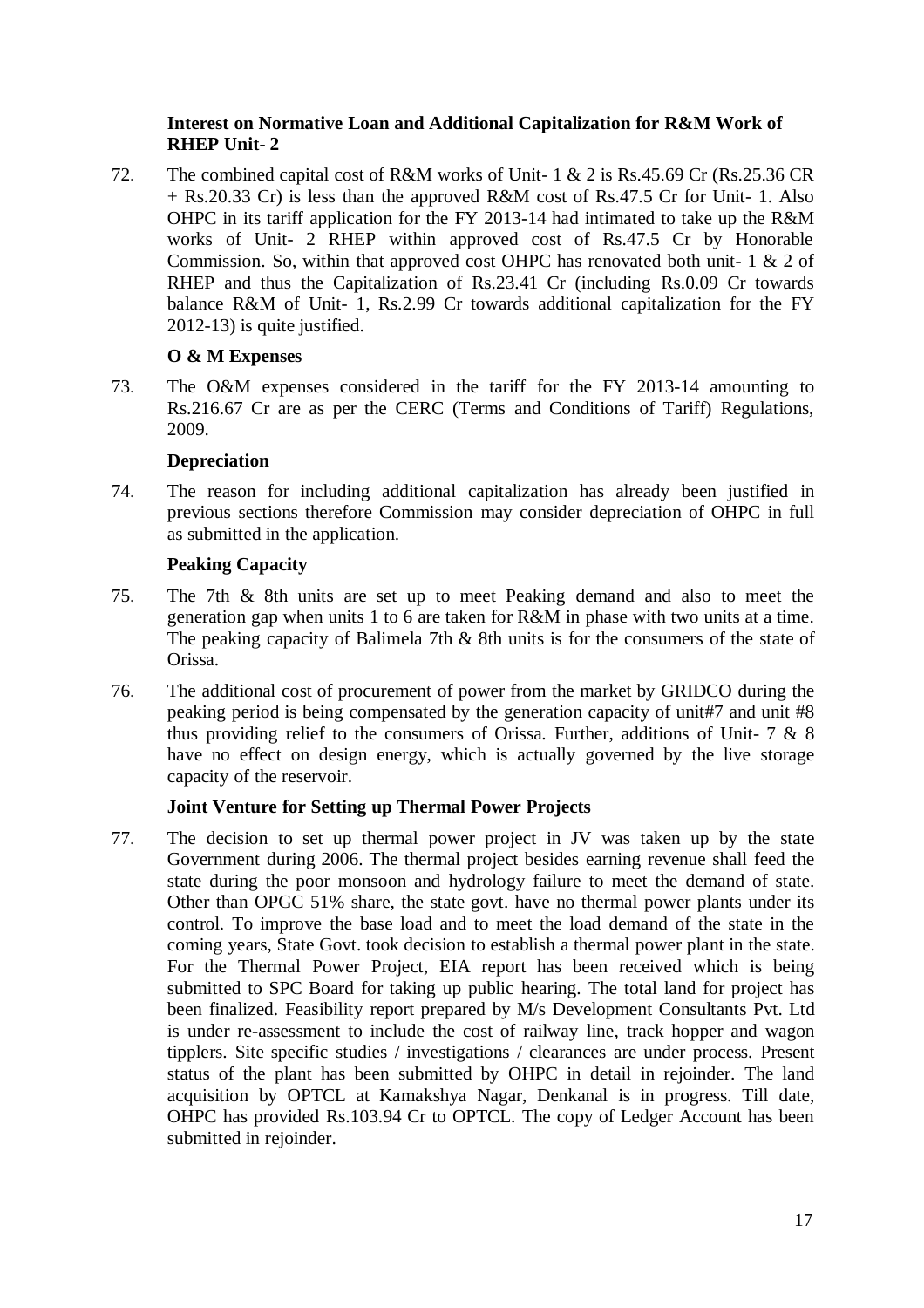#### **Steps Taken for Development of New Hydro Projects**

78. From a capacity of 1237.5 MW during transfer of assets from Govt. of Orissa and OSEB, OHPC at present has an installed capacity of 2062 MW. Projects of 600 MW UIHEP, Makhiguda in 2001; RM&U of Units 1 & 2 of 99 MW in 1998, Unit 3 & 4 of 64 MW in 2006 at HHEP, Burla, resulting an additional capacity of 40 MW and installation of two new Units (7 & 8) at BHEP, Balimela (150 MW) in December 2008 and January 2009 respectively. The total capacity augmentation is 790 MW. OHPC has prepared pre feasibility report (PFR) for the Pumped Storage Scheme at three different location i.e. UIHEP, Makhiguda (600 MW), UKHEP, Upper Kolab (320 MW), BHEP, Balimela (400 MW). The DPR of Indravati Pump Storage Project the detailed tendering and construction work will be taken up.

## **Truing Up Exercise**

79. OHPC has computed a loss of Rs.110.92 Cr since 2009-10 to 2011-12 on account of hydrology failure and computed a shortfall in energy charges for the FY2012-13 to the tune of Rs.48.73 Cr. Thus a cumulative amount of Rs.149.654 Cr has been incurred by the OHPC up to 31.03.2013. Hon'ble Commission may allow the OHPC to recover this amount in ARR for FY 2014-15.

#### **Potteru HEP**

80. OHPC has submitted a detail report to Dept. of Energy, Govt. of Orissa for approval for disposal of Potteru SHEP, with all relevant documents. OHPC has never capitalized the Potteru HEP, so the question of loan recovery and passing of interest does not arise.

#### **Typological Error in the Computation of ARR of BHEP for FY 2014-15**

81. OHPC has inadvertently omitted the normative loan recovery amount of Rs.0.10 Cr from additional capitalization amount for FY 2012-13. So, the depreciation recovery for BHEP shall be Rs.15.27 Cr instead of Rs.15.17 Cr.

## **De-silting of Reservoirs**

82. Honorable High Court in their judgment Order dated 30.03.2012 in WP © No. 8409 of 2011 has directed in clause no. 24 (ii) to State Govt. & DoWR that, "A corpus should be created by imposing a levy on the industries drawing water from different reservoirs for the purpose of maintenance of reservoirs and water sources, by making periodical dredging and removal of shoals etc. In that respect, appropriate legal provisions should be made within three months." DoWR has to take action in this regard.

#### **Restriction in Generation of HHEP below RL 595 ft**

- 83. As per PPA of all the individual power stations of OHPC executed between GRIDCO & OHPC and duly vetted by Commission has the provision as, " Any statutory order issued by the Govt. of Orissa duly endorsed by the Commission shall be binding on both parties and the provisions of the PPA shall be interpreted accordingly".
- 84. Views of objectors and the direction of DoWR regarding electricity generation from Hirakund Reservoir below 595 ft is quite contradicting. In this context Commission may like to advise Govt. to allow OHPC to generate up to 590 ft at HHEP, Burla keeping aside the decision taken in the  $72<sup>nd</sup>$  meeting of Hirakund Co-ordination Committee dated  $04.12.2013$  and  $1<sup>st</sup>$  meeting of the committee on water utilization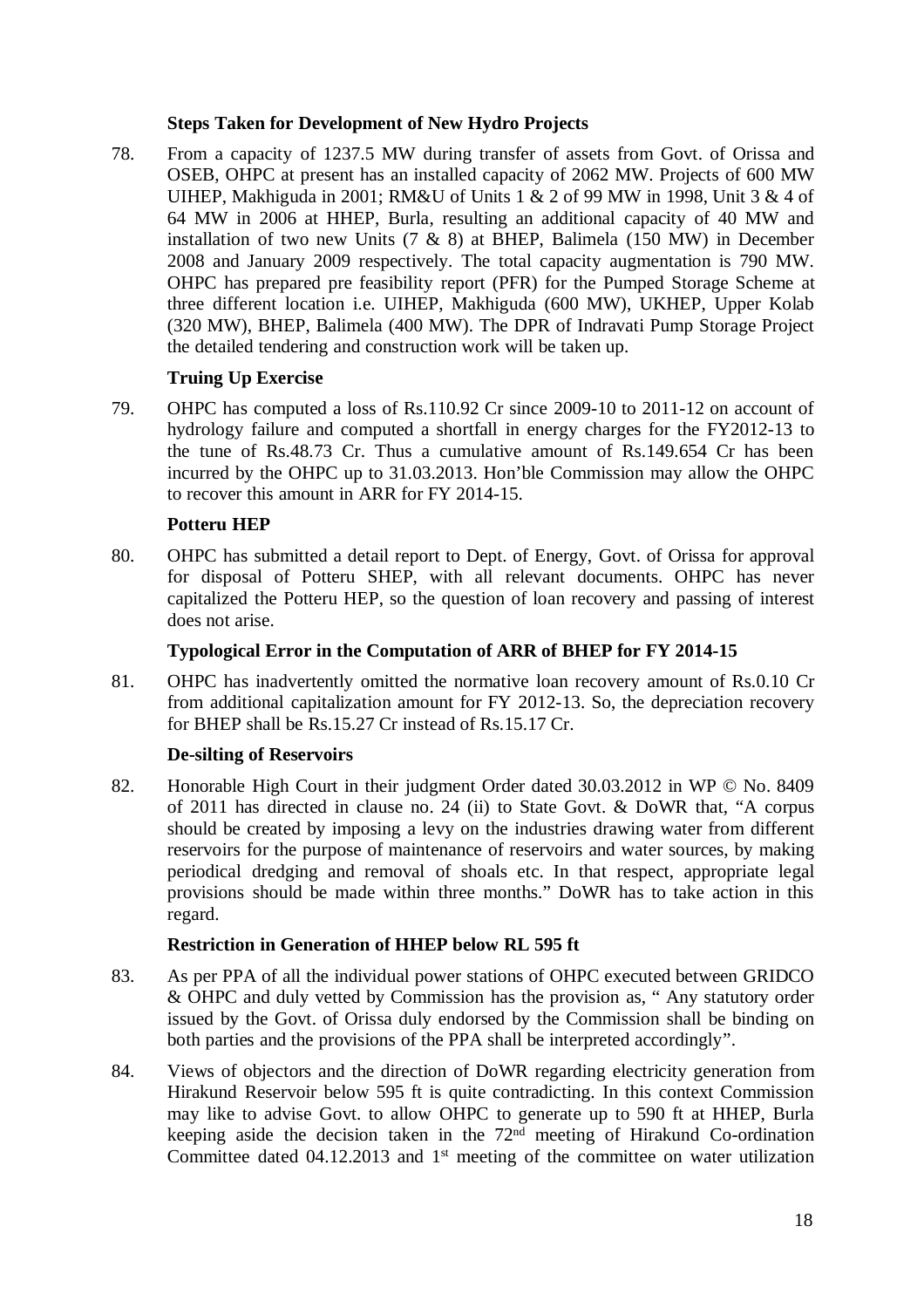policy dated 03.07.2012. Otherwise OHPC may be allowed to generate at 595 ft level with reduction in DE of HHEP & CHEP as decided by Honorable Commission.

#### **Interest on Income**

- 85. As on 30.01.2014 OHPC is having a surplus of about Rs.700 Cr in its bank deposits against which there are liabilities of about Rs.320 Cr to be paid within 6 to 7 months out of this surplus. Further, in case GRIDCO fails to pay the regular energy dues the liabilities shall be further increased on account of monthly regular expenses. In addition to this it is to mention that these surpluses are created mainly due to nondeclaration of dividend since FY 1996-97 to FY 2008-09 and plugging back the same for future equity contribution.
- 86. Interest income is not an element of tariff determination. Further, it may not be out of place to mention here that OHPC is planning to invest Rs.987 Cr towards the Equity contribution during  $12<sup>th</sup>$  FYP. Therefore, OHPC Prays before the Commission not to deduct the income from interest towards fixed deposit from the ARR of OHPC which is in line with CERC Regulations.

## **VIEWS OF CONSUMER COUNSEL (Para 87 to 94)**

- 87. On behalf of WISE, Pune the Consumer Counsel made a presentation on the Analysis of ARR and tariff filing of OHPC for 2014-15. The Consumer counsel's observations /suggestions are elaborated below.
- 88. Comparative analysis of ARR approved by the Commission for FY 2013-14 to that of the proposed ARR for FY 2014-15 reveals that the ARR for FY 2014-15 (without up valuation of assets)of OHPC HEP excluding Machhkund is proposed to be increased by 36.9% in comparison with the approved ARR of FY 2013-14.
- 89. During FY 2014-15, OHPC proposes to supply an estimated saleable designed energy of 5322.45 MU at an average rate of 102.28 P/kWh. During FY 2013-14, same unit supply was approved by Commission at an average rate of 70.77 P/kWh. Hence the proposed overall increase in OHPC tariff will be 44.5% compared to previous year's approved tariff. While in case of Machhakund the proposed tariff will increase by 35.3% compared to previous year.
- 90. OHPC has reported an expenditure of Rs.31.62 Cr on account of capitalization of assets during FY 2013-14. Runner purchased for Unit-1 has been put in to operation in Unit-2. This needs to be verified on the basis of actual status of work. Therefore, the expenses may not be allowed as pass through. Hon. Commission may consider the RoE on account of additional capitalization in FY 2013-14 to pass through in the ARR after verifying the cost and status of the work.
- 91. The consumer counsel noted that the OHPC has claimed interest on normative loan with respect to the RHEP, UKHEP, BHEP and CHEP. This is notional loan and interest is claimed for equity infusion in excess of 30% by OHPC. The consumer counsel requested to set aside this loan in order to avoid increase in tariff.
- 92. The consumer counsel requested the Commission to direct OHPC to match the repayment of loan with the depreciation claimed as mentioned in OERC and CERC tariff regulations.
- 93. The consumer counsel noticed that OHPC is claiming interest on working capital on normative basis as per provision under CERC Tariff Regulation 2009. The audited account as per current ARR shows net profit of Rs.47.1 Cr during FY 2012-13 which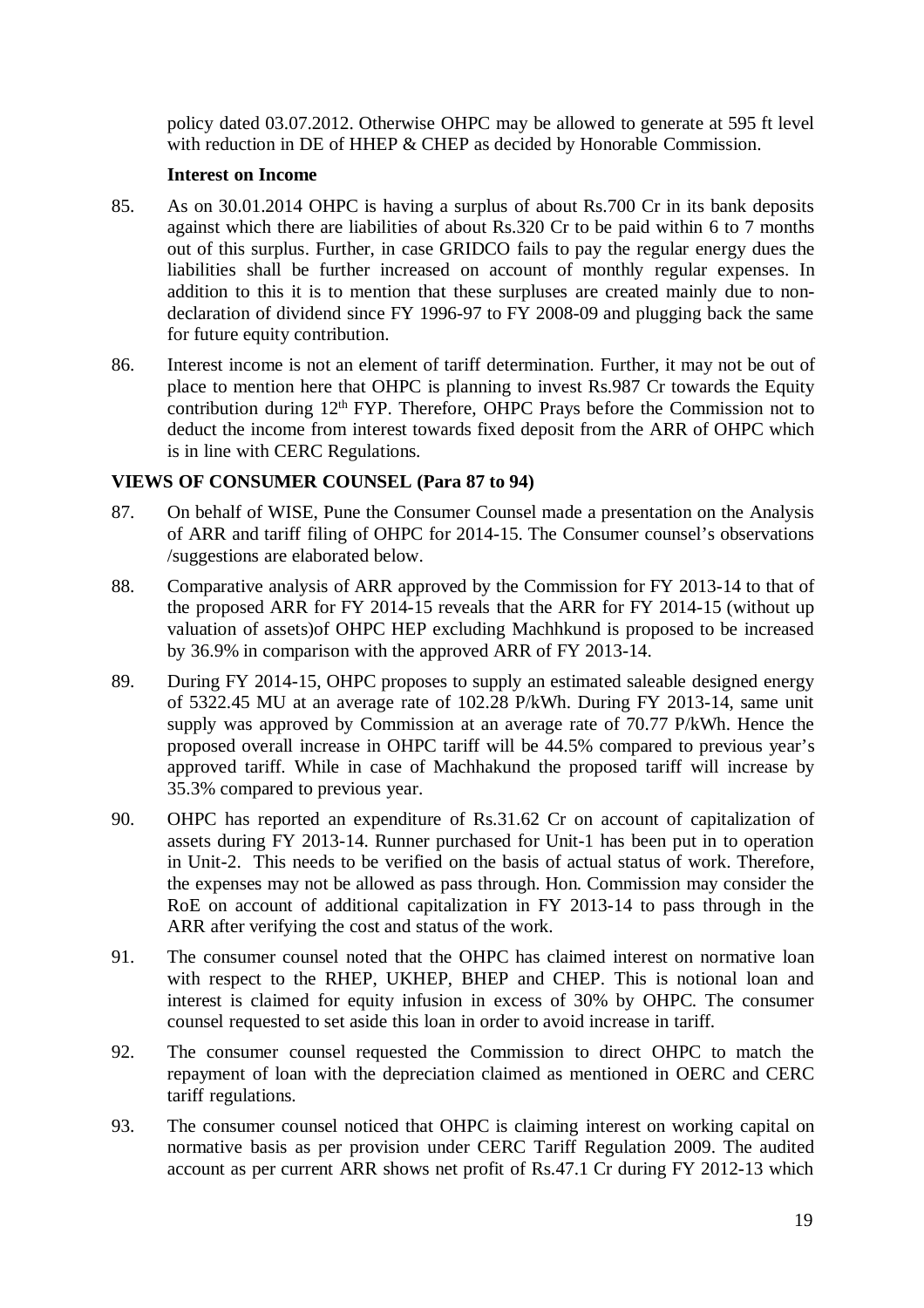is a considerable amount to prevent from availing loan for working capital requirement. This implies that OHPC may not require availing loan for working capital requirement, and, therefore, it is requested that interest on working capital may not be allowed as pass through in ARR of FY 2014-15.

94. The Commission may ask for the status of steps taken by DoWR with regard to desilting of Hirakund reservoir.

## **OBSERVATIONS OF THE STATE ADVISORY COMMITTEE (SAC)**

95. The Commission convened the State Advisory Committee (SAC) meeting on 28.02.2013. The Members of SAC deliberated on different issues related to power sector and the Annual Revenue Requirement of various licensees. However, no specific view was offered related to Annual Revenue Requirement and Tariff filing of OHPC.

# **COMMISSION'S OBSERVATIONS AND ANALYSIS OF OHPC'S PROPOSAL (Para 96 - 150)**

- 96. The Commission has carefully examined and analysed the proposal of OHPC. The written and oral submissions of the objectors have been considered while deciding the various parameters for determining tariff. The tariff proposal of OHPC contains technical parameters such as type of hydro stations, Normative Annual Plant Availability Factor (NAPAF), potential of energy generation and financial details like loans, capital cost, calculation of depreciation, interest etc. OHPC has furnished the technical and financial details in respect of each of the old power stations as well as of UIHEP. The station-wise apportionment of capital cost in respect of all these stations has also been provided along with tariff calculations.
- 97. During the course of public hearing, the objectors had raised certain pertinent issues having direct impact on tariff of OHPC. Issue-wise response was submitted by OHPC. Commission's analysis to the following pertinent issues related to tariff of OHPC are discussed as under:
	- Power Procurement from OHPC
	- Annual Fixed Cost
	- Two-part Tariff (Capacity Charge & Energy Charge)
	- Issues relating to Machhkund Hydro Electric Project
	- Compensation claimed towards Hydrology Failure & Loss of energy charge due to restriction in generation in the FY 2012-13

#### **Power Procurement from OHPC**

98. The installed capacity of various Hydro Stations owned by Orissa Hydro Power Corporation (OHPC) was 2062 MW as on 1 st of April 2013 including Odisha share of Machhkund. Subsequently, for the FY 2013-14 after 15.06.2013 the installed capacity has been reduced to 2007.00 MW due to reduction of installed capacity of units 5 & 6 of HHEP, Burla in line with Commission's order dt.26.12.2012 and 02.07.2013 passed by the Commission in Case No.31/2012 & Case No.09/2013 wherein the total installed capacity of both the units were considered as 20 MW together in place of original installed capacity of 75 MW ( $2x37.5$  MW). In accordance with Section 61(a) of the Electricity Act, 2003, the Commission is to be guided by the principles and methodologies specified by the CERC (Terms & Conditions of Tariff) Regulations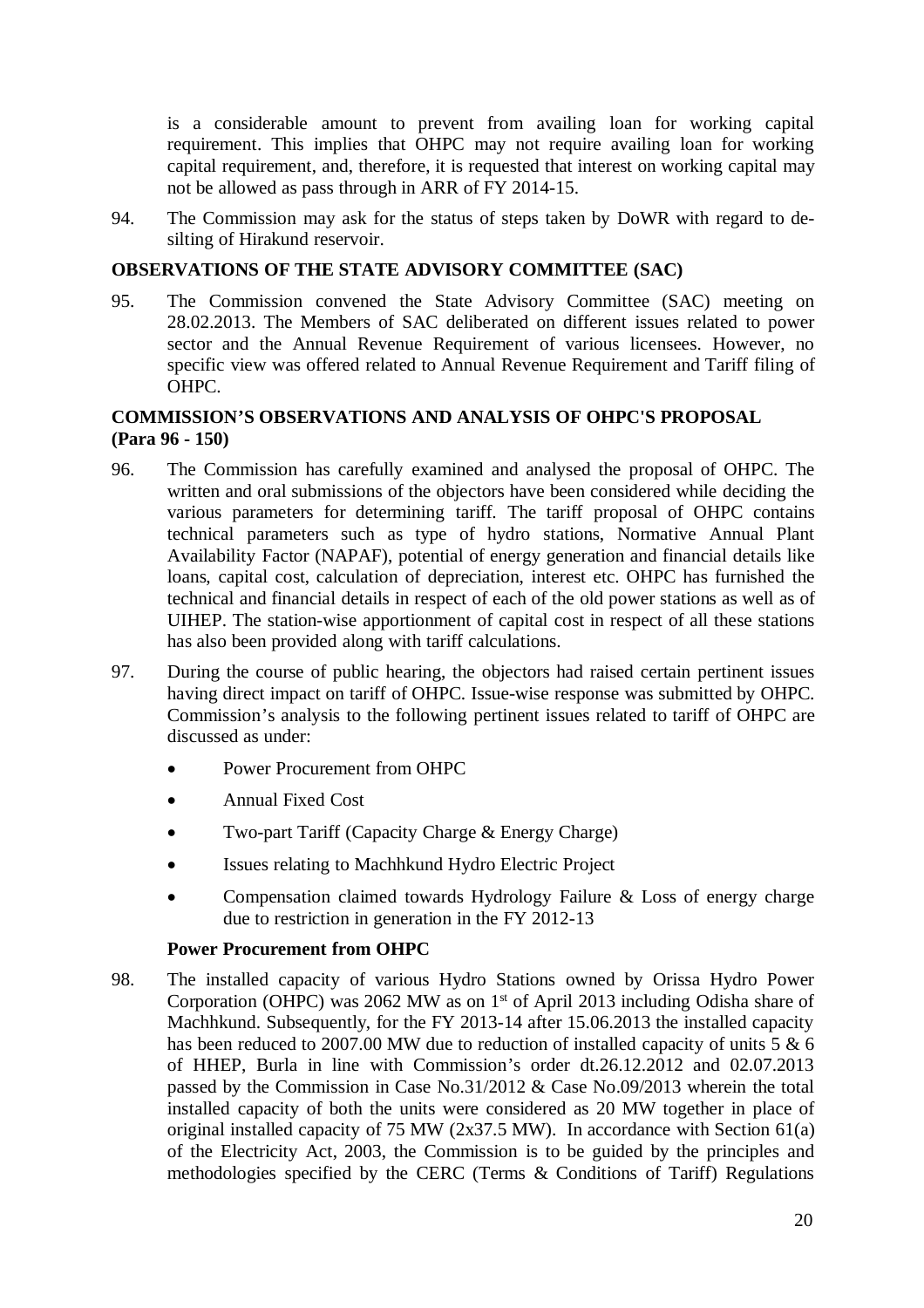notified from time to time for determination of tariff applicable to generating companies such as that of OHPC.

- 99. Auxiliary energy consumption for surface hydro electric power generating stations with static excitation system is to be determined at 0.5% of energy generated and transformation loss from generation voltage to transmission voltage is to be calculated at 0.5% of energy generated. Accordingly, energy sent out from the generating stations in respect of OHPC should be determined deducting 1% on gross generation treating 0.5% towards auxiliary consumption and 0.5% towards transformation loss. Accordingly, GRIDCO has considered 5501.66 MU of availability from OHPC hydro stations including Machhkund as per this generation plan submitted by OHPC after deduction of 16.60 MU of allocations to CSEB from Hirakud Power Station and 0.5% auxiliary consumption and 0.5% transformation loss.
- 100. OHPC has furnished a tentative monthly generation programme for its different units. The same has also been furnished by OHPC to GRIDCO in regard to generation during FY 2014-15. GRIDCO has projected the power purchase from OHPC stations based on the latest generation plan submitted by OHPC for different stations. As indicated earlier, the design energy of OHPC old stations as proposed by OHPC is 3379.86 MU for FY 2014-15 on account of reduction of design energy in case of HHEP, Burla and CHEP, Chiplima. The Commission do not accept the proposal for reduction in design energy proposed by OHPC in case of HHEP, Burla from 684.00 MU to 517.00 MU and of Chiplima from 490.00 MU to 357.00 MU. The Commission has already rejected the proposal of OHPC for reduction of design energy vide its order dtd. 30.01.2013 in Case No.121/2009.
- 101. Further, it is premature to predict the rainfall at this point of time. The Commission cannot accept a figure of 7612 MU as suggested by the DISCOMS as generation depends on hydrological condition, reservoir levels and water use by other agencies. Acceptance of such a high figure would mean reduced drawal from high cost energy sources, which in turn would affect the power purchase cost of GRIDCO in case of reduced hydro generation. As such, the Commission considers it appropriate to accept and approve a figure of 3676.86 MU as net energy available from the Old Stations and 1942.38 MU in case of UIHEP for the year 2014-15 after deduction of auxiliary consumption and transformation loss based on design energy. However, the Commission advises OHPC to have optimal operation of its generating stations to maximize generation not to spill water during monsoon months, unless it becomes absolutely necessary for dam safety. The Commission reiterates its direction that OHPC should maintain and test its generating units which are capable of its rated capacity including margin of over generation during pick time (Continuous operation of 3hours at a time in a day) one by one and keep all its units ready for optimal generation during the monsoon time for maximizing the secondary generation.

#### **Machhkund**

102. This hydro power station is a joint venture of Government of Odisha and Andhra Pradesh with an installed capacity of 114.5 MW and design energy of 525 MU. Machhkund is in operation in synchronization with Southern Grid and power from Machhkund is being availed by Odisha through radial load. Based on the 50% drawal by GRIDCO, the quantity comes to 262.50 MU. GRIDCO has projected drawl of 262.50 MU for the FY 2014-15. The Commission approves 262.50 MU to be drawn from this station during 2014-15.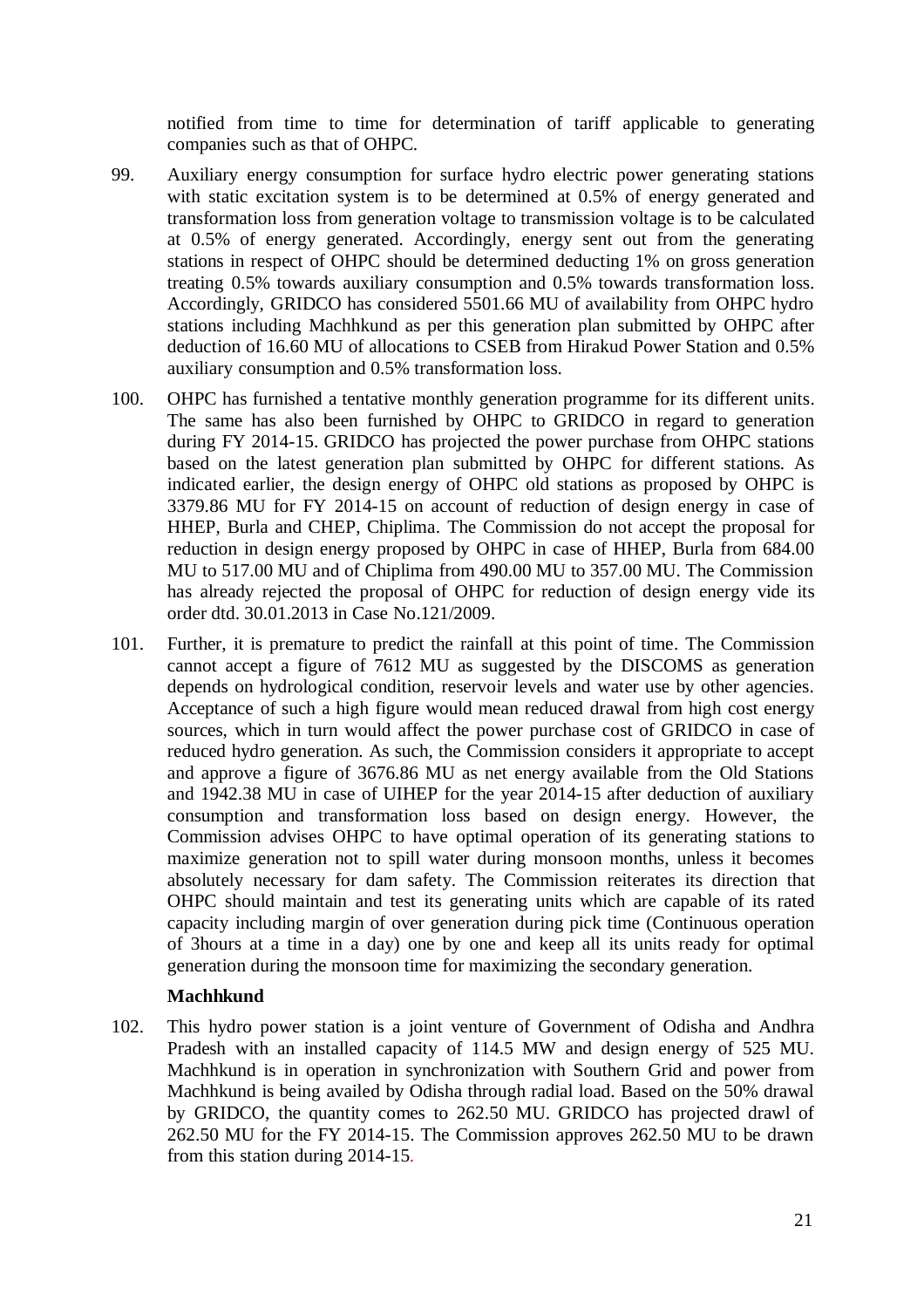103. The Commission's approval of power to be purchased by GRIDCO for FY 2014-15 from various stations of OHPC is given in the table below:-

|                            | <b>Hydro Drawal and Projections for 2014-15</b> |                                      |                                        |                                                            |                                          |  |  |  |  |
|----------------------------|-------------------------------------------------|--------------------------------------|----------------------------------------|------------------------------------------------------------|------------------------------------------|--|--|--|--|
| Sl.<br>N <sub>0</sub><br>٠ | Name of the HE<br><b>Project</b>                | <b>Installed</b><br>Capacity<br>(MW) | <b>Design</b><br><b>Energy</b><br>(MU) | <b>Commission's</b><br><b>Approval for</b><br>2013-14 (MU) | Commission's<br>Approval<br>2014-15 (MU) |  |  |  |  |
|                            | Hirakud                                         | 220.50                               | 684.00                                 | 677.16                                                     | 677.16                                   |  |  |  |  |
| 2.                         | Chiplima                                        | 72.00                                | 490.00                                 | 485.10                                                     | 485.10                                   |  |  |  |  |
| 3.                         | <b>Balimela</b>                                 | 510                                  | 1183.00                                | 1171.17                                                    | 1171.17                                  |  |  |  |  |
| 4.                         | Rengali                                         | 250                                  | 525.00                                 | 519.75                                                     | 519.75                                   |  |  |  |  |
| 5.                         | <b>Upper Kolab</b>                              | 320                                  | 832.00                                 | 823.68                                                     | 823.68                                   |  |  |  |  |
|                            | <b>Total (Old Stations)</b>                     | 1372.50                              | 3714.00                                | 3676.86                                                    | 3676.86                                  |  |  |  |  |
| 6.                         | <b>UIHEP</b>                                    | 600                                  | 1962.00                                | 1942.38                                                    | 1942.38                                  |  |  |  |  |
| 7.                         | <b>Machhkund</b><br>(Odisha Share)              | 34.50                                | 262.50                                 | 262.50                                                     | 262.50                                   |  |  |  |  |
|                            | <b>Total Hydro</b>                              | 2007.00                              | 5938.50                                | 5881.74                                                    | 5881.74                                  |  |  |  |  |

**Table - 16**

Thus, the Commission for tariff purpose approves the total saleable energy of OHPC power stations (including Machhkund share) at 5881.74 MU as per the design energy of the power stations as determined by the Commission.

#### **Annual Fixed Cost:**

104. Determination of annual fixed cost of OHPC stations includes interest on loan, depreciation, return on equity, O&M expenses and interest on working capital. These factors in turn are again based on the total loan liabilities of OHPC, the equity components and the total fixed assets of OHPC power stations. In this context, the Commission vide its letter No.JT(FN)-175/02/4617 dtd.28.12.2012 has written to the Govt. regarding keeping in abeyance the upvaluation of assets, moratorium of debt services etc.

#### **Keeping in abeyance the upvaluation of assets, moratorium of debt services etc.**

The Commission have advised the State Govt. to take the following steps vide their letter No. DIR(T)-344 / 2008 (Vol-III) -4440 dated 19.7.2010.

- (i) GRIDCO/OPTCL and OHPC would be entitled to depreciation on the assets prior to revaluation, calculated at pre-92 norms notified by Govt. of India, as per the direction of Hon'ble High Court of Orissa.
- (ii) Moratorium on debt servicing by GRIDCO and OHPC to the State Govt. would be allowed till the power sector turns-around except the amount in respect of loan from the World Bank to the extent the State Govt. is required to pay to the Govt. of India.
- (iii) GRIDCO & OHPC shall not be entitled to any RoE till the sector become viable on cash basis. The State Govt. investment actually made in Upper Indravati Project, excluding the normative equity, should yield return to the State Govt. with effect from FY 2010-11 after clearance of loan liabilities of PFC. However, interest at the rate of 7% should be charged and paid on this investment from FY 2006-07 onwards. Return on Equity on the old Hydro Power Plants may be allowed to OHPC, in respect of new projects commissioned after 01.04.1996.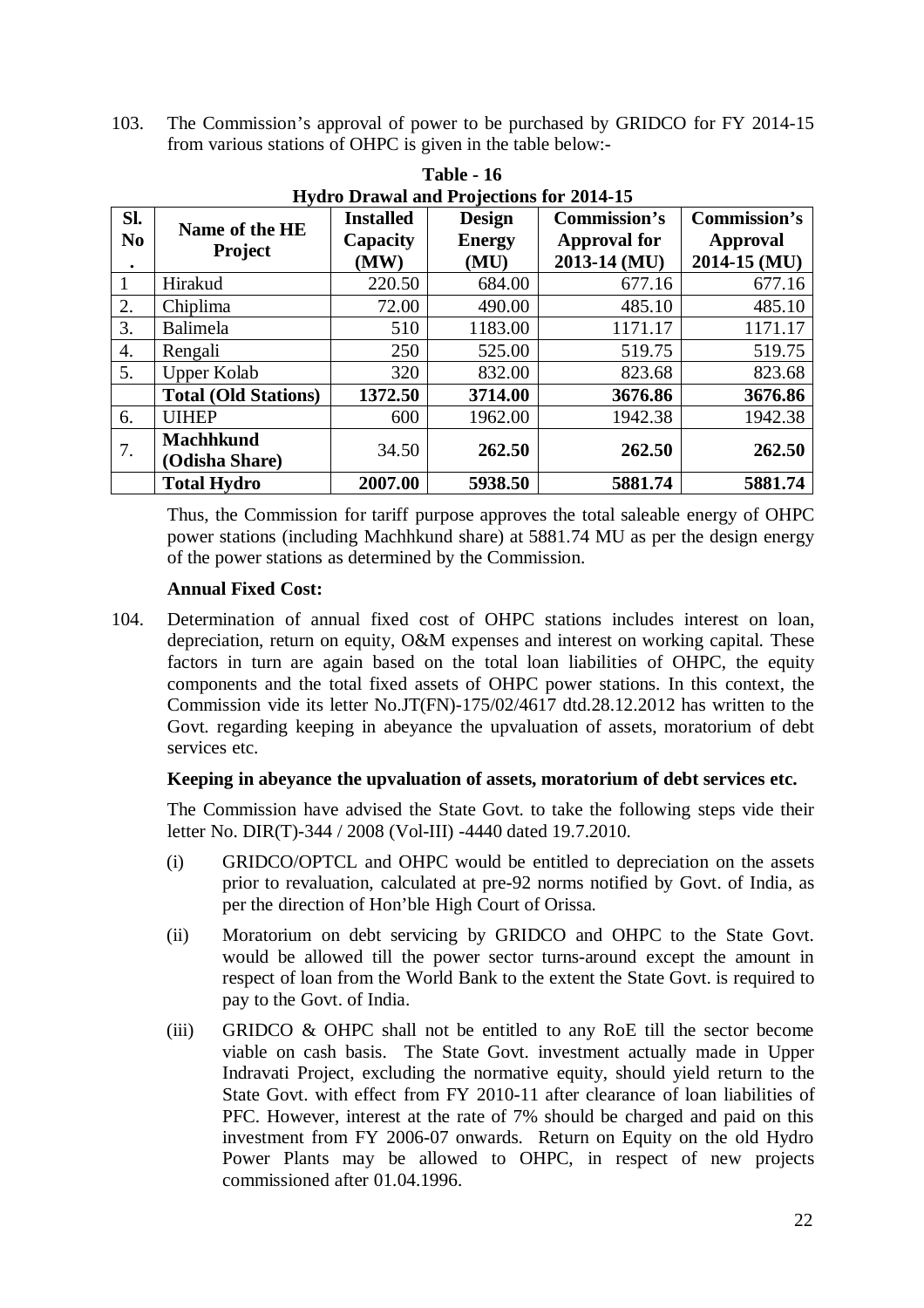- (iv) The concessions/Govt. support, indicated above are subject to the following stipulations:
	- The State owned utilities viz. OHPC, GRIDCO and OPTCL earning accounting/book profit are made to utilize the same for capital investment, servicing of Govt. loan and payment of dividend.

The State Govt. in response to the letter of Commission vide No.4440 dtd.19.07.2010 have extended the following concession in their letter No.2404 dtd.21.03.2011. The extract of the letter is given below for ready reference:

- i) Moratorium on debt servicing by GRIDCO & OPTCL and OHPC to the State Government till the power sector turns around except the amount in respect of loan from the World Bank to the extent to the State Government is required to pay to Government of India.
- ii) Keeping in abeyance the effect of up-valuation of assets of OHPC and GRIDCO/OPTCL till the sector turns around.
- iii) The OHPC, GRIDCO & OPTCL shall not be entitled any RoE till the Sector becomes viable on cash basis.
- iv) Government in Finance Department, after careful examination of the issues, have observed that "an open ended commitment by the State Government to extend this supportive measures would be undesirable. At the first stage these supports may be continued till 2012-13 after which a review should be made by the State Government and on that basis a view could be taken on the need for further extension of these measures".

The Commission in its letter No. 2502 dtd. 06.01.2012 again requested for following amendment.

The Commission would therefore like to request the State Govt. to issue the amended notification as suggested by the Commission vide their letter No.4440 dtd.19.07.2010, so that this would appropriately be reflected while determining the annual revenue requirement of the distribution licensees for the year 2012-13. In absence of specific communication in this regard by 31.01.2012, the Commission would assume the extension of the benefit notified on 29.01.2003  $\&$  06.05.2003 till the sector as a whole turns around.

In reply to the Commission's letter dated 06.1.2012, the Department of Energy in their letter dated 19.3.2012 have mentioned the following:-

*"The suggestions of the Hon'ble Commission to keep the support of govt. in the matter of keeping the effect of upvaluaiton of assets of GRIDCO / OPTCL & OHPC, allowing the moratorium on debt services to the State Govt.'s till the sector turn around and not allowing ROE to GRIDCO/OPTCL and OHPC till the sector becomes viable on cash basis has not been agreed to by the Govt. in Finance Department. However, steps have been taken in regard to other recommendations of the Hon'ble Commission in their letter No.4440 dated 19.7.2010 and the proposal will be placed before the Cabinet for approval after which required notification will be issued."*

The Commission vide letter No.Dir(T)-175/02/77 dtd.16.01.2014 intimated that the Commission has not yet received the detailed notification of the State Govt. The concession was given only upto the financial year 2012-13. The same concession may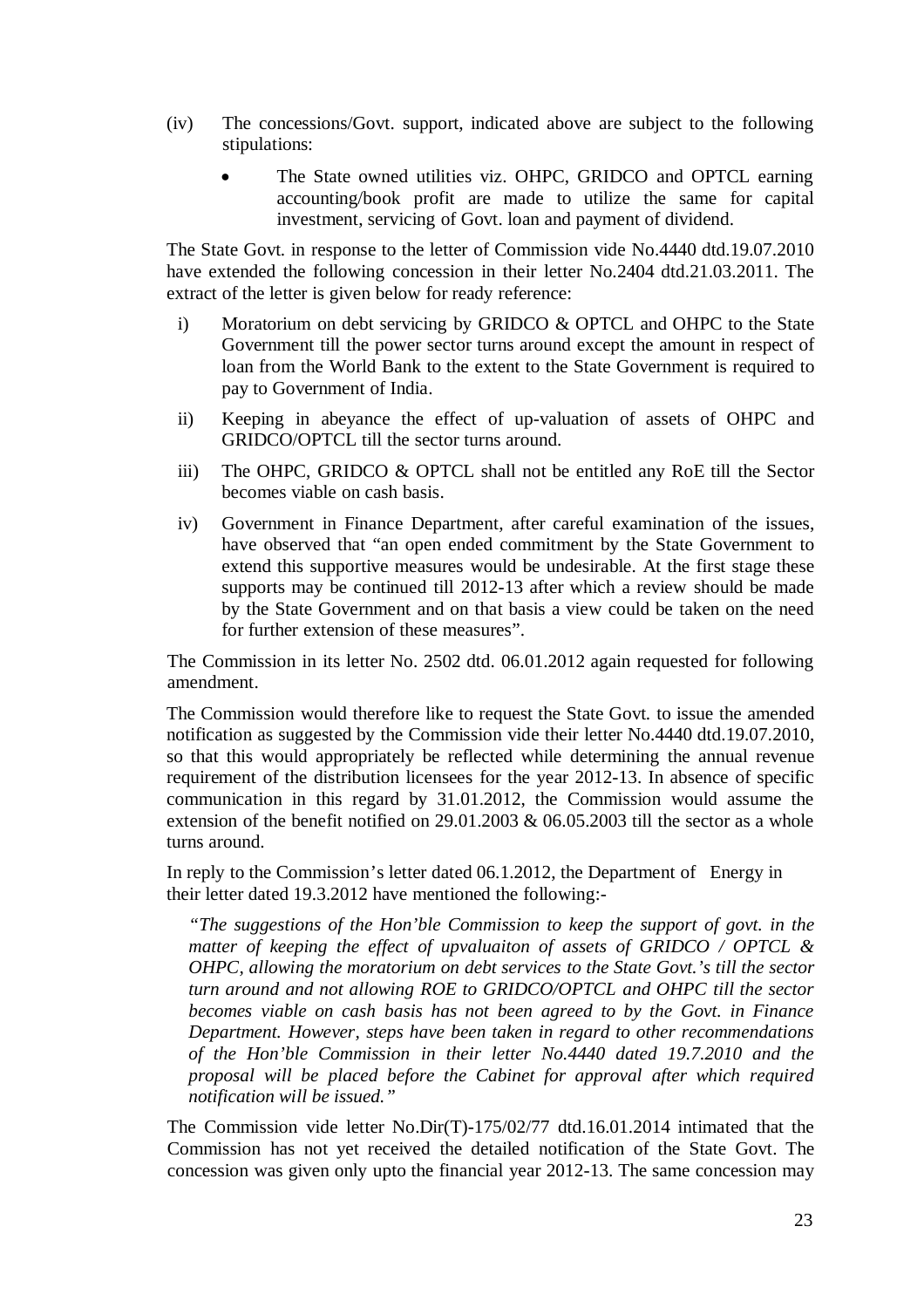be continued for FY 2014-15 and onwards so that the effect of upvaluation is not considered while determining the tariff for the ensuing year.

However, pending receipt of reply/notification from the Govt. the Commission would assume the extension of benefit notified by the Govt. on 29.1.2003 and 06.5.2003 shall continue till the sector as a whole turns around.

2. Reply from the State Govt. on this issue is awaited. The Commission has not yet received the detailed notification of the State Govt. The concession was given only up to the financial year 2012-13. The same concession may be continued for FY 2013-14 and onwards so that the effect of upvaluation is not considered while determining the tariff for the ensuing year.

However, pending receipt of reply/notification from the Govt. Commission would assume the extension of benefit notified by the Govt. on 29.1.2003 and 06.5.2003 to continue till the sector as a whole turns around."

#### 105. **Interest on Loan:**

The loan liabilities of OHPC consist of State Govt. loan, PFC loans and the Normative Loan.

#### **State Govt. Loan**

Capital cost of UIHEP as approved by the Commission is Rs.1194.79 Crs.

OHPC has submitted that, the State Govt. vide their Notification Dt.06.01.2010 at Para (v) mentioned that;

"The State Govt. investment made in Upper Indravati Project, excluding the normative equity, should yield return to the State Govt. with effect from FY 2010-11 after clearance of loan liabilities of PFC. However, interest at the rate of 7% should be charged and paid on this investment from FY 2006-07 onwards."

Although State Govt. indicated to charge and pay interest @ 7% w.e.f. FY 2006-07, the Commission has not allowed the same in the ARR of OHPC since FY 2006-07 onwards. The details Statement of State Govt. loan of UIHEP is given below:

|                                              | (Rs.in Cr.)    |
|----------------------------------------------|----------------|
| Original Approved Project Cost               | 1195.42        |
| Project cost deducting the infirm power cost | 1194.79        |
| 25% Equity                                   | 298.70         |
| Loan outstanding as on 01.04.2014            | 497.86         |
| Depreciation allowed from 2010-11 to 2013-   | 120.92         |
| 14 @ Rs30.23 Crore                           |                |
| Loan Repayment made till FY 2013-14          | 0 <sup>0</sup> |
| Balance Outstanding Loan as on 01.04.2014    | 497.86         |
| Interest claimed for the year                | 34.85          |
| 2014-15@ 7% on Rs 497.86Crs                  |                |

| l'able |  |
|--------|--|
|--------|--|

- OHPC has claimed cumulative interest to be recovered from FY 2006-07 to FY 2012-13 to the extent of Rs.243.95 Crs towards UIHEP Govt. loan.
- OHPC submits to approve Rs.34.85 Crs towards interest on Govt loan of UIHEP in the Tariff for the FY 2014-15.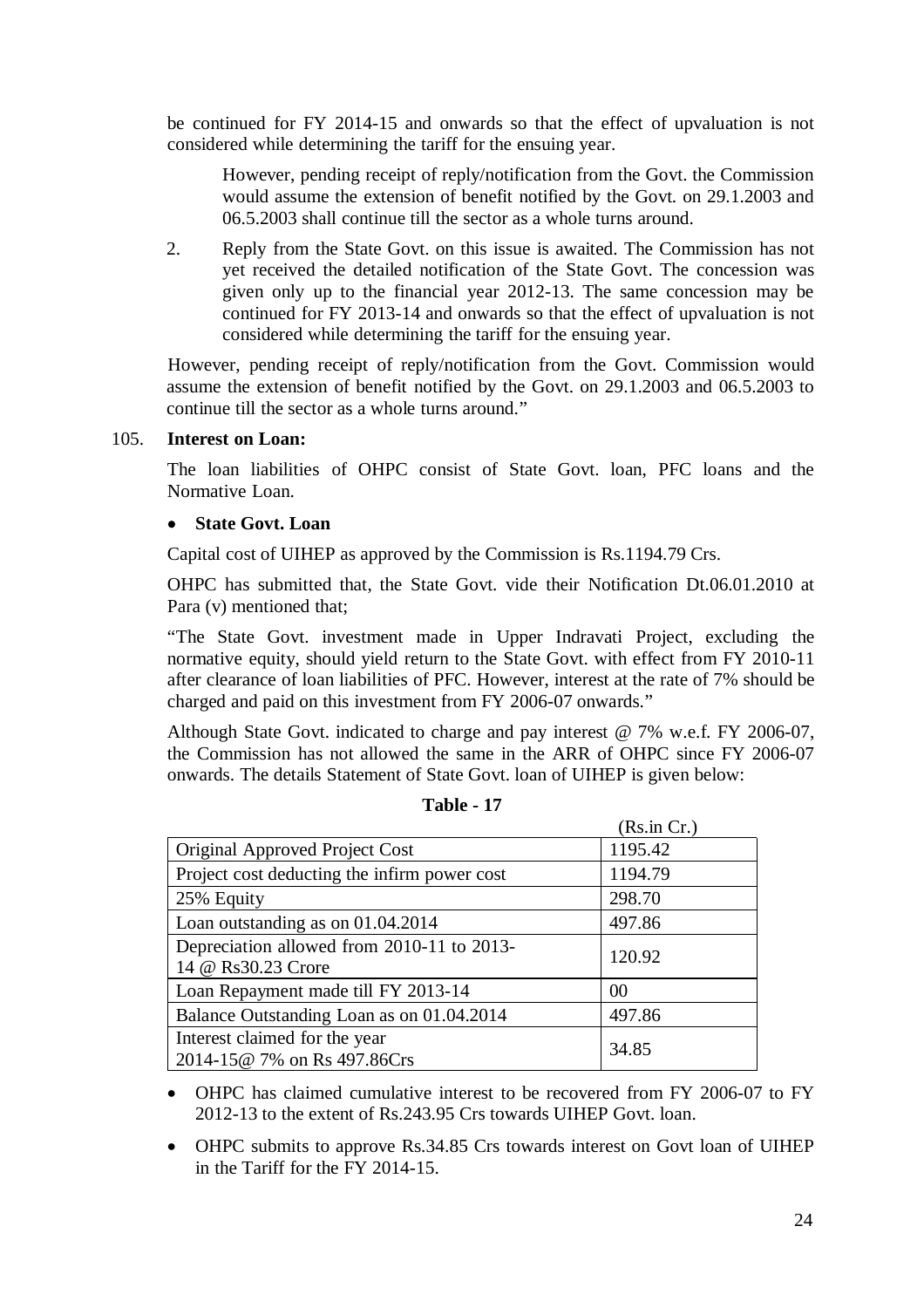## **II) PFC Loan**

The PFC loans were obtained in connection with R & M projects of HHEP, Burla and extension project of BHEP, Balimela as shown below.

|     | TTU TUAIL UULSTAIKIILE    |                   |                                        |  |  |  |  |  |  |
|-----|---------------------------|-------------------|----------------------------------------|--|--|--|--|--|--|
| SI. | <b>Name of the Units</b>  |                   | Outstanding loan as Loan Repayment for |  |  |  |  |  |  |
| No. |                           | on 01.04.2014     | FY 2014-15                             |  |  |  |  |  |  |
|     | Unit #3 $&$ #4, Burla     | 12.99 $Crs$ (INR) | $6.52 \, \text{Crs (INR)}$             |  |  |  |  |  |  |
| 2.  | Unit #7 $\&$ #8, Balimela | 6363000.01 (USD)  | $9.60 \text{ Crs (INR)}$               |  |  |  |  |  |  |

| Table - 18                  |
|-----------------------------|
| <b>PFC</b> loan outstanding |

The interest on PFC loan is calculated to be **Rs.0.80 Crs. & Rs.3.21 Crs.** for Burla & Balimela respectively. On account of repayment of Principal & Interest in Indian rupees in respect of PFC Loan availed in USD for Unit 7 & Unit 8 of BHEP, Balimela, OHPC has incurred a loss of Rs.4.64Crs towards payment of principal and Rs.1.35Crs towards payment of interest from FY2007-08 to FY 2013-14 due to fluctuation Loss.

#### **III) Normative Loan**

The normative loans of CHEP, RHEP & UKHEP is considered  $\omega$  9.8% as per Clause No. 5 of CERC Regulation, 2009. The normative loan of BHEP, Balimela is considered @ 9.6 % for FY 2014-15 based on PFC interest rate applicable to BHEP.

As far as repayment of normative loan of UIHEP amounting to Rs.78.23 Crs is concerned, the Commission in the para 131 of Compendium of Tariff Order of OHPC for FY 2013-14 had observed that " **after the total repayment of Govt. loan as approved above, this loan repayment may start at the same rate of Rs.30.23 Crs. each year i.e. beginning with 2026-27. The interest component will be considered after the total repayment of the principal in line with the Govt. loans"**.

OHPC has submitted that if the repayment of Normative Loan & interest is not allowed as per CERC norms, the normative loan principal & normative interest shall be Rs.242.63Crs( Normative Loan Rs.78.23Crs + Interest @7% from FY2006-07 to FY 2036-37 as Rs.164.4Crs.) even after the useful life of UIHEP.

Hence, the Commission may allow the accumulated interest on Normative Loans of UIHEP upto FY 2013-14 in present Tariff as well as from the FY 2014-15 onwards in line with the CERC norms.

#### **Abstract of Interest and GC**

As summarized in Table-7, the Unit wise interest on loan and guarantee commission as proposed by OHPC is scrutinized by the Commission.

The Commission has examined the proposal of OHPC towards payment of interest on Govt. loan of Rs.497.86 cr. and interest on normative loan of Rs.78.23 crs. The Commission has already dealt with the matter in Case No.100/2012 and as per para 131 of the compendium of tariff orders for FY 2013-14 directed as follows. The extract is reproduced below:

"The Commission has analysed the proposal of OHPC and observes that the principal repayment has already been passed in the tariff of 2010-11, 2011-12 and 2012-13 @ Rs.30.23 Cr. per year. The same amount is allowed in the tariff of 2013-14 towards principal repayment. The total principal repayment will take 17 years i.e. beginning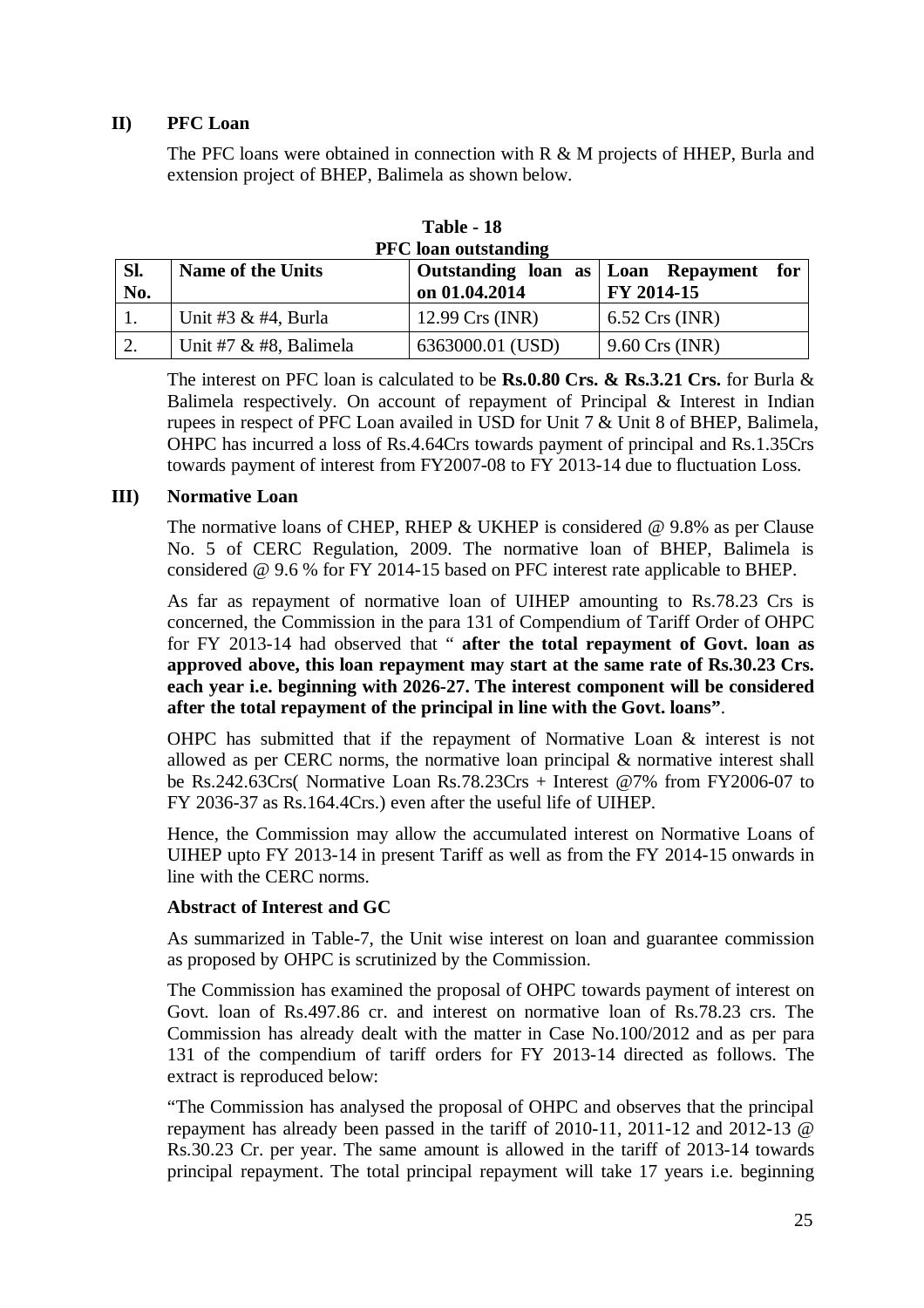with 2010-11 and will terminate by 2027-28. Thereafter, the interest payment will be taken into consideration. In this circumstances for the year 2013-14 an amount of Rs.30.23 Cr. is allowed as principal repayment under the head depreciation. No interest component for UIHEP is allowed in the tariff for 2013-14.

As far as repayment of normative loan of Rs.Rs.78.23 Crs. is concerned, the Commission feels that after the total repayment of Govt. loan as approved above, this loan repayment may start at the same rate of Rs.30.23 Crs. each year i.e. beginning with 2028-29. The interest component will be considered after the total repayment of the principal in line with the Govt. loans. Moreover, OHPC had not mentioned about this loan in any of the filings made in the previous years."

Based on the above observations and the letter dtd.28.12.2012 of the Commission to the Govt., the 7% loan on UIHEP has not been considered in the tariff of FY 2013-14. **Therefore, for the prepare of tariff of UIHEP for the FY 2013-14, the Commission approves an amount of Rs.30.23 Cr. in the head depreciation for the purpose of loan repayment. Thus at the end of the tariff period i.e. by March, 2014, the State Govt. loan is deemed to be repaid by an amount of Rs. 120.92 cr. leaving an outstanding loan of Rs.376.94 Cr. to be repaid in the subsequent years – no interest on loan for UIHEP was allowed for the purpose of tariff for the FY 2013-14.**

- 106. The Commission has examined the proposal of OHPC to consider the interest on Govt. loan of Rs.497.86 Crs. from the FY 2006-07 to 2013-14 and the interest on normative loan of Rs.78.23 Crs. from the FY 2001-02 to 2013-14. The Commission observed that the depreciation has already been allowed in the tariff of 2010-11, 2011-12, 2012- 13 and 2013-14 @ Rs.30.23 Cr. per year. The same amount is also allowed in the tariff of 2014-15 towards principal repayment of UIHEP Govt Loan. Thus OHPC is required to make Principal repayment of Rs 30.23 Crs. against the depreciation allowed during the FY 2014-15. Further the depreciation allowed from the FY 2010- 11 to 2013-14 totals amounting to Rs 120.92 Crs. may also be paid to the Govt. of Odisha.
	- ii) The Commission may consider the interest accumulated on Govt Loan and Normative loan of UIHEP in the ARR of OHPC after completion of the Principal repayment of the Govt loan and Normative loan as per our observations above.
	- iii) The Commission has examined the Comments of Comptroller and Auditor General of India regarding non-booking of interest by OHPC on Govt loan extended to UIHEP @ 7% w.e.f 2006-07 onwards based on the Govt Notification dated 6.01.2010 which provides that :-

"*The State Government investment actually made in Upper Indravati Project, excluding the Normative Equity, should yield return to the State Government w.e.f FY 2010-11 after clearance of loan liabilities of PFC. However, interest @ 7% should be charged and paid on this investment from FY 2006-07 onwards."*

On examination of OHPC Audited Books of Accounts for FY-2012-13, it is found that OHPC is yet to book the interest on UIHEP Loan in its books of accounts on the ground that the Commission disallowed the interest in the ARR of OHPC. Commission has disallowed the interest on UIHEP loan to reduce the tariff burden on the Consumers. In this connection the clarification of the Commission in its Order dated 20.03.2013 is reproduced below:-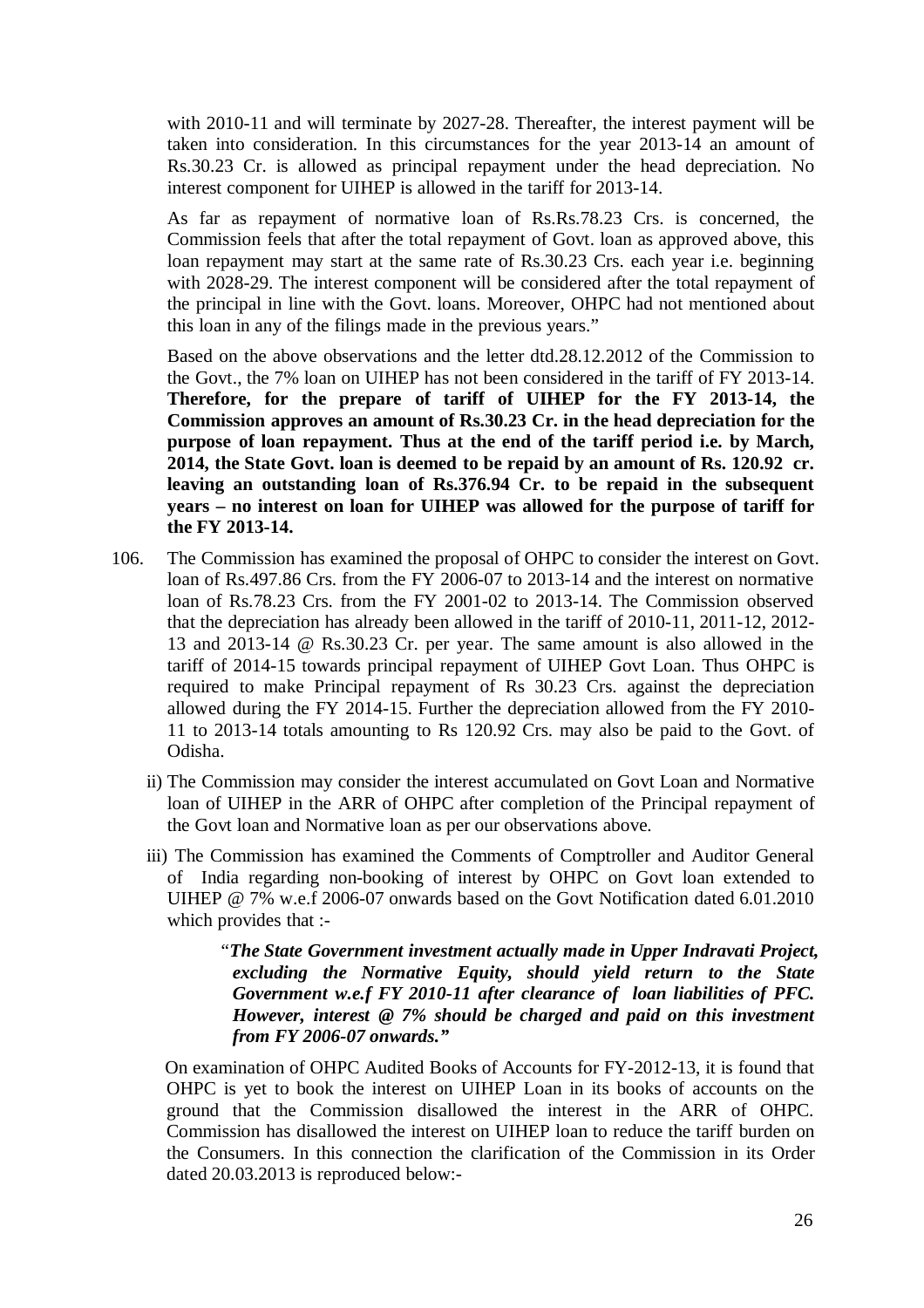"*The Commission has analyzed the proposal of OHPC and observes that the principal repayment has already been passed in the tariff of 2010-11, 2011- 12 and 2012-13 @ Rs.30.23 Cr. per year. The same amount is allowed in the tariff of 2013-14 towards principal repayment. The total principal repayment will take 17 years i.e. beginning with 2010-11 and will terminate by 2027-28. Thereafter, the interest payment will be taken into consideration".*

Thus the Commission has accepted the interest element on UIHEP Govt loan since 2006-07 but could not pass the same to avoid tariff burden on Consumers. Hence the matter has been crystallized in the Tariff Order for FY 2013-14. Therefore, OHPC is required to book the interest on UIHEP Govt Loan @ 7% w.e.f 2006-07 on accrual basis based on the Tariff Order dated 20.3.2013.

#### **In line with the above observations and the Commission's letter No. Dir(T)- 175/02/77 dtd.16.01.2014 to the Government, no interest on loan for UIHEP is allowed for the purpose of tariff for FY 2014-15.**

107. The Unit-wise interest on loan and guarantee commission as described above and approved by the Commission for the FY 2014-15 is as given below:

| SI. | Source of         |             | $- - - - - -$<br>Interest on loan and G.C for FY 2013-14 |             |             |             |              |              |  |
|-----|-------------------|-------------|----------------------------------------------------------|-------------|-------------|-------------|--------------|--------------|--|
| No. | loan              | <b>RHEP</b> | UKHEP                                                    | <b>BHEP</b> | <b>HHEP</b> | <b>CHEP</b> | <b>UIHEP</b> | <b>TOTAL</b> |  |
|     | PFC loan          |             |                                                          | 3.21        | 0.80        |             |              | 4.01         |  |
| 2.  | Normative<br>loan | 3.01        | 0.46                                                     | 1.38        | 0.19        | 0.88        | 0.00         | 5.92         |  |
|     | G.C.              |             |                                                          | 0.64        | 0.44        |             |              | 1.08         |  |
|     | <b>Total</b>      | 3.01        | 0.46                                                     | 5.23        | 1.44        | 0.88        | 0.00         | 11.02        |  |

#### **Table - 19**

**The Commission accepts and approves interest payment of Rs.11.02 crore for OHPC old stations for the FY 2014-15 as proposed by OHPC as against Rs.11.37 Cr. allowed in the tariff for the FY 2013-14.**

## **Depreciation:**

108. From FY 2003-04 onwards, as per the directions of the High Court of Odisha, depreciation was calculated at pre-1992 norms notified by Govt. of India on the book value of the assets. During 2004-05 again, the Commission calculated depreciation limiting to principal repayment.

For the purpose of determination of Annual Fixed Cost, depreciation computed @ 2.57% of the project cost is considered for FY 2014-15. However, in case of Balimela where loan repayment is more than the computed depreciation @ 2.57%, the actual loan repayment has been considered and the depreciation amount has been extended to meet full repayment of principal loan for the FY 2014-15. In case of UIHEP, the Commission has allowed recovery of depreciation from balance depreciable value of the project spread equally over the balance life period of the project. Therefore, depreciation of Rs. 30.23 Crs. has been considered for FY 2014-15 for recovery through tariff.

109. The details of repayment of loan as submitted by OHPC for old stations is as under:

**(Rs. Cr.)**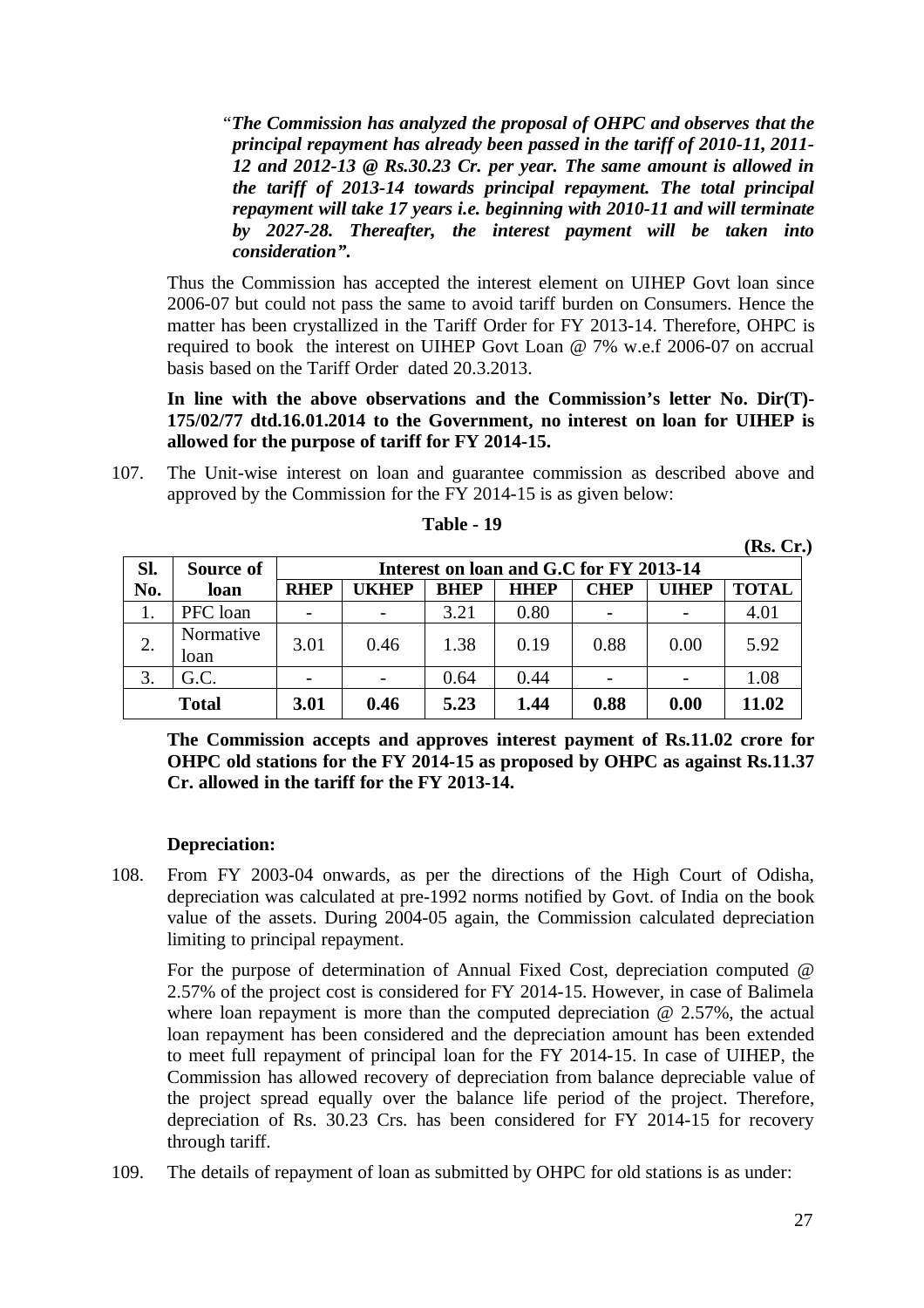|                       |         | (KS. Cr.) |
|-----------------------|---------|-----------|
| <b>Power Stations</b> | 2013-14 | 2014-15   |
| <b>HHEP</b>           | 6.52    | 7.01      |
| <b>CHEP</b>           | 2.31    | 2.63      |
| <b>BHEP</b>           | 15.17   | 15.27     |
| <b>RHEP</b>           | 1.78    | 3.41      |
| <b>UKHEP</b>          | 1.45    | 1.68      |
| <b>UIHEP</b>          | 30.23   | 30.23     |
| <b>Total</b>          | 57.46   | 60.23     |

| $Table - 20$                           |
|----------------------------------------|
| <b>Statement of Repayment of Loans</b> |
| $(\mathbf{D} -$                        |

110. For the year 2014-15, depreciation is claimed in the tariff applying 2.57% in case of RHEP, UKHEP and CHEP whereas for BHEP and HHEP the requirement for actual loan repayment is considered for recovery through depreciation as approved by the Commission which is as summarized below:

| Name of the          | $\frac{1}{2}$<br><b>Approved</b> | <b>Remark</b>                        |
|----------------------|----------------------------------|--------------------------------------|
| <b>Power Station</b> | <b>Depreciation (Rs. Cr)</b>     |                                      |
| <b>HHEP</b>          | 7.01                             | Equal to loan repayment              |
| <b>CHEP</b>          | 3.51                             | 2.57%                                |
| <b>BHEP</b>          | 15.27                            | Equal to loan repayment              |
| <b>RHEP</b>          | 3.77                             | 2.57%                                |
| <b>UKHEP</b>         | 3.19                             | 2.57%                                |
| <b>Sub-Total</b>     | 32.76                            |                                      |
| <b>UIHEP</b>         | 30.23                            | Spread over useful life of the plant |
| <b>Grand Total</b>   | 62.99                            |                                      |

**Table – 21 Depreciation approved for 2014-15**

The amount of depreciation of Rs.32.76 Crore is approved by the Commission for the FY 2014-15 for the old power stations of OHPC. In respect of UIHEP, the depreciation is calculated based on straight line method after deducting the cumulative depreciation allowed in ARR till 2009-10 from the depreciable value of the project cost. This comes to Rs.30.23 Crore as determined during FY 2010-11. The same amount is also approved for the FY 2013-14 which is found to be adequate enough for OHPC to meet its loan repayment liability.

**Thus the Commission approves a total amount of Rs.62.99 cr. on account of depreciation for tariff purpose in ARR of FY 2014-15, as proposed by OHPC in its application.**

#### **Return on Equity**

- 111. In regard to the equity base of OHPC, the same was already decided in the Commission's tariff order dtd.19th April 2002 in Case No. 65 of 2001 & Case No. 04 of 2002 vide Para 6.4.17 through Para 6.4.21.
- 112. Based on the contents of the above order and subsequent Govt. Notification dtd.29.01.2003, the Return on Equity for the year 2004-05 was allowed to OHPC on new investments made only after 01.04.1996. Further, the State Govt. vide its Notification dtd. 06.01.2010 has extended the same upto the year 2010-11. Based on the observation of the State Govt. as mentioned above the supportive measures will be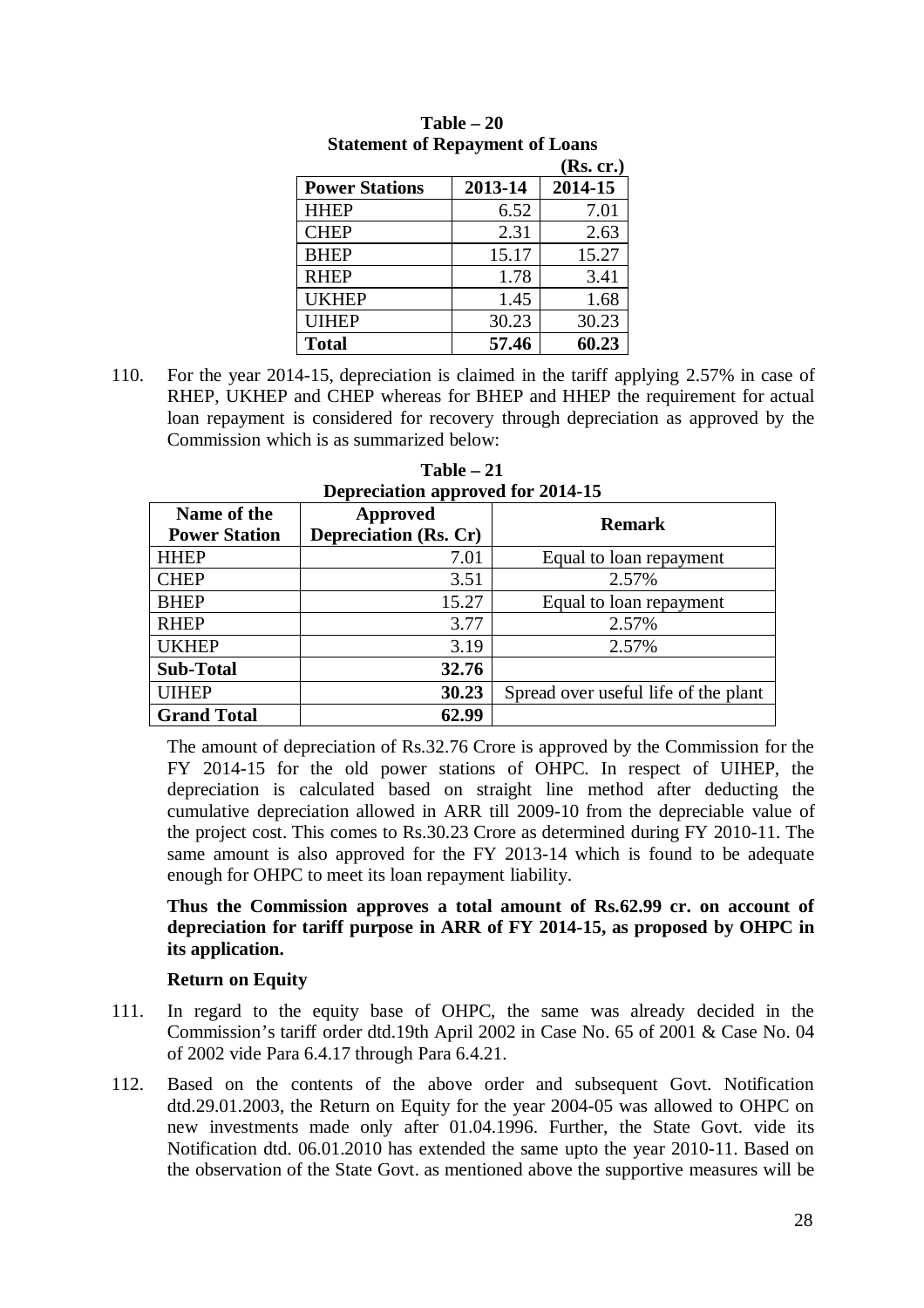continued till 2012-13, the Commission would therefore, accept the equity base as the investments made after 01.04.1996.

- 113. As stated earlier in para 14, OHPC has calculated the ROE at 24.9962%. It is worth mentioning here that CERC has recently come out with a new tariff order wherein the addition to the return on equity on account of normative income tax has been discontinued.
- 114. The Commission is of the view that actual tax paid can be allowed as a pass through but not a notional calculation of the tax on normative basis. Accordingly the Commission decides to allow return on equity at 16% with new capital addition with a provision to reimburse the actual income tax paid during the FY 2012-13 which is subject to change after the truing up order passed on actual tax paid during the FY 2014-15. Accordingly the details of ROE of OHPC power stations for the FY 2014-15 is furnished below:

| SI.<br>No. | Name of<br>the Power<br><b>Station</b> | <b>Value of New</b><br>capital addition | <b>Equity</b><br><b>Portion</b><br>$(\%)$ | <b>Amount</b> of<br><b>Equity</b> | <b>ROE Proposed by</b><br><b>OHPC</b><br>@24.9962%<br>for FY 2014-15 | <b>ROE</b> approved by<br>the Commission for<br>FY 2014-15 @ 16% |
|------------|----------------------------------------|-----------------------------------------|-------------------------------------------|-----------------------------------|----------------------------------------------------------------------|------------------------------------------------------------------|
| 1.         | <b>RHEP</b>                            | 55.57                                   | 30                                        | 16.671                            | 4.167                                                                | 2.667                                                            |
| 2.         | <b>UKHEP</b>                           | 15.79                                   | 30                                        | 4.738                             | 1.184                                                                | 0.758                                                            |
| 3.         | <b>BHEP</b>                            | 212.42                                  | 30                                        | 63.725                            | 15.929                                                               | 10.196                                                           |
| 4.         | <b>HHEP</b>                            | 204.94                                  | 25                                        | 51.235                            | 12.807                                                               | 8.198                                                            |
| 5.         | <b>CHEP</b>                            | 45.24                                   | 30                                        | 13.572                            | 3.392                                                                | 2.172                                                            |
|            | Sub Total                              | 533.96                                  |                                           | 149.941                           | 37.479                                                               | 23.991                                                           |
| 6.         | <b>UIHEP</b>                           | 1194.79                                 | 25                                        | 298.698                           | 74.663                                                               | 47.792                                                           |
|            |                                        | <b>Total</b>                            |                                           |                                   | 112.143                                                              | 71.783                                                           |

**Table - 22**

#### 115. **The Commission approves return on equity for all the OHPC stations amounting to Rs.71.78 Cr. for the FY 2014-15 as summarized in the table above.**

#### **O&M Expenses**

116. The Commission after due scrutiny approves O&M expenses at Rs.294.46 cr. for FY 2014-15 as proposed by OHPC. Station wise O&M expenses approved for FY 2014- 15 is presented in the table below:

| $\Omega$<br>ĐĿ,<br>N <sub>0</sub> | <b>ARTICULARS</b> | <b>RHEP</b> | <b>UKHEP</b> | <b>BHEP</b> | <b>HHEP</b> | <b>CHEP</b> | Subtotal | <b>VIHEP</b> |  |
|-----------------------------------|-------------------|-------------|--------------|-------------|-------------|-------------|----------|--------------|--|

**Table -23 Statement of O & M Expenses for 2014-15**

 $(Rs$  in  $Crs$ )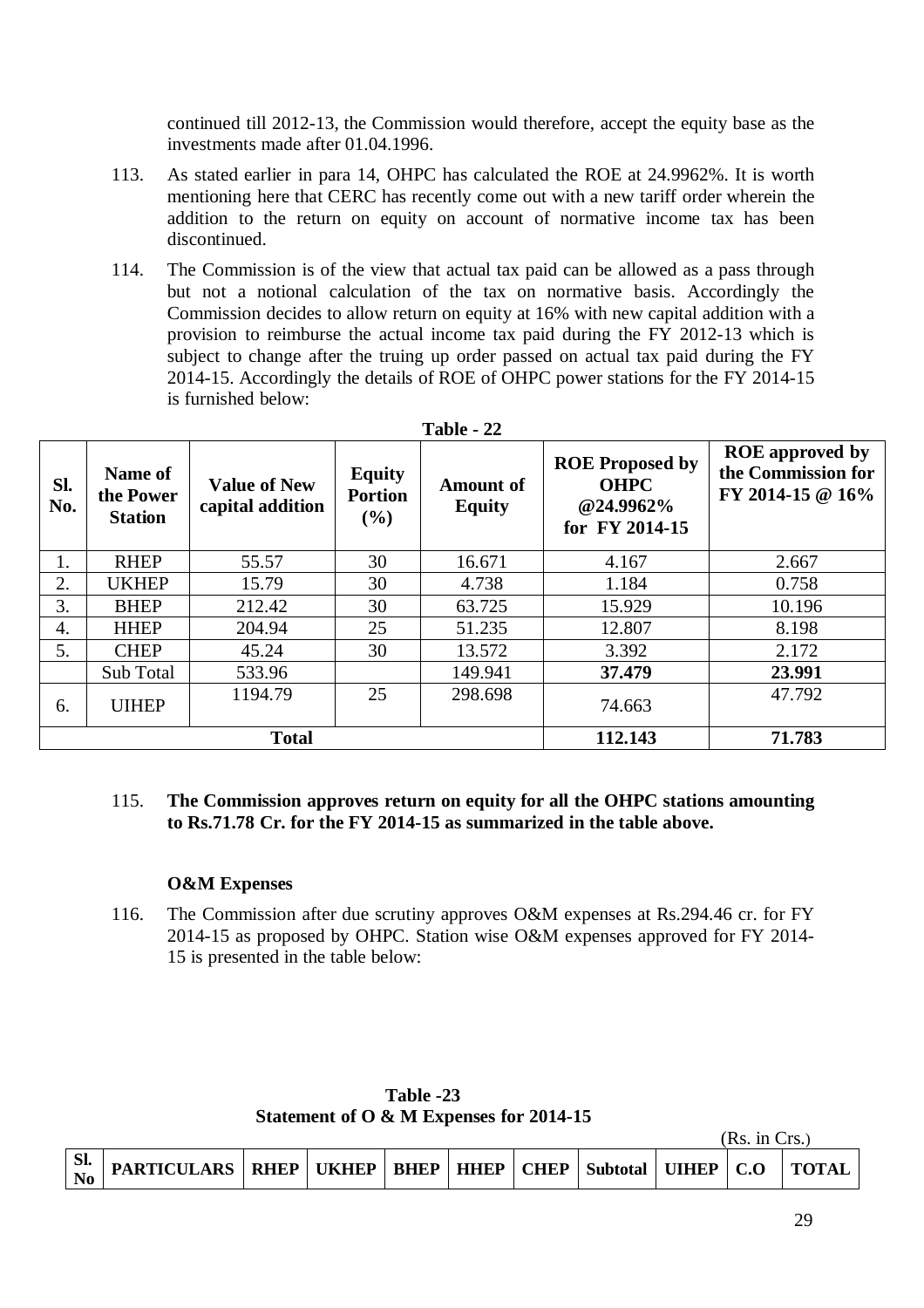| Sl.<br>N <sub>0</sub> | <b>PARTICULARS</b>                                                                                                                                                                                         | <b>RHEP</b> | <b>UKHEP</b> | <b>BHEP</b> | <b>HHEP</b> | <b>CHEP</b> | <b>Subtotal</b> | <b>UIHEP</b> | C.O   | <b>TOTAL</b> |
|-----------------------|------------------------------------------------------------------------------------------------------------------------------------------------------------------------------------------------------------|-------------|--------------|-------------|-------------|-------------|-----------------|--------------|-------|--------------|
| $\mathbf{1}$          | O&M Expenses<br>calculated<br>averaging audited<br>expense of each<br>power station of<br><b>OHPC</b><br>from<br>FY2008-09<br>$\mathbf{t}$<br>FY2012-13 as per<br>Tariff<br><b>CERC</b><br>Regulation 2009 | 36.31       | 27.35        | 52.04       | 55.00       | 12.59       | 183.29          | 52.61        | 17.58 | 253.48       |
| $\overline{2}$        | O & M expenses<br>for FY 2013-14<br>with escalation @<br>5.72% over FY<br>2012-13                                                                                                                          | 38.39       | 28.91        | 55.02       | 58.15       | 13.31       | 193.77          | 55.62        | 18.59 | 267.98       |
| $\overline{3}$        | O & M expenses<br>for FY 2014-15<br>with escalation @<br>5.72% over FY<br>2013-14                                                                                                                          | 40.58       | 30.57        | 58.16       | 61.47       | 14.07       | 204.86          | 58.80        | 19.65 | 283.31       |
| $\overline{4}$        | Corporate Office<br>expenses<br>apportioned<br>to<br>different<br>units<br>under<br><b>OHPC</b><br>based on Installed<br>Capacity                                                                          | 2.52        | 3.22         | 5.13        | 2.02        | 0.72        | 13.61           | 6.04         | 19.65 |              |
| 5                     | O&M<br>Total<br>Expenses for the<br>FY 2014-15                                                                                                                                                             | 43.10       | 33.79        | 63.30       | 63.49       | 14.80       | 218.47          | 64.84        |       |              |
|                       | Add: Arrear salary and terminal liabilities                                                                                                                                                                |             |              |             |             |             |                 |              |       |              |
| 6                     | terminal<br>Arrear<br>liabilities of Rs.<br>78.01 Cr. as on<br>31.03.2009<br>claimed over a<br>period of seven<br>years<br>staring<br>from 2010-11.                                                        | 1.03        | 0.98         | 3.96        | 1.84        | 0.79        | 8.60            | 0.99         | 1.56  | 11.15        |
| $\overline{7}$        | Arrear salary and<br>terminal<br>liabilities<br>of<br>Corporate<br>office<br>apportioned<br>to<br>different<br>units<br>under OHPC<br>on<br>basis<br>of<br>the<br>installed capacity.                      | 0.20        | 0.26         | 0.41        | 0.16        | 0.06        | 1.08            | 0.48         | 1.56  |              |
| 8                     | Total<br>Arrear<br>Salary<br>and<br>Terminal                                                                                                                                                               | 1.23        | 1.24         | 4.37        | 2.00        | 0.85        | 9.68            | 1.47         |       | 11.15        |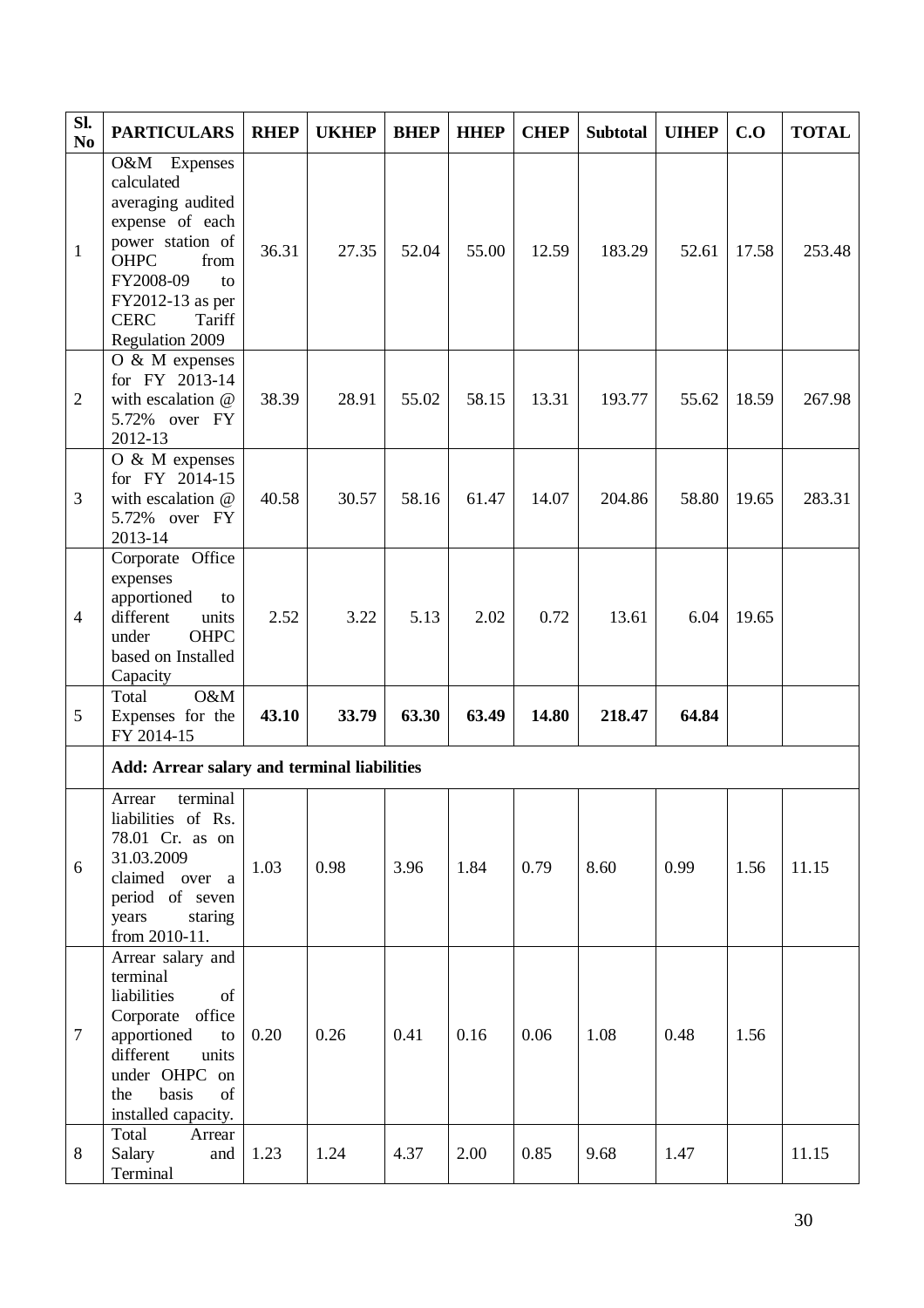| Sl.<br>N <sub>0</sub> | <b>PARTICULARS</b>                                                                                             | <b>RHEP</b> | <b>UKHEP</b> | <b>BHEP</b> | <b>HHEP</b> | <b>CHEP</b> | <b>Subtotal</b> | <b>UIHEP</b> | C.O | <b>TOTAL</b> |
|-----------------------|----------------------------------------------------------------------------------------------------------------|-------------|--------------|-------------|-------------|-------------|-----------------|--------------|-----|--------------|
|                       | Liabilities.                                                                                                   |             |              |             |             |             |                 |              |     |              |
| 9                     | 0&M<br><b>Total</b><br><b>Expenses for the</b><br>2014-15<br>FY<br>including<br>terminal<br><b>liabilities</b> | 44.33       | 35.03        | 67.67       | 65.49       | 15.65       | 228.15          | 66.31        |     | 294.46       |

#### **Interest on Working Capital:**

- 117. As per the prevailing CERC Regulations, 2009 the basis for calculation of Working Capital shall include the following:
	- (i) Receivables equivalent to two months of fixed cost
	- (ii) Maintenance spares @ 15% of Operational and Maintenance expenses and
	- (iii) Operation and Maintenance expenses for one month.

The Commission has adopted the rate of interest on Working Capital @10% since OHPC is not actually borrowing any working capital from the banks. Thus the rate of interest applicable for bank deposits plus 0.5% is approved for the purpose of calculation of rate of interest on working capital which comes to 10%. The detail calculation of Working Capital approved by the Commission is presented in the Table below:

| Sl.            | <b>Description</b> | <b>RHEP</b> | <b>UKHEP</b> | <b>BHEP</b> | <b>HHEP</b> | <b>CHEP</b> | <b>Sub Total</b> | <b>UIHEP</b> | <b>Total</b> |
|----------------|--------------------|-------------|--------------|-------------|-------------|-------------|------------------|--------------|--------------|
| No.            |                    |             |              |             |             |             |                  |              |              |
| 1              | O&M                | 3.69        | 2.92         | 5.64        | 5.46        | 1.30        | 19.01            | 5.53         | 24.54        |
|                | Expenses for       |             |              |             |             |             |                  |              |              |
|                | One Month          |             |              |             |             |             |                  |              |              |
| $\overline{2}$ | Maintenance        | 6.65        | 5.25         | 10.15       | 9.82        | 2.35        | 34.22            | 9.95         | 44.17        |
|                | spares @15%        |             |              |             |             |             |                  |              |              |
|                | of O&M             |             |              |             |             |             |                  |              |              |
|                | <b>Expenses</b>    |             |              |             |             |             |                  |              |              |
| 3              | Receivable         | 9.29        | 6.82         | 16.94       | 14.18       | 3.83        | 51.06            | 24.73        | 75.78        |
|                | equivalent to      |             |              |             |             |             |                  |              |              |
|                | Two Months         |             |              |             |             |             |                  |              |              |
|                | of Annual          |             |              |             |             |             |                  |              |              |
|                | <b>Fixed Cost</b>  |             |              |             |             |             |                  |              |              |
| $\overline{4}$ | Total              | 19.63       | 14.99        | 32.73       | 29.46       | 7.48        | 104.29           | 40.02        | 144.49       |
|                | Working            |             |              |             |             |             |                  |              |              |
|                | Capital            |             |              |             |             |             |                  |              |              |
| 5              | <b>Interest on</b> | 1.96        | 1.50         | 3.27        | 2.95        | 0.75        | 10.43            | 4.02         | 14.45        |
|                | Working            |             |              |             |             |             |                  |              |              |
|                | Capital            |             |              |             |             |             |                  |              |              |
|                | calculated         |             |              |             |             |             |                  |              |              |
|                | @ 10%              |             |              |             |             |             |                  |              |              |

**Table – 24 Interest on Working Capital for FY 2014-15**

**(Rs. Cr.)**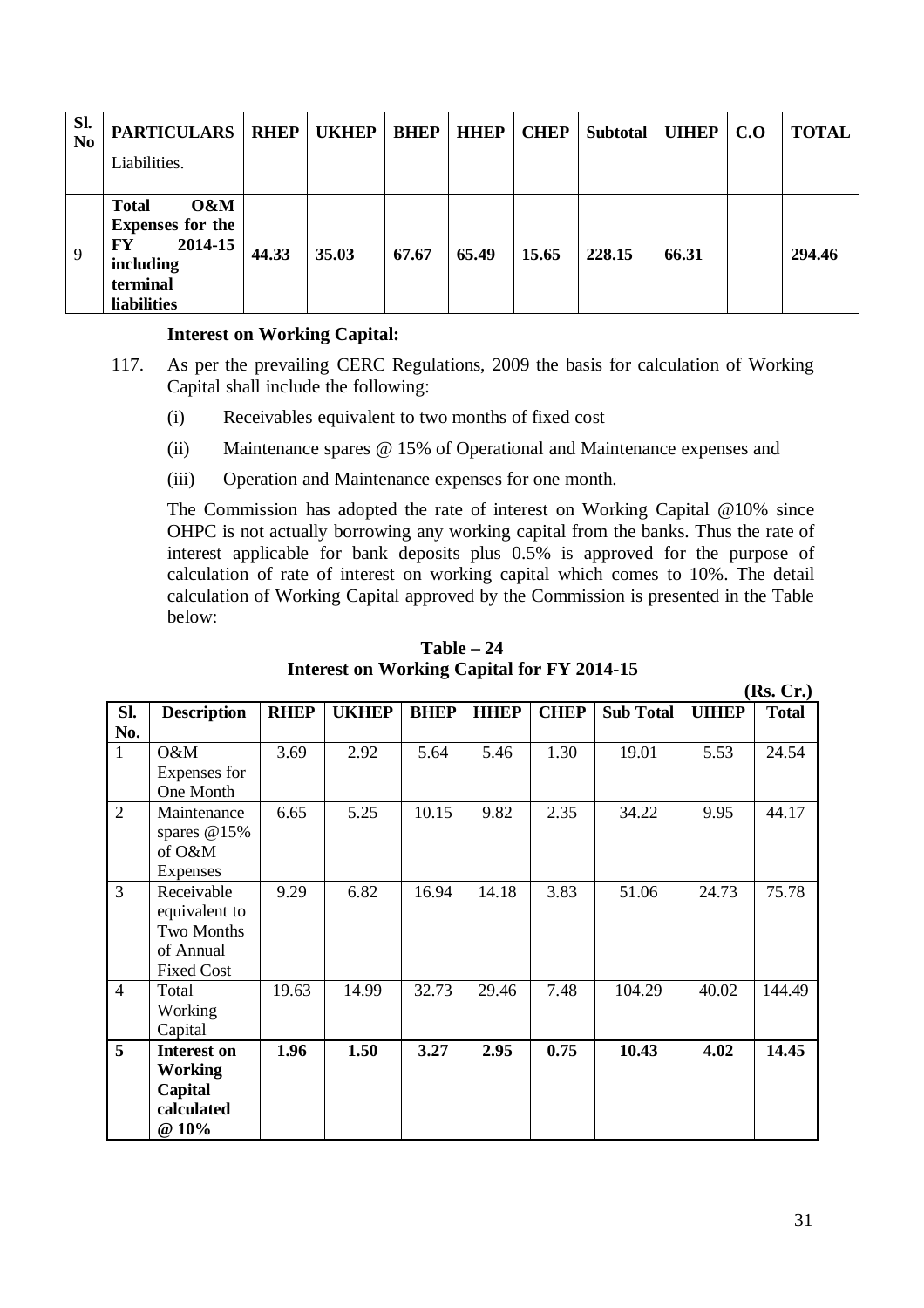**Thus, the Commission approves an amount of Rs.14.77 cr. as interest on working capital during the year 2014-15 as against the OHPC proposal of Rs.23.52 cr. which was calculated @14.75% rate of interest. The interest of Working Capital approved by the Commission for FY 2013-14 was Rs.16.90 Cr.**

#### **Total Annual Fixed Cost**

118. Based on the above parameters the station-wise ARR and tariff calculated for the year 2013-14 is indicated in the table below:

| <b>Details of expenses</b>   | <b>RHEP</b> | <b>UKHEP</b> | <b>BHEP</b> | <b>HHEP</b> | <b>CHEP</b> | Sub-         | <b>UIHEP</b>    | <b>Total</b> |
|------------------------------|-------------|--------------|-------------|-------------|-------------|--------------|-----------------|--------------|
|                              |             |              |             |             |             | <b>Total</b> |                 |              |
| Saleable Design Energy(MU)   | 519.75      | 823.68       | 1171.17     | 677.16      | 485.10      | 3676.86      | 1942.38 5619.24 |              |
| Interest on loan             | 3.01        | 0.46         | 5.23        | 1.44        | 0.88        | 11.02        | 0.00            | 11.02        |
| Return on Equity             | 2.667       | 0.758        | 10.196      | 8.198       | 2.172       | 23.991       | 47.792          | 71.78        |
| Depreciation                 | 3.77        | 3.19         | 15.27       | 7.01        | 3.51        | 32.75        | 30.23           | 62.99        |
| $O&M$ expenses               | 44.33       | 35.02        | 67.66       | 65.49       | 15.64       | 228.15       | 66.31           | 294.46       |
| Interest on working capital  | 1.96        | 1.50         | 3.27        | 2.95        | 0.75        | 10.43        | 4.02            | 14.45        |
| <b>Total ARR (Rs. Crore)</b> | 55.74       | 40.93        | 101.63      | 85.09       | 22.96       | 306.34       | 148.35          | 454.70       |
| Income tax paid during FY    | 0.44        | 0.12         | 1.67        | 1.35        | 0.36        | 3.94         | 7.85            | 11.79        |
| $ 2012 - 13*$                |             |              |             |             |             |              |                 |              |
| <b>Net ARR</b>               | 56.18       | 41.05        | 103.31      | 86.43       | 23.31       | 310.28       | 156.20          | 466.49       |
| Average cost $(P/U)$ 2014-15 | 108.08      | 49.84        | 88.21       | 127.64      | 48.06       | 84.39        | 80.42           | 83.02        |
| Average cost (P/U) for 2013- | 78.48       | 35.36        | 71.14       | 92.53       | 52.21       | 65.62        | 80.53           | 70.77        |
| 14                           |             |              |             |             |             |              |                 |              |

**Table – 25 Station-wise Tariff Approved For 2014-15**

## **ARR & Tariff Application Fees and related Publication Expenses**

119. As per Regulation 42 of CERC Tariff Regulations, 2009, the application filing fee and the expenses incurred on publication of notices in the application for approval of tariff, may in the discretion of the Commission, be allowed to be recovered by the generating company or the transmission licensee, as the case may be, directly from the beneficiaries or the transmission customers, as the case may be. Accordingly, OHPC has claimed for reimbursement of Rs.0.2650 cr. from GRIDCO towards ARR and tariff application fees and related publication expenses. The Commission approves the said amount of Rs.0.2650 cr. as pass through in the ARR of GRIDCO for the year 2014-15.

#### **License fee for use of water for generation of Electricity:**

As per the gazette Notification Dt. 01.10.2010, OHPC has to pay Rs.0.01/kWh as Licence Fee on water used for generation of electricity from all Hydro Electric Project to the tune of Rs.5.376 cr. which is to be reimbursed to OHPC by GRIDCO, based on design energy.

120. OHPC has proposed that since the above calculation is based on design energy of Hydro Projects, the actual generation from OHPC Power Stations may be considered for reimbursement of licence fee paid to Govt. of Odisha from GRIDCO.

**(Rs. Cr.)**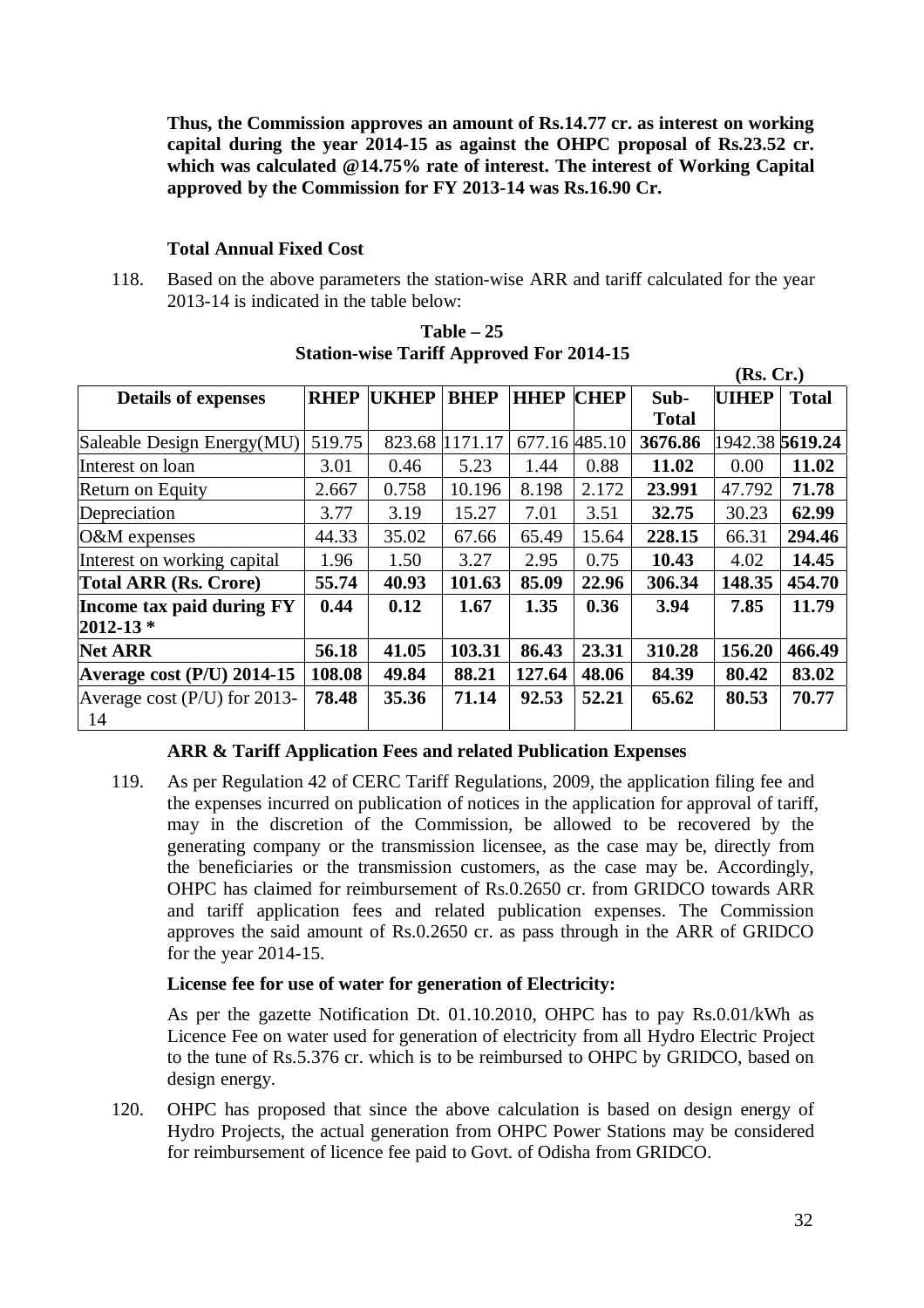121. The Commission considered the above proposal of OHPC and since the Commission does not change the design energy of OHPC power stations in view of the existing design energy license fee is accordingly approved for reimbursement. However, the Commission provisionally approves an amount of Rs.5.676 cr. to be reimbursed from GRIDCO in the FY 2014-15 based on the design energy of OHPC power stations @ Rs.0.01 per KWh. The station-wise details is summarized in the table below:

| Table<br>26 |
|-------------|
|-------------|

|                    |             |              |             |             |             |              | ( <b>Rs. Cr.</b> ) |
|--------------------|-------------|--------------|-------------|-------------|-------------|--------------|--------------------|
| <b>Description</b> | <b>RHEP</b> | <b>UKHEP</b> | <b>BHEP</b> | <b>HHEP</b> | <b>CHEP</b> | <b>ITHEP</b> | <b>Total</b>       |
| Licence fee for    |             |              |             |             |             |              |                    |
| Consumption of     |             |              |             |             |             |              |                    |
| water for          | 0.525       | 0.832        | 1.183       | 0.684       | 0.49        | 1.962        | 5.676              |
| generation of      |             |              |             |             |             |              |                    |
| electricity        |             |              |             |             |             |              |                    |

## **Electricity Duty on Auxiliary Consumption**

109. The taxes and duties including ED on auxiliary consumption etc payable by OHPC to the State Government and other statutory bodies shall be passed on to GRIDCO in the shape of supplementary bill raised by OHPC. GRIDCO will make payment accordingly within 30 days of receipt of bills.

ED on Auxiliary consumption of all Hydro Electric Project to the tune of Rs.0.54 Crs. as shown in the table below is to be reimbursed to OHPC by GRIDCO for the FY 2014-15 considering the reduction in design energy of HHEP and CHEP.

**Table - 27 OHPC Proposal for ED on Auxiliary Consumption**

| <b>Description</b>                           | <b>RHEP</b> | <b>UKHEP</b> | <b>BHEP</b> | <b>HHEP</b> | <b>CHEP</b> | Subtotal   UIHEP |      | Total |
|----------------------------------------------|-------------|--------------|-------------|-------------|-------------|------------------|------|-------|
| <b>ED</b> on Auxiliary<br><b>Consumption</b> | 0.05        | 0.08         | 0.12        | 0.05        | 0.04        | 0.34             | 0.20 | 0.54  |

The Commission examined the proposal of OHPC and in view of unaltered design energy of OHPC stations approves ED on auxiliary consumption of all hydro electric projects to the tune of Rs.0.57 cr. to be reimbursed to OHPC by GRIDCO. Considering the proposal of OHPC the Commission allows annual adjustment on reimbursement of ED at the year end limiting to 0.5% of the cumulative actual generation during the financial year instead of limiting to monthly generation. The detail of reimbursement provisionally approved for the FY 2014-15 is presented in the table below:

#### **Table – 28 Commission approval for ED on Auxiliary Consumption**

|                    |             |              |             |             |             |                 | (Rs. Crs)    |              |
|--------------------|-------------|--------------|-------------|-------------|-------------|-----------------|--------------|--------------|
| <b>Description</b> | <b>RHEP</b> | <b>UKHEP</b> | <b>BHEP</b> | <b>HHEP</b> | <b>CHEP</b> | <b>Subtotal</b> | <b>UIHEP</b> | <b>Total</b> |
| ED on<br>Auxiliary | 0.05        | 0.08         | 0.12        | 0.07        | 0.05        | 0.37            | 0.20         | 0.57         |
| Consumption        |             |              |             |             |             |                 |              |              |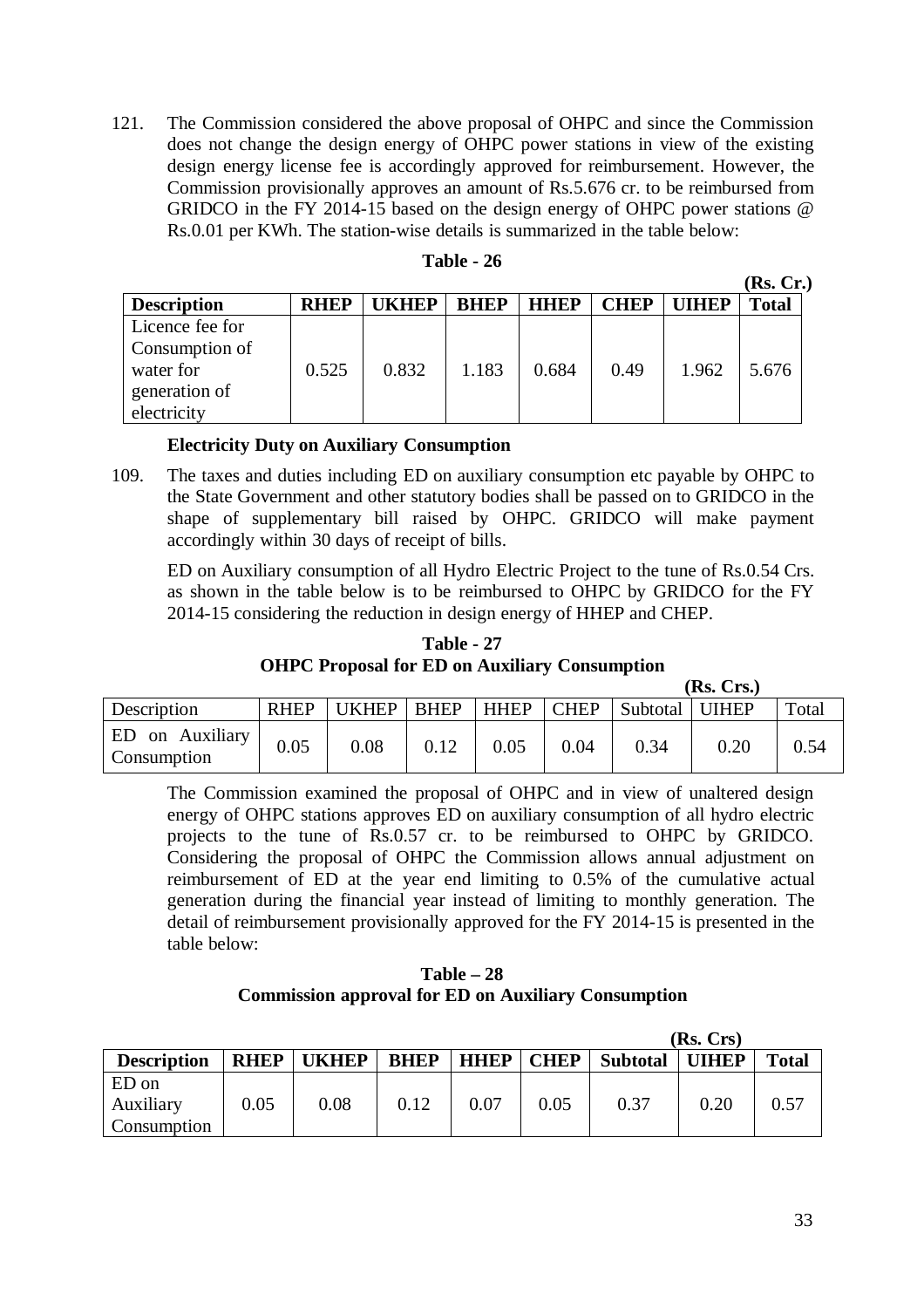#### **SLDC Charges**

122. The Commission, while determining the ARR and Fees & Charges of SLDC for the FY 2014-15 in Case No.82/2013, has allowed SLDC to levy and collect Annual Charges from the users towards System Operation Functions and Market Operation Functions in accordance with Regulations 22 & 23 of CERC (Fees and Charges of Regional Load Dispatch Centre and Other Related Matters) Regulations, 2009. Accordingly, the Commission has fixed Rs.8237.46 /MW/Annum to be collected from the generators towards annual charges of SLDC. Considering the installed capacity of 2027.50 MW of OHPC (as submitted by SLDC in its ARR application), the total SLDC charges of OHPC comes to Rs.1.67 cr. for the FY 2014-15, which is to be collected by SLDC from OHPC on monthly basis and OHPC has to reimburse the same from GRIDCO. Accordingly, the Commission provisionally approves an amount of Rs.1.67 as pass through in the ARR of GRIDCO for the FY 2013-14 towards power purchase related cost of OHPC.

#### **Foreign Exchange Fluctuation loss of PFC Loan of BHEP**

123. OHPC had applied for fluctuation loss on account of Foreign Exchange Variation towards PFC loan of BHEP during FY 2012-13. The Commission had observed that "to the extent the generating company is not able to hedge the Foreign Exchange exposure, the extra rupee liability towards interest payment and loan repayment corresponding to the normative foreign currency loan in the relevant year shall be permissible provided it is not attributable to the generating company or its supplier or contractor."

The Commission had directed OHPC to furnish the details of payment both principal and interest on this account from the beginning so that the net amount could be determined and the same will be considered in the ARR of GRIDCO for the FY 2013- 14.

Accordingly, OHPC has calculated the details of payments of principal and interest on PFC Loan of BHEP for R&M works of Unit 7 & Unit 8 and furnished the evidential documents in support of this. OHPC has prayed to approve Rs.5.99 Crs. (i.e. Rs.35Crs. towards interest  $+$  Rs.4.64 Crs. towards principal) to be reimbursed from GRIDCO in the FY 2014-15.

The Commission has examined the documents furnished by OHPC and approves Rs.5.99 cr. towards Foreign Exchange Fluctuation loss of PFC loan of BHEP.

#### **Reimbursement of contribution made to ERPC**

- 124. OHPC has proposed to approve a total reimbursement claim for an amount of Rs.1.1046 cr. towards ERPC contribution from FY 2006-07 to FY 2013-14 and Rs.0.15 cr. for FY 2014-15 from GRIDCO. The Commission does not approve the reimbursement claim of OHPC for the period from FY 2006-07 to FY 2013-14 at present and only approves Rs.0.15 cr. contribution to ERPC for the FY 2014-15.
- 125. The details of expenses on account of application fee, and publication expenses, ED on auxiliary consumption, license fee for use of water for generation of electricity, SLDC charges, Foreign Exchange fluctuation loss of PFC loan of BHEP and Reimbursement of contribution made to ERPC for FY 2014-15 of OHPC are summarized in the table below: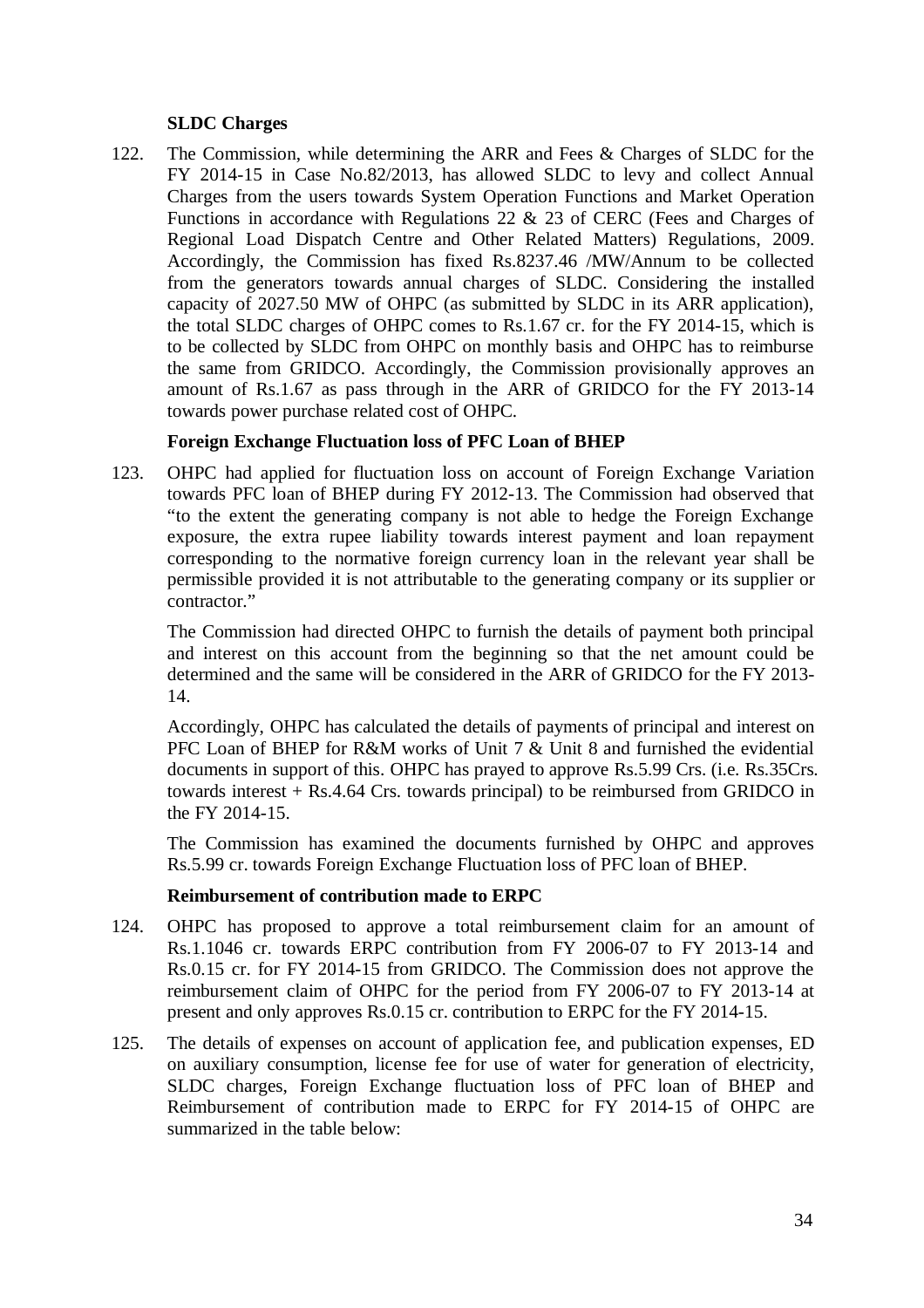#### **Table – 29**

|                                            |             |              |             |             |             | (Rs, Cr.)    |              |
|--------------------------------------------|-------------|--------------|-------------|-------------|-------------|--------------|--------------|
| <b>Component of Costs</b>                  | <b>RHEP</b> | <b>UKHEP</b> | <b>BHEP</b> | <b>HHEP</b> | <b>CHEP</b> | <b>UIHEP</b> | <b>Total</b> |
| (a) License fee for use of water for       | 0.525       | 0.832        | 1.183       | 0.684       | 0.490       | 1.962        | 5.676        |
| generation of electricity                  |             |              |             |             |             |              |              |
| (b) ED on Auxiliary Consumption            | 0.05        | 0.08         | 0.12        | 0.07        | 0.05        | 0.20         | 0.57         |
| (c) SLDC charges                           |             |              |             |             |             |              | 1.67         |
| Application fees and<br>publication<br>(d) |             |              |             |             |             |              | 0.2650       |
| expenses                                   |             |              |             |             |             |              |              |
| (e) Fluctuation loss of PFC loan of BHEP   |             |              | 5.99        |             |             |              | 5.99         |
| (f)Reimbursement of                        |             |              |             |             |             |              | 0.15         |
| contribution made to ERPC                  |             |              |             |             |             |              |              |
| <b>Total</b>                               |             |              |             |             |             |              | 14.321       |

Thus, the Commission approves the miscellaneous reimbursement of Rs.14.171Cr. as against OHPC proposal of Rs.15.1056 crore. The above expenditure has been included in GRIDCO's ARR and hence shown as revenue requirement in OHPC filing.

#### **Two-Part Tariff**

126. As per Regulation-22 of new CERC Tariff Regulations, 2009, the tariff for supply of electricity from a hydro generating station shall comprise of capacity charge and energy charge to be derived in the manner as indicated below:

As per Central Electricity Regulatory Commission (Terms and conditions of Tariff) Regulation 2009, the annual fixed cost of a power station shall be recovered through capacity charge (inclusive of incentives) and energy charge to be shared on a 50:50 basis as per the formula indicated at below.

1) The capacity charge (inclusive of incentive) payable to a hydro generating station for a calendar month shall be

Capacity charge  $(C.C) =$  AFC x 0.5 x NDM/NDY x PAFM/NAPAF in Rupees.

Where

 $AFC$  = Annual Fixed Cost specified for the year in rupees

NAPAF= Normative Annual Plant Availability Factor in percentage

 $NDM = Number of days in the month$ 

 $NDY = Number of days in the year$ 

PAFM= Plant Availability Factor achieved during the month in percentage.

The PAFM shall be computed in accordance with the following formula:

$$
\overline{N}
$$

$$
PAFM = 10000 \times \sum DCi \quad / \{ N x IC x (100-Aux) \} %
$$
  
i=1

Where

Aux  $=$  Normative auxiliary energy consumption in percentage

 $N = No$  of days in the month

 $IC =$  Installed capacity in MW of the complete generating station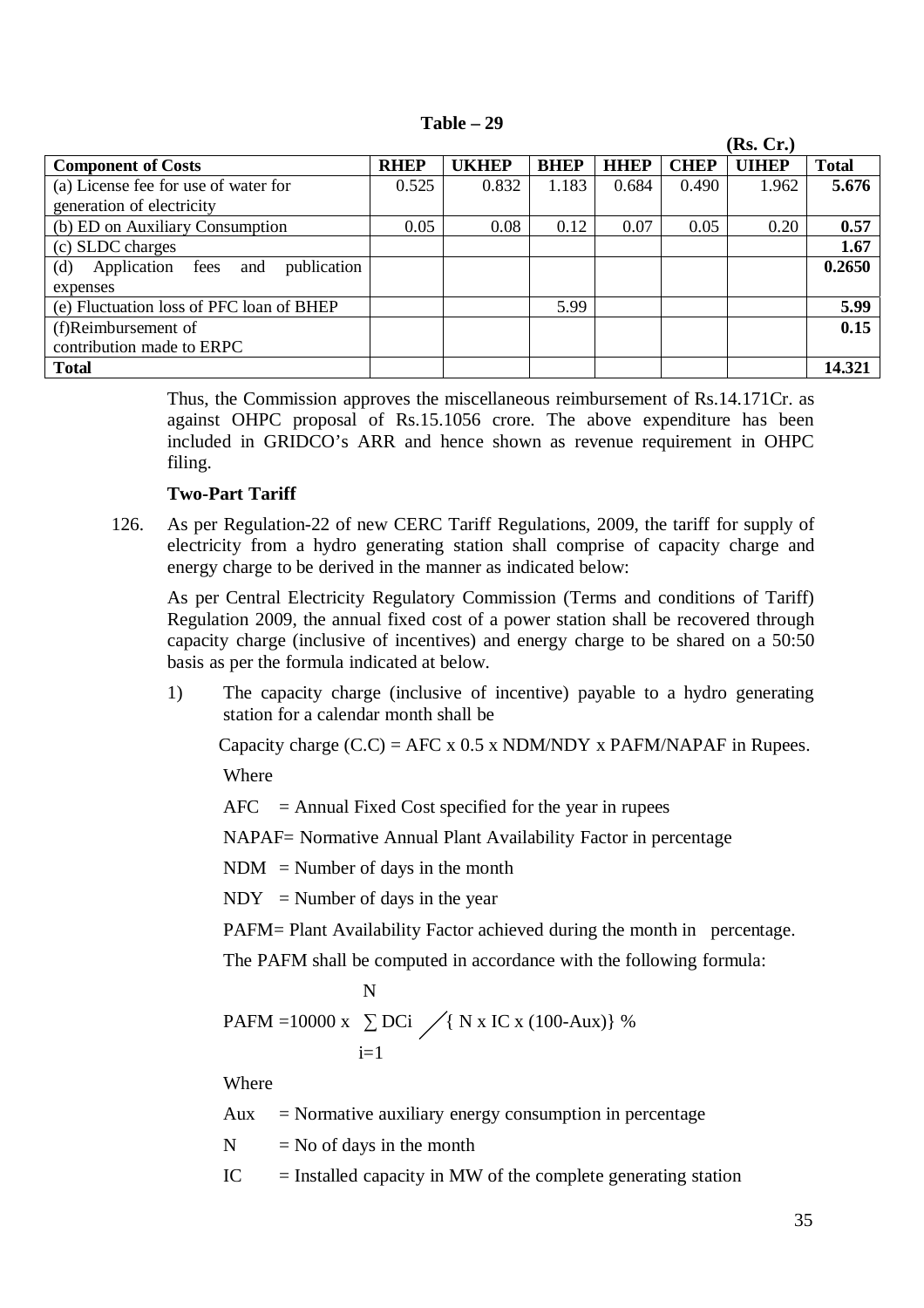$DCi = Ded Capacity (in ex-bus MW)$  for the i<sup>th</sup> day of the month which the station can deliver for at least (3) hours, as certified by the nodal load dispatch centre after the day is over.

2) The energy charge shall be payable by every beneficiary for the total energy scheduled to be supplied to the beneficiary, during the calendar month on expower plant basis at the computed energy charge rate.

Total energy charge payable to the generating company for a month shall be

{(Energy charge rate in Rs./ Kwh) x (Schedule energy (ex-bus)) for the month in Kwh}

3) Energy charge rate (ECR) in Rupees per Kwh on ex-bus plant basis for a hydro generating station shall be determined up to three decimal places based on the following formula, subject to provisions in clause(6) and (7) of Schedule-22 of CERC Tariff regulations 2009.

 $ECR = AFC \times 0.5 \times 10 / \{DE \times (100 - Aux) \times 100\}$ 

Where,

 $DE =$  Annual design energy specified for the hydro generating station in Mwh, subject to provisions in Clause-(6) of Schedule-22 of CERC Tariff Regulations 2009.

127. Accordingly, the Commission approves the rate of energy charge and the capacity charge of OHPC power stations for FY 2014-15 as summarized in the table below:

| <b>Name of the Power</b><br><b>Stations</b> | Annual<br><b>Fixed Cost</b><br>(Rs, Cr.) | Capacity<br><b>Charge</b><br>(Rs, Cr.) | <b>Energy</b><br><b>Charge</b><br>(Rs, Cr.) | <b>Design</b><br><b>Energy</b><br>(MU) | <b>Energy</b><br><b>Charge</b><br>Rate $(P/U)$ |
|---------------------------------------------|------------------------------------------|----------------------------------------|---------------------------------------------|----------------------------------------|------------------------------------------------|
| Rengali HEP                                 | 56.18                                    | 28.09                                  | 28.09                                       | 519.75                                 | 54.045                                         |
| <b>Upper Kolab HEP</b>                      | 41.05                                    | 20.525                                 | 20.525                                      | 823.68                                 | 24.918                                         |
| <b>Balimela HEP</b>                         | 103.31                                   | 51.655                                 | 51.655                                      | 1171.17                                | 44.105                                         |
| Hirakud HEP                                 | 86.43                                    | 43.215                                 | 43.215                                      | 677.16                                 | 63.818                                         |
| Chiplima HEP                                | 23.31                                    | 11.655                                 | 11.655                                      | 485.10                                 | 24.025                                         |
| Upper Indravati HEP                         | 156.20                                   | 78.10                                  | 78.10                                       | 1942.38                                | 40.208                                         |

**Table - 30 Energy Charge and Capacity Charge for 2014-15**

The recovery of capacity charge and energy charge for a calendar month shall be as per the CERC Tariff Regulations, 2009.

#### **Normative Annual Plant Availability Factor (NAPAF)**

128. OHPC in its ARR and Tariff Application has submitted that as per CERC Tariff regulations, 50% of the annual fixed cost of a generating station is to be recovered through capacity charge. The Commission vide its order dated 02.11.2010 in case no. 65/2010 has approved the NAPAF of OHPC Stations for the control period from 01.04.2009 to 31.03.2014 as given in the table below: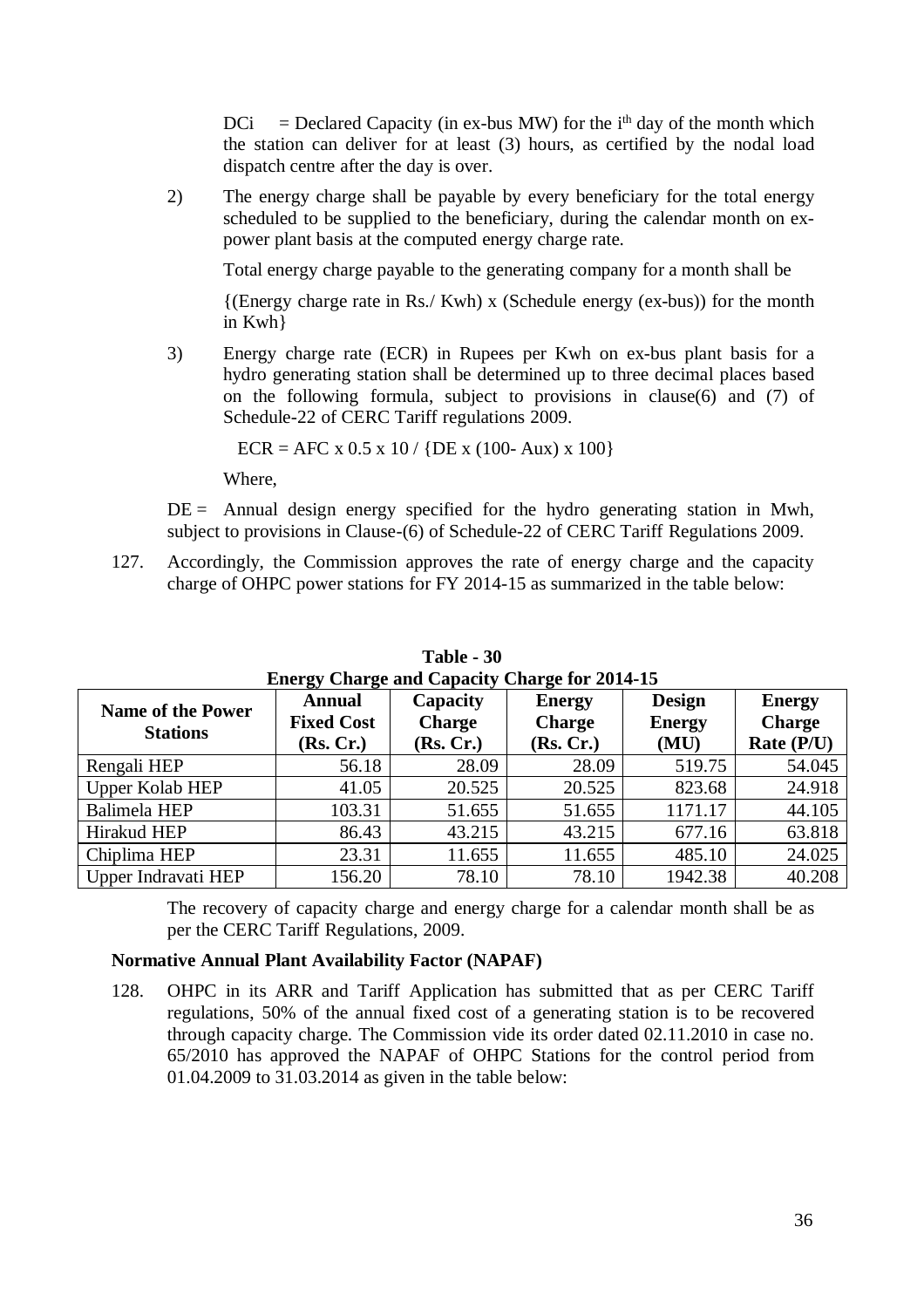| Table |  |
|-------|--|
|-------|--|

| <b>Power Stations</b> | <b>HHEP</b> | <b>CHEP</b> | <b>BHEP</b> | <b>RHEP</b> | <b>UKHEP</b> | <b>THEP</b> |
|-----------------------|-------------|-------------|-------------|-------------|--------------|-------------|
| NAPAF (%)             | 78          |             | 85          |             |              | 88          |

129. The NAPAF fixed by CERC in its Tariff Regulation, 2009 for different central generating stations are based on the performance data available from various central generating stations. The details of plant availability of different OHPC power stations for the block period FY 2009-10 to FY 2013-14 (upto December, 2013) is as follows:

|                 | Table - 32   |         |         |                               |         |                        |               |  |  |  |  |
|-----------------|--------------|---------|---------|-------------------------------|---------|------------------------|---------------|--|--|--|--|
| Power           | Existing     |         |         | Actual Plant Availability (%) |         |                        | Average of 5  |  |  |  |  |
| <b>Stations</b> | <b>NAPAF</b> | 2009-10 | 2010-11 | 2011-12                       | 2012-13 | 2013-14                | years $(\% )$ |  |  |  |  |
|                 | $(\%)$       |         |         |                               |         | $(\text{upto Dec}'13)$ |               |  |  |  |  |
| <b>HHEP</b>     | 78           | 78.49   | 77.63   | 57.66                         | 76.10   | 81.60                  | 73.91         |  |  |  |  |
| <b>CHEP</b>     | 75           | 78.49   | 82.25   | 80.93                         | 72.95   | 78.47                  | 78.63         |  |  |  |  |
| <b>BHEP</b>     | 85           | 86.10   | 81.11   | 73.72                         | 84.70   | 74.99                  | 80.38         |  |  |  |  |
| <b>RHEP</b>     | 75           | 68.80   | 79.24   | 81.04                         | 76.33   | 80.23                  | 76.97         |  |  |  |  |
| <b>UKHEP</b>    | 85           | 90.61   | 84.77   | 94.61                         | 88.53   | 83.04                  | 88.59         |  |  |  |  |
| <b>UIHEP</b>    | 88           | 96.49   | 92.06   | 97.02                         | 86.09   | 95.64                  | 93.35         |  |  |  |  |

- 130. OHPC has stated that most of their Hydro power plants have already outlived their useful life of 35 years and always prone to frequent trouble. These old machines go to frequent outage in spite of availing periodic maintenance. Frequent outage due to aging of machine parts, obsolence of some critical spare, also due to non-availability of spares reduces the machine availability during the past years thereby reducing the plant availability factor below the normative level.
- 131. The Declared Capacity of the low head Hydro Station having storage and pondage type reservoir reduces with the reduction in Reservoir level. Hence, the plant availability factor reduces considerably during the years of bad hydrology. Also due to delayed rainfall or inconsistent rainfall the rise in RL is delayed, thereby reduces the declared capacity. Taking all these aspects into consideration the NAPFAF for hydro stations having low head shall be relaxed further 5% compared to normative PAF allowed in the previous block period.
- 132. OHPC has prayed that the NAPAF of its power stations for the next Block period may be re-determined considering the actual availability of power stations in the last five years as benchmark for OHPC stations and necessary relaxation may be made in fixing the NAPAF for optimum recovery of Capacity Charges during the FY 2014-15 to FY 2018-19. Therefore OHPC proposes NAPAF of the different power station for the next block period (i.e. FY-2014-15 to FY 2018-19) as follows:

| $1$ avic $-33$        |                               |             |             |             |                      |       |  |  |  |
|-----------------------|-------------------------------|-------------|-------------|-------------|----------------------|-------|--|--|--|
| <b>Power Stations</b> | <b>HHEP</b>                   | <b>CHEP</b> | <b>BHEP</b> | <b>RHEP</b> | UKHEP                | UIHEP |  |  |  |
| NAPAF<br>(96)         | $\overline{\phantom{a}}$<br>ັ | Πſ          | 80          | ΠC          | $O \subseteq$<br>OJ. | 88    |  |  |  |

| ,<br>l'able |  |
|-------------|--|
|-------------|--|

133. The Commission observed that vide its order dated 02.11.2010 passed in Case No. 65/2010, the NAPAF of different OHPC Stations was determined for the control period from 01.04.2009 to 31.03.2014 as given in the table below:-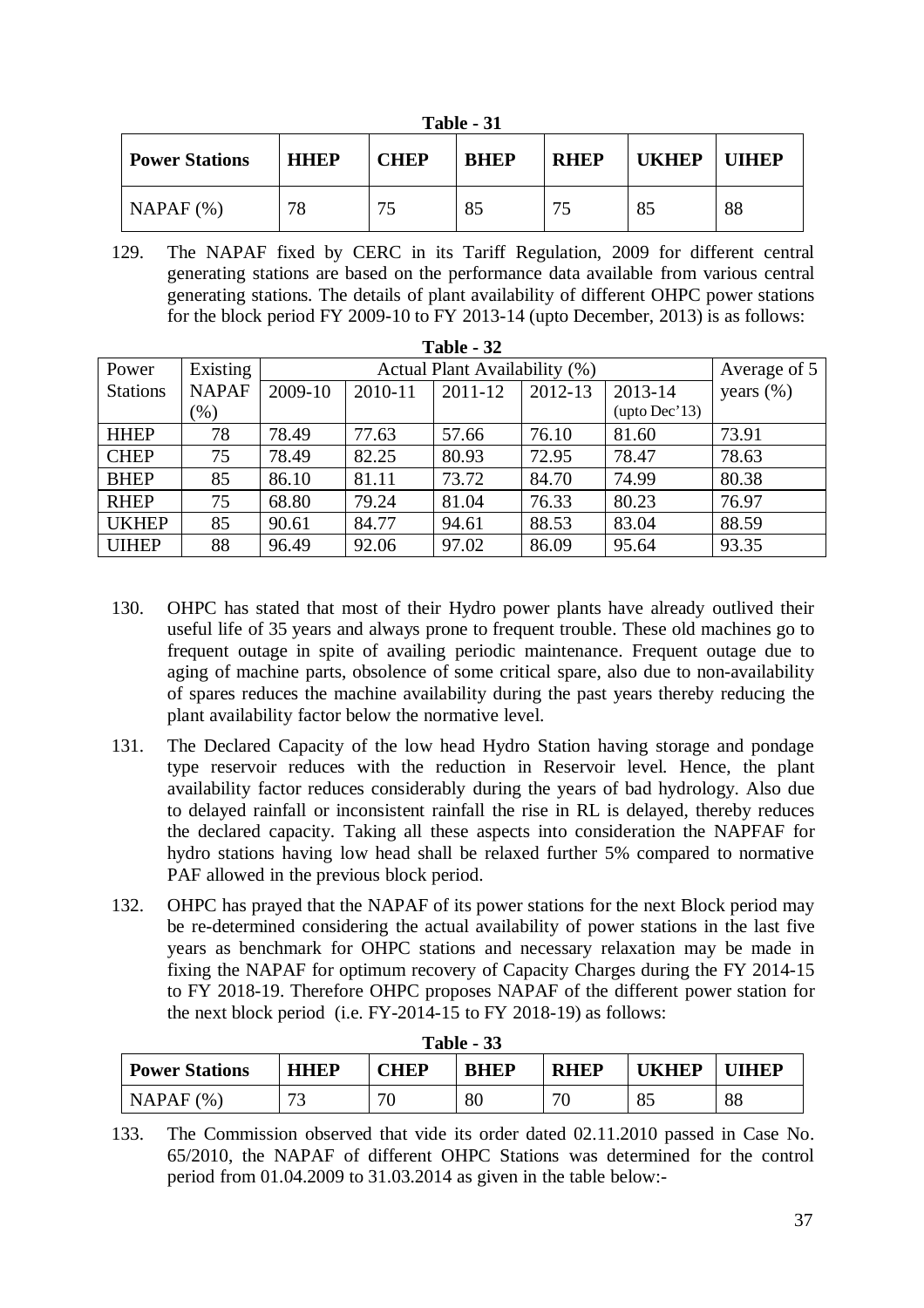| <b>Table - 34</b>             |             |             |             |             |              |                |  |
|-------------------------------|-------------|-------------|-------------|-------------|--------------|----------------|--|
| <b>Name of Power Stations</b> | <b>HHEP</b> | <b>CHEP</b> | <b>BHEP</b> | <b>RHEP</b> | <b>UKHEP</b> | <b>I</b> UIHEP |  |
| NAPAF<br>(9)                  | $\neg$ O    |             |             |             |              | oc             |  |

- 134. While determining the above NAPAF of OHPC stations the Commission has made a detailed analysis and study of individual generating stations of OHPC based on the CERC norms and the operating conditions and known plant limitations of each generating station along with the valuable suggestions of various objectors. The Commission further observed that in the draft CERC Tariff Regulations for the Control Period 2014-2019, CERC has determined the NAPAF of different central hydro stations having pondage and storage type reservoirs considering the practical difficulties and known operational constraints, which varies from 69% to 90%.
- 135. The Commission has examined the submissions of OHPC regarding the actual plant availability achieved by OHPC stations during the last five years i.e. from 2009-10 to 2013-14 (upto December, 2013). It has been observed that the actual plant availability of individual generating stations almost coincides with the NAPAF approved by the Commission with minor variation. However, in case of BHEP the actual plant availability is less than the NAPAF of 85% in four years out of last five years because of the ageing of the machines. On the contrary in case of UKHEP the actual plant availability is recorded more than the approved NAPAF of 85% for about four years out of last five years.
- 136. In view of the above, the Commission re-determines the NAPAF of OHPC stations for the next control period i.e. from 2014-15 to 2018-19 as given in the table below:

| <b>Table - 35</b>                                                                                                  |    |  |  |  |  |    |  |  |  |
|--------------------------------------------------------------------------------------------------------------------|----|--|--|--|--|----|--|--|--|
| CHEP<br><b>HHEP</b><br><b>BHEP</b><br><b>RHEP</b><br><b>Name of Power Stations</b><br><b>IIKHEP</b><br><b>THEP</b> |    |  |  |  |  |    |  |  |  |
| NAPAF (%                                                                                                           | 70 |  |  |  |  | 88 |  |  |  |

The monthly capacity charge of each OHPC stations shall be computed for the FY 2014-15 based on the above NAPAF.

- 137. However, the capacity of the generating units under Renovation and Modernization shall not be considered in installed capacity while computing the plant availability factor. Further, while computing the plant availability, the capacity of the generating units under capital maintenance requiring maintenance period of more than 45 days may also be deducted from installed capacity after due approval of the Commission.
- 138. SLDC shall verify the daily declared capacity of the OHPC power stations and certify the monthly plant availability factor of each power station of OHPC as per the prevailing practice.

#### **Annual Revenue Requirement and Tariff for Machhkund H.E. (Jt.) Scheme**

- 139. Machhkund Hydro Electric Project is a joint scheme of Govt. of Andhra Pradesh and Govt. of Odisha with 70% and 30% share with option of Govt. of Odisha to draw an additional 20% power at a cost of Rs.0.08 per KWh as per the inter state supplementary agreement in the year 1978 between Govt. of Andhra Pradesh and Govt. of Odisha.
- 140. The proposed tariff of 41.68 Paise/KWh of Odisha drawl of Machhkund power for FY 2014-15 has been computed on cost reimbursement basis. Actual O&M Expenses of Rs.9.038 Crs. for the FY 2012-13 has been escalated @ 5.72% per year to arrive at O & M Expenses of Rs.10.1017 Crs for FY 2014-15. The power purchase cost comes to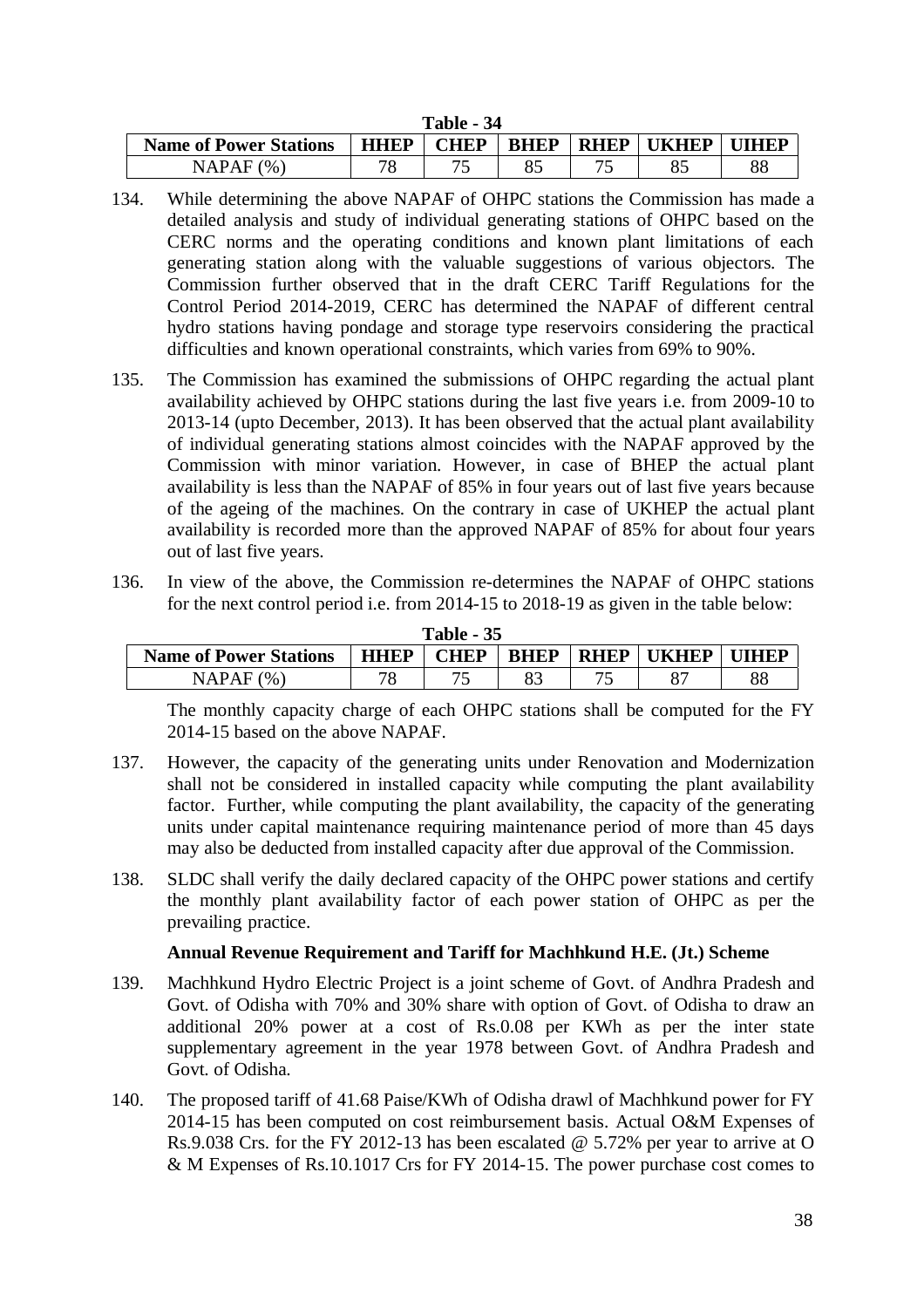Rs.0.84 Crs. for additional 20% share (105 MU) computed @ 8 p/u. The total expected annual expenditure calculated to be Rs.10.942 Cr for FY 2014-15. The cost per unit is 41.68 Paise considering 50% share of design energy of Machhkund i.e. 262.50 MU. The final bill towards share of working expenses payable by OHPC for FY 2012-13 is furnished along with the application.

Since, all the Units of Machhkund project are more than 50 years old, it has been proposed to go for R&M of all the six units and up-gradation wherever possible taking in to account of the existing water conductor system.

The tariff proposed by OHPC is based on assumption that GRIDCO will draw power up to 50% of D. E. of Machhkund equivalent to 262.50 MU. The projected tariff calculation is given in the table below:

| Installed Capacity (MW)                                                                                                                                                                  | 114.50       |
|------------------------------------------------------------------------------------------------------------------------------------------------------------------------------------------|--------------|
| Odisha share as per Original Agreement (30%)                                                                                                                                             | 34.50 MW     |
| Net. Energy for sharing between Andhra Pradesh & Odisha                                                                                                                                  | 525.00 MU    |
| Expected Energy Drawl by Odisha (50%)                                                                                                                                                    | 262.50 MU    |
| Energy Drawl of 30% of Odisha share                                                                                                                                                      | 157.50 MU    |
| Purchase of Power up to 20% as per Supplementary Agreement                                                                                                                               | 105.00 MU    |
| O&M Escalation factor $@$ 5.72% per year for 2 years                                                                                                                                     | 1.1177       |
|                                                                                                                                                                                          | (Rs. in Crs) |
| 1. O&M Exp. (Odisha share of Actual O&M Exp. For FY 12-13)                                                                                                                               | 9.038        |
| 2. O&M Exp for FY 2014-15                                                                                                                                                                | 10.1017      |
| 3. Power purchase cost of additional 20% above 30% Orissa Share (105MU x 0.08)                                                                                                           | 0.84         |
| 4. Total Annual Expenditure $(2+3)$                                                                                                                                                      | 10.942       |
| 5. Tariff (Paise/Kwh)                                                                                                                                                                    | 41.68        |
| Note: The tariff is calculated on cost reimbursement basis. Any penalty for over drawl of power by<br>M/s GRIDCO above 50% limit shall be paid directly to APGENCO separately by GRIDCO. |              |

T**able - 36 ProjectedTariffofMachhkund H.E.(J)SchemeForFY2014-15**

141. The Commission approves the above rate of 41.68 Paise per Unit for FY 2014-15 as proposed by OHPC for sale of power from Machhkund Hydro Electric Station.

#### **Compensation claim towards hydrology failure**

142. OHPC in its Original Tariff application for the FY 2013-14 had a submission that loss of Energy charges for the period from FY 2009-10 to FY 2011-12 amounting to Rs.105 cr. (approx.) may be considered as pass through in tariff in 05(five) equal installments.

OHPC has stated that the Commission in its order dt.30.01.2013 in Case No: 121/2009 in the matter of Approval of Revised Design Energy of Hydro Stations of OHPC at Clause No. 9 has allowed OHPC to recover in line with the CERC Regulations, the Revenue shortfall occurred in the event of Hydrology failure  $\&$ worse monsoon years when the energy generation of any Hydro projects falls short of its Design Energy not attributable to the generators.

OHPC has calculated the hydrology failure of Rs.52.23 Crs. for FY 2009-10; Rs.22.69 Crs. for FY 2010-11 and Rs.36.0 Crs. for FY 2011-12.

 $\sim$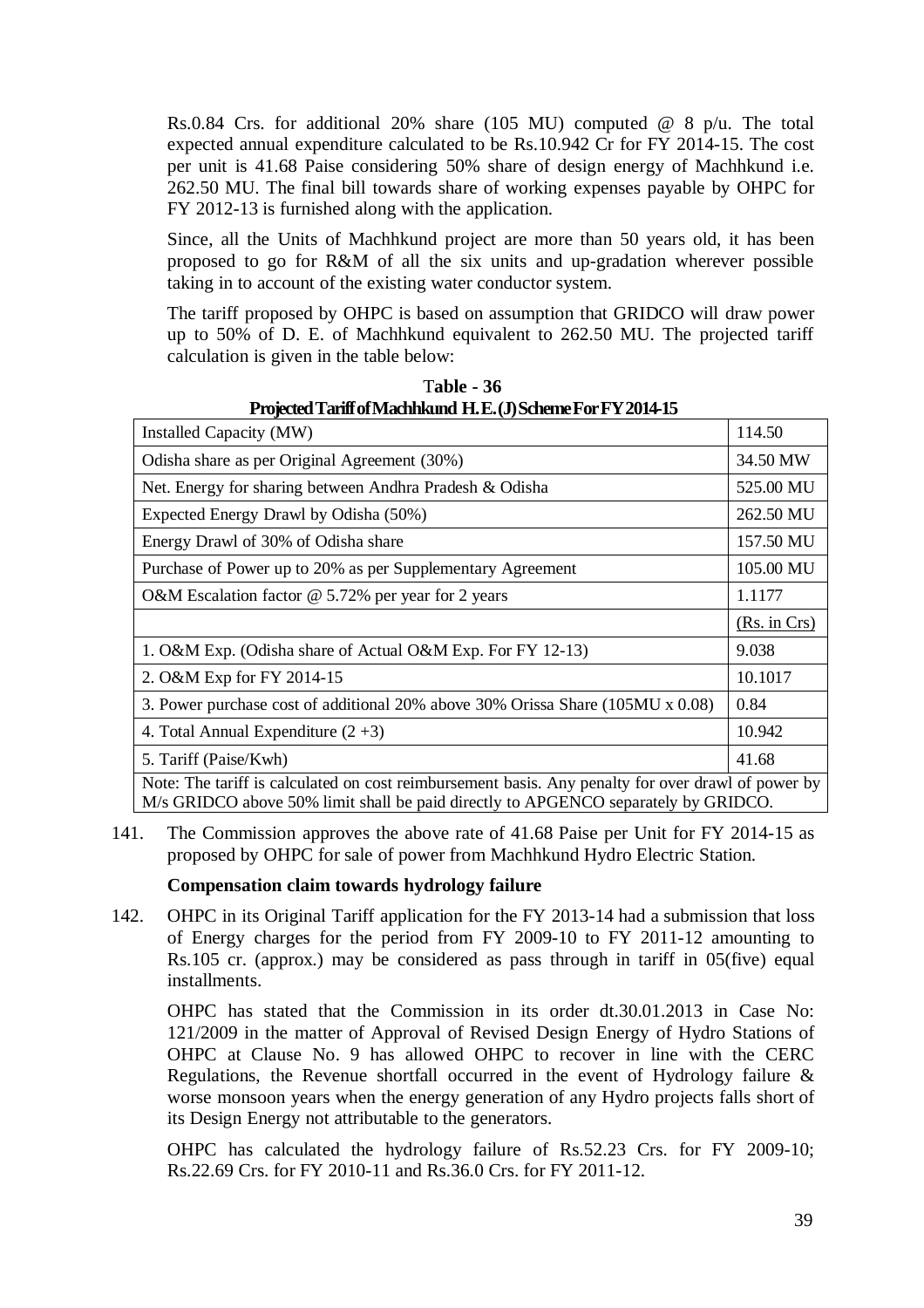OHPC has submitted that a total shortfall of Rs.110.92 Crs. towards Hydrology failure from FY 2009-10 to FY 2011-12 may be allowed as per the CERC norms along with the compensation of Rs.48.73 Crs. on account of restriction in generation for the FY 2012-13. The total claim pending is summarized in the following table.

| SI.            | <b>PARTICULARS</b>                       | <b>AMOUNT</b>      |
|----------------|------------------------------------------|--------------------|
| No.            |                                          |                    |
|                | Hydrology Failure for FY 2009-10         | Rs.52.23Crs.       |
| 2              | Hydrology Failure for FY 2010-11         | Rs.22.69Crs.       |
| 3              | Hydrology Failure for FY 2011-12         | <b>Rs.36.00Crs</b> |
| $\overline{4}$ | Restriction in generation for FY 2012-13 | Rs.48.73Crs.       |
|                | <b>Total</b>                             | Rs.159.65Crs.      |

| l'able<br>u |  |
|-------------|--|
|-------------|--|

#### **Commission's Observation**

- 143. The Commission has examined the submission of OHPC and observed that the compensation claimed towards hydrology failure is not to be allowed in view of the Commission's earlier orders dt.10.06.2005 & dt.23.03.2006 wherein OHPC was directed to maintain a separate fund to deposit the revenue earnings out of sale of secondary energy which shall be utilized to replenish the shortfall in revenue due to lesser generation by OHPC in years of hydrology failure to provide necessary comfort to the consumers of the state. {Para 6.5(e) of Order dt.10.06.2005}.
- 144. Regarding compensation claimed due to restriction in generation, the Commission will consider the issue of raising MDDL from 590ft. to 595ft. by Water Resources Dept. to support irrigation once the resolution taken in this regard is implemented through a formal notification of the Revised Rule curve to be followed for this purpose.

## **ARR and Approval of Tariff**

145. To sum up, the Commission hereby approves the ARR and generation tariff of OHPC for FY 2014-15 as follows:

| $Table - 38$          |             |              |             |             |             |                 |        |              |
|-----------------------|-------------|--------------|-------------|-------------|-------------|-----------------|--------|--------------|
| Name of the Power     | <b>RHEP</b> | <b>UKHEP</b> | <b>BHEP</b> | <b>HHEP</b> | <b>CHEP</b> | Sub-total UIHEP |        | <b>Total</b> |
| <b>Stations</b>       |             |              |             |             |             |                 |        |              |
| Approved for 2013-14  |             |              |             |             |             |                 |        |              |
| Total ARR (Rs. Crore) | 40.79       | 29.13        | 83.31       | 62.66       | 25.33       | 241.26          | 156.41 | 397.67       |
| Average cost $(P/U)$  | 78.48       | 35.36        | 71.14       | 92.53       | 52.21       | 65.62           | 80.53  | 70.77        |
| Approval for 2014-15  |             |              |             |             |             |                 |        |              |
| Total ARR (Rs. Crore) | 56.18       | 41.05        | 103.31      | 86.43       | 23.31       | 310.28          | 156.20 | 466.49       |
| Average cost $(P/U)$  | 108.08      | 49.84        | 88.21       | 127.64      | 48.06       | 84.39           | 80.42  | 83.02        |

146. Based on this approved Annual Revenue Requirement the rate of energy charge and the capacity charge of OHPC power stations are determined for FY 2014-15. The Capacity charge and the rate of Energy charge as approved at para 135 above and the corresponding approved rates for the FY 2013-14 are summarized in the table below :